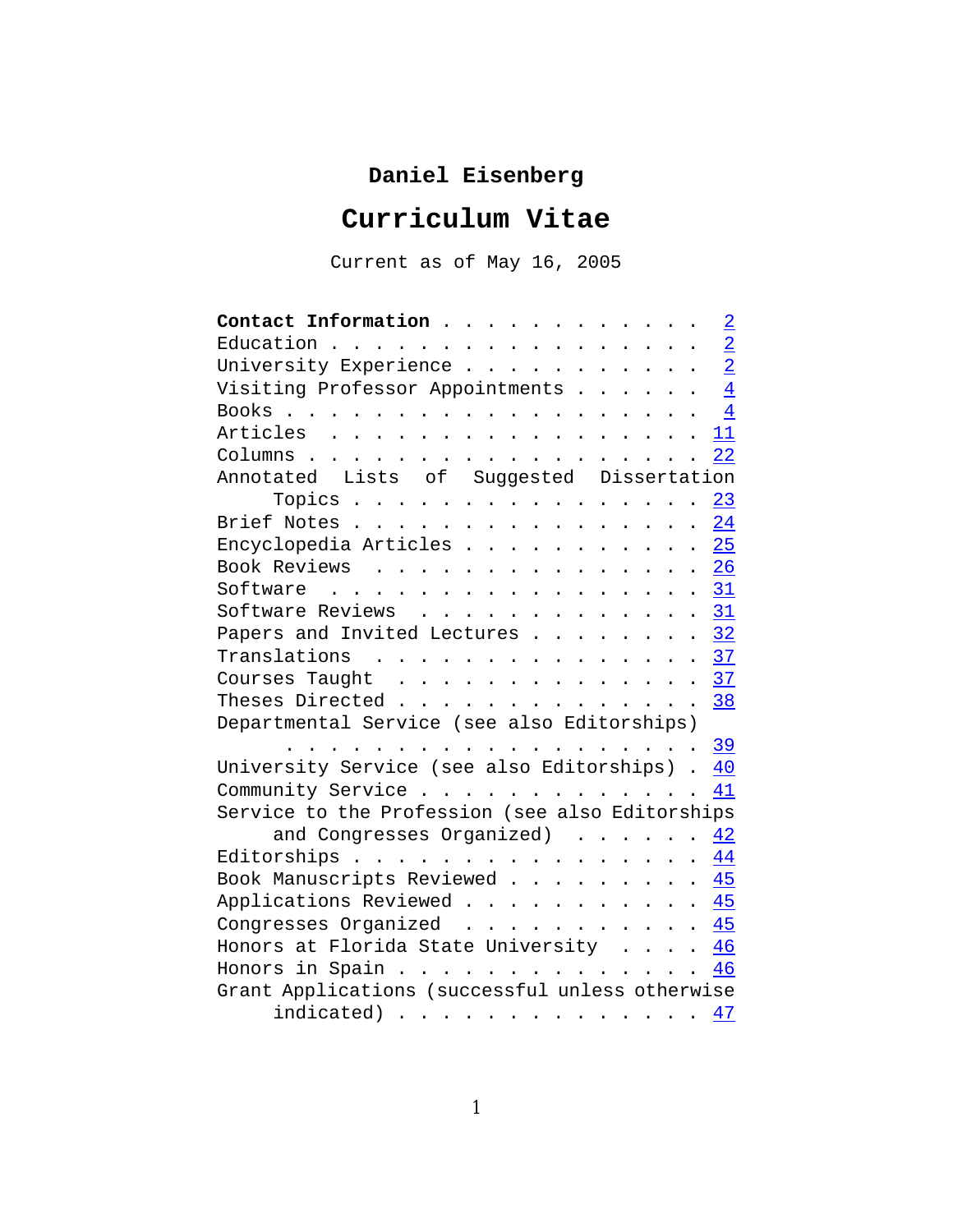# **Contact Information**

Address and phone: (not posted online; inquire by email)

Email: daniel(dot)eisenberg(at)projectcb(dot)com, daniel(dot)eisenberg(at)bigfoot(dot)com, or deisenbe(at)nycap(dot)rr(dot)com. Sending messages simultaneously to all addresses is recommended. Home Page: http://www.bigfoot.com/~daniel.eisenberg

#### **Education**

- Ph.D., Brown University, 1970 [1971]. Dissertation topic: "An Edition of a Sixteenth-Century Romance of Chivalry: Diego Ortúñez de Calahorra's *Espejo de príncipes y caballeros* [*El Caballero del Febo*]" (subsequently published in the Clásicos Castellanos series of Editorial Espasa-Calpe).
- M.A., Brown University, 1968. Thesis topic: "An Introduction to the Study of Alfonso X's *General Estoria*" (subsequently published in *Zeitschrift für romanische Philologie*).
- B.A., Johns Hopkins University, 1967. Major: Romance Languages.
- Diplo`ma de Estudios Hispánicos, Curso para Extranjeros, Universidad Complutense de Madrid, 1966.
- Canisteo Central School, Canisteo, New York, 1963.

#### **University Experience**

Associate Dean of Liberal Arts and Director, Master of Arts in Liberal Studies, Excelsior College (formerly Regents College), 1998–2003.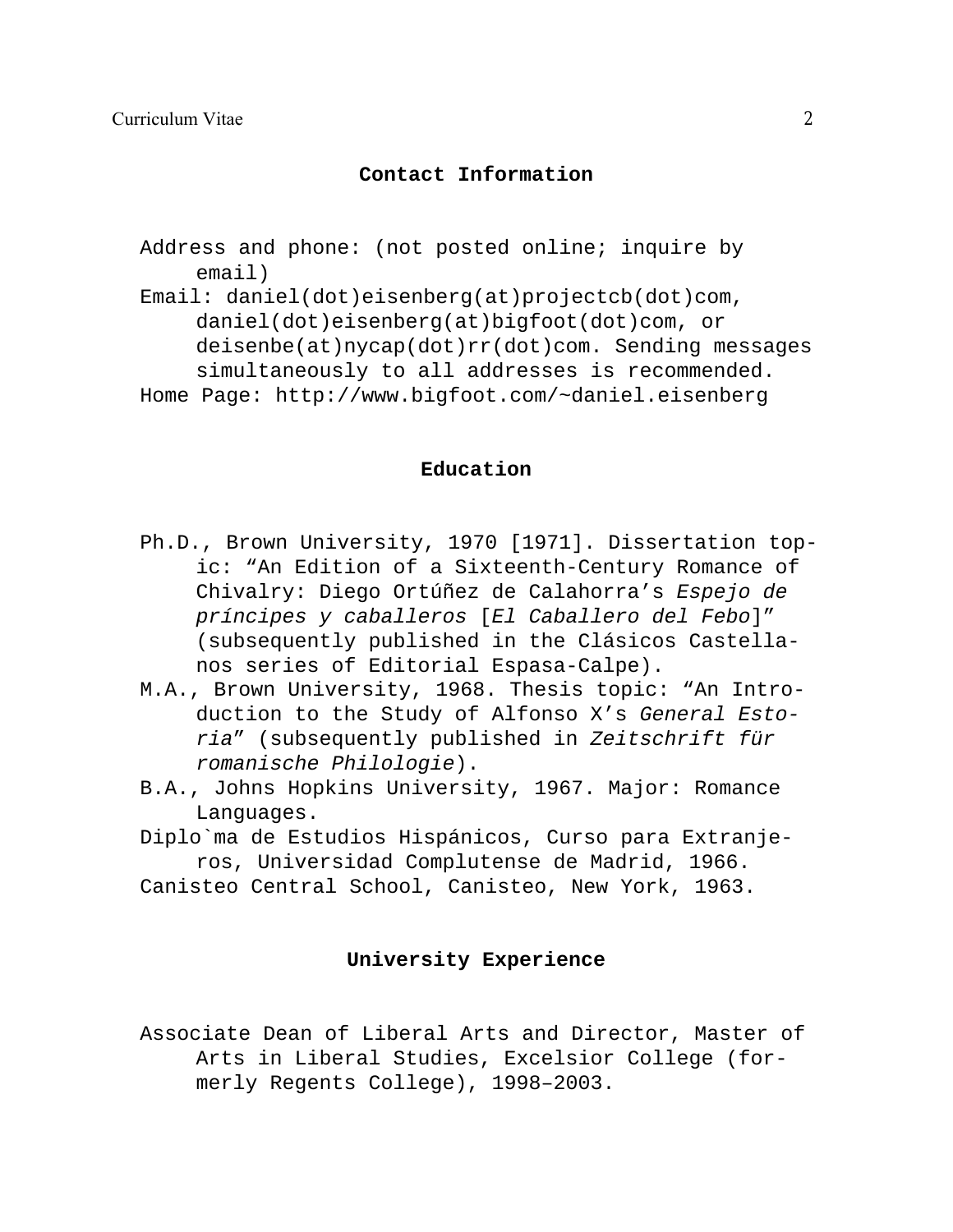- Assistant to the Dean of Arts and Sciences for Information Technology, Northern Arizona University, 1997–98.
- Department Chair, Modern Languages Department, Northern Arizona University, 1996–97.
- Distinguished Research Professor, Florida State University, 1992–96.
- Professor, Florida State University, 1978–92.
- Associate Professor, Florida State University, 1974–78.
- Assistant Professor, City College, City University of New York, 1973–74.
- Assistant Professor, University of North Carolina at Chapel Hill, 1970–73.
- Instructor, Lincoln Adult School, Lincoln, Rhode Island, 1967–70.

# **Visiting Professor Appointments**

- Taught On-Line Course, "Problems of Electronic Text: English and Non-English," for Connect.Ed (affiliated with the New School for Social Research, New York), 1989.
- University of California at Davis, Fall quarter, 1980. University of California at Los Angeles, Winter quarter, 1980.
- Universidade Federal de Minas Gerais, Brazil, July and August, 1976.

#### **Books**

Critical edition, Diego Ortúñez de Calahorra, *Espejo de príncipes y cavalleros [El Cavallero del Febo],* Clásicos Castellanos, Volumes 193–198. Madrid: Espasa-Calpe, 1975. cii + 1772 pp. [Translation: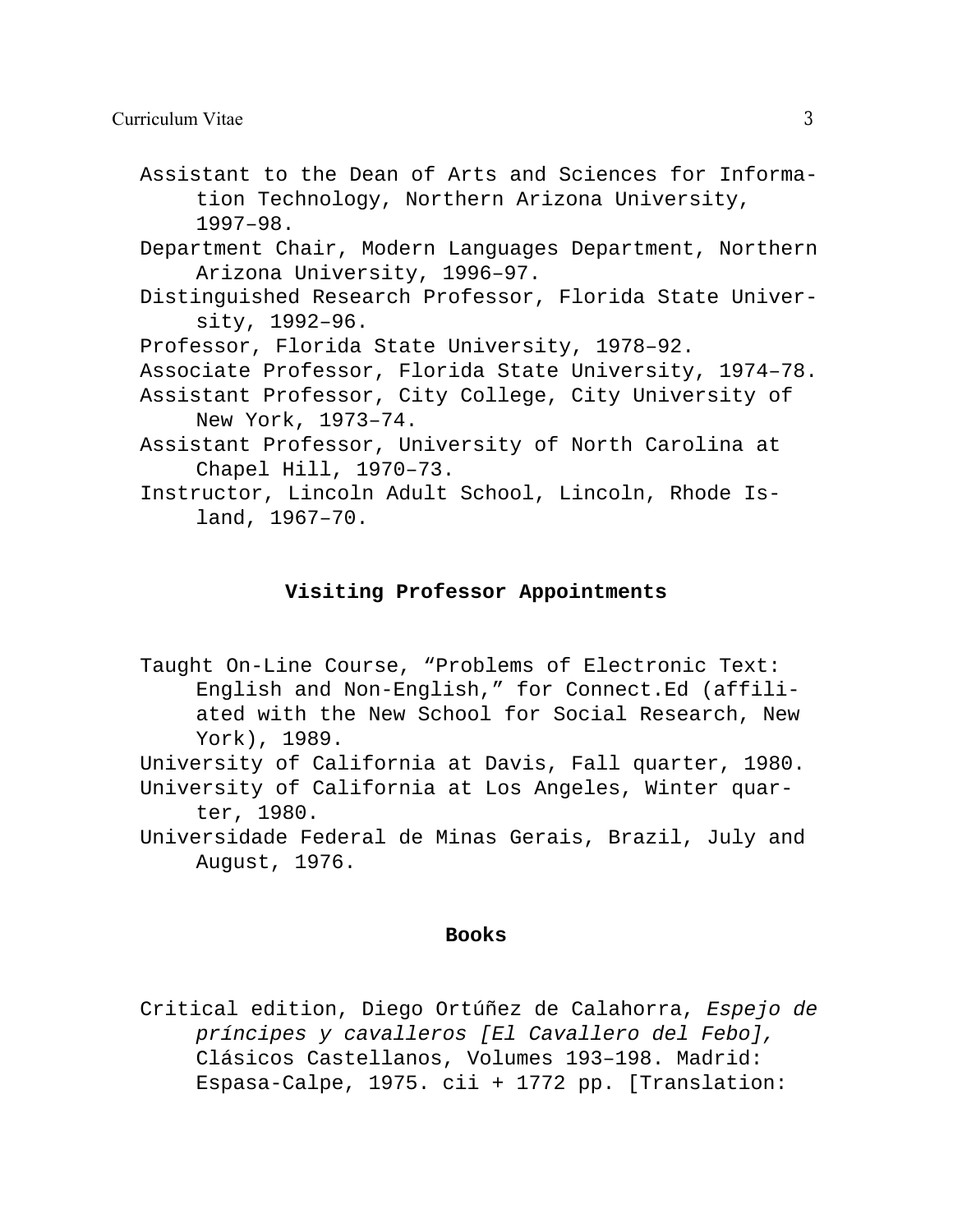*The Mirror of Knightly Deeds* (*The Knight of the Sun*).]

REVIEW ARTICLES: Karl Kohut, "Humanismo y novelas de caballerías. Algunas razones para leer una despreciada novela de caballerías," *Iberoromania,* Neue Folge, 10 (1979), 63–76 [Translation: Humanism and Romances of Chivalry. Some Reasons to Read a Rejected Romance of Chivalry]; Bernhard König, "Claridiana, Bradamante und Fiametta. Zur 'Doppelliebe' des Caballero del Febo und zu den italienischen Quellen der 'Primera parte' des *Espejo de príncipes y caballeros* (Anlässlich der Neuausgabe durch Daniel Eisenberg)," *Romanistisches Jahrbuch,* 30 (1979), 228–50 [Translation: "Claridiana, Bradamante and Fiametta. On the 'Double Love' of the Knight of the Sun and on the Italian Sources of Part I of the *Mirror of Knightly Deeds*, Newly Edited by Daniel Eisenberg.]

REVIEWS: Ann Wiltrout, *American Hispanist,* 2.10 (September, 1976), 18–19; James Ray Green, Jr., *Journal of Hispanic Philology,* 1 (1977), 245–48; Joseph Jones, *Hispania,* 60 (1977), 390–91; José Antonio Míguez, *Arbor,* 96 (1977), 139– 40; John Keller, *Hispanic Review,* 46 (1978), 392–93; Frank Pierce, *Bulletin of Hispanic Studies,* 55 (1978), 155; Alberto Sánchez, *Anales Cervantinos,* 15 (1976), 269–73; Bodo Müller, *Zeitschrift für romanische Philologie,* 95 (1979), 699–700; Sharon Ghertman Dahlgren, *Romance Philology,* 36 (1983), 577–84; Anonymous, *Forum for Modern Language Studies,* 13 (1977), 91; *Informaciones* (Madrid), April 22, 1976; *El adelantado de Segovia,* July 4, 1976; *Hierro* (Bilbao), April 30, 1976; *Región* (Oviedo), July 9, 1976; *La mañana* (Lérida), April 1, 1976; *Tribuna Médica*, April 2, 1976; *Sábado gráfico,* 983 (March 31–April 6, 1976).

*"Poeta en Nueva York": Historia y problemas de un texto de Lorca.* Barcelona: Ariel, 1976. 222 pp. [Original English title: *The Textual Tradition of "Poet in New York."*]

REVIEW ARTICLE: Nigel Dennis, "On the First Edition of *Poeta en Nueva York," Ottawa Hispánica,* 1 (1979), 47–83.

REVIEWS: Mildred Adams, *Hispanic Review,* 46 (1978), 106– 08; Jacqueline Minett de Millán, *Modern Language Review,* 73 (1978), 682–85; D. R. Harris, *Bulletin of Hispanic Studies,* 55 (1978), 169–70; Gustav Siebenmann, *Zeitschrift für romanische Philologie,* 95 (1979), 702–03; Luis Monguió, *Nueva Revista de Filología Hispánica,* 29 (1980), 236–37; Klaus Pörtl, *Romanistisches Jahrbuch,* 33 (1982), 397–98; Carl Cobb, *Journal of Spanish Studies: Twentieth Century,* 5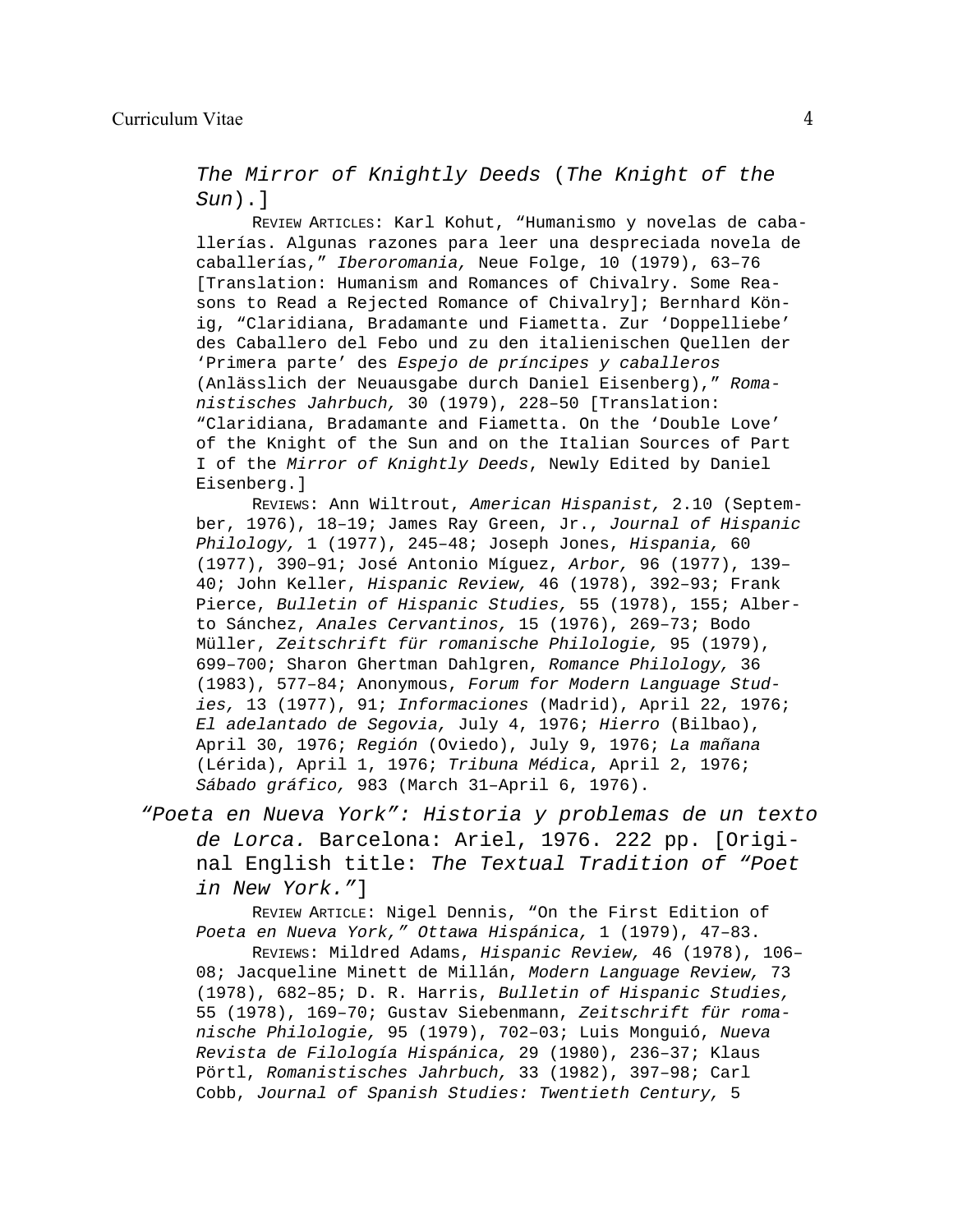(1977), 249–50; Manuel Camarero, *Estafeta Literaria,* October 10, 1977; Miguel García–Posada, *Ínsula,* 367 (June, 1977), 10; Anonymous, *Forum for Modern Language Studies,* 14 (1978), 88; Suzanne Byrd, *Hispania,* 61 (1978), 382; *La Vanguardia* (Barcelona), January 20, 1977; *El correo español* (Bilbao), January 9, 1977; *El Vigía* (Barcelona), January 7, 1977; *Tele–Express,* December 8, 1976; *Hoja del Lunes,* January 24, 1977; *Europeo,* January 22, 1977; *Reseña,* 102 (1977); *Hierro* (Bilbao), February 4, 1977; F. Azúa, *Diario de Barcelona,* December 11, 1976; *La Nación* [Buenos Aires], September 28, 1977, Sec. 4, p. 5.

Critical Edition, Federico García Lorca, *Songs,* translated (1929) by Philip Cummings with the assistance of the author. Pittsburgh: Duquesne University Press, 1976. xi + 187 pp.

REVIEWS: Francesca Colecchia, *American Hispanist,* 2.17 (April, 1977), 15; D. R. Harris, *Bulletin of Hispanic Studies,* 55 (1978), 76; Allen Josephs, *Hispania,* 61 (1978), 381– 82; Joseph W. Zdenek, *Revista de Estudios Hispánicos* [Alabama], 15 (1981), 138–39; Anonymous, *Choice,* 13 (1976), 1303; Anonymous, *Booklist,* 73 (1976), 450; A. P. Debicki, *World Literature Today,* 51 (1977), 423; Rosemary Neiswender, *Library Journal,* 102 (1977), 389; Anonymous, *Forum for Modern Language Studies,* 13 (1978), 88; Edmund L. King, *Hudson Review,* 31 (1979), 694–96.

*The Castilian Romances of Chivalry in the Sixteenth Century: A Bibliography.* Research Bibliographies and Checklists, 23. London: Grant and Cutler, 1979. 116 pp.

REVIEWS: Frank Pierce, *Bulletin of Hispanic Studies,* 58 (1981), 80–81; Raymond E. Barbera, *Hispania,* 64 (1981), 634– 35; Bernhard König, *Romanistisches Jahrbuch,* 32 (1981), 386– 90; Harvey L. Sharrer, *Journal of Hispanic Philology,* 6 (1982), 163–64; Augusta E. Foley, *Bibliothèque d'Humanisme et Renaissance,* 44 (1982), 747–48.

*Romances of Chivalry in the Spanish Golden Age.* Newark, Delaware: Juan de la Cuesta Hispanic Monographs, 1982. xvii + 182 pp.

REVIEWS: Sydney Cravens, *Cervantes,* 2.2 (1982), 191–92; Marilyn Olson, *La Corónica,* 11 (1982), 96–98 and 378; Frank Pierce, *Journal of Hispanic Philology,* 7 (1982), 65–67; Alberto Sánchez, *Anales Cervantinos,* 29 (1982), 224–26; Keith Whinnom, *Modern Language Review,* 78 (1983), 941; James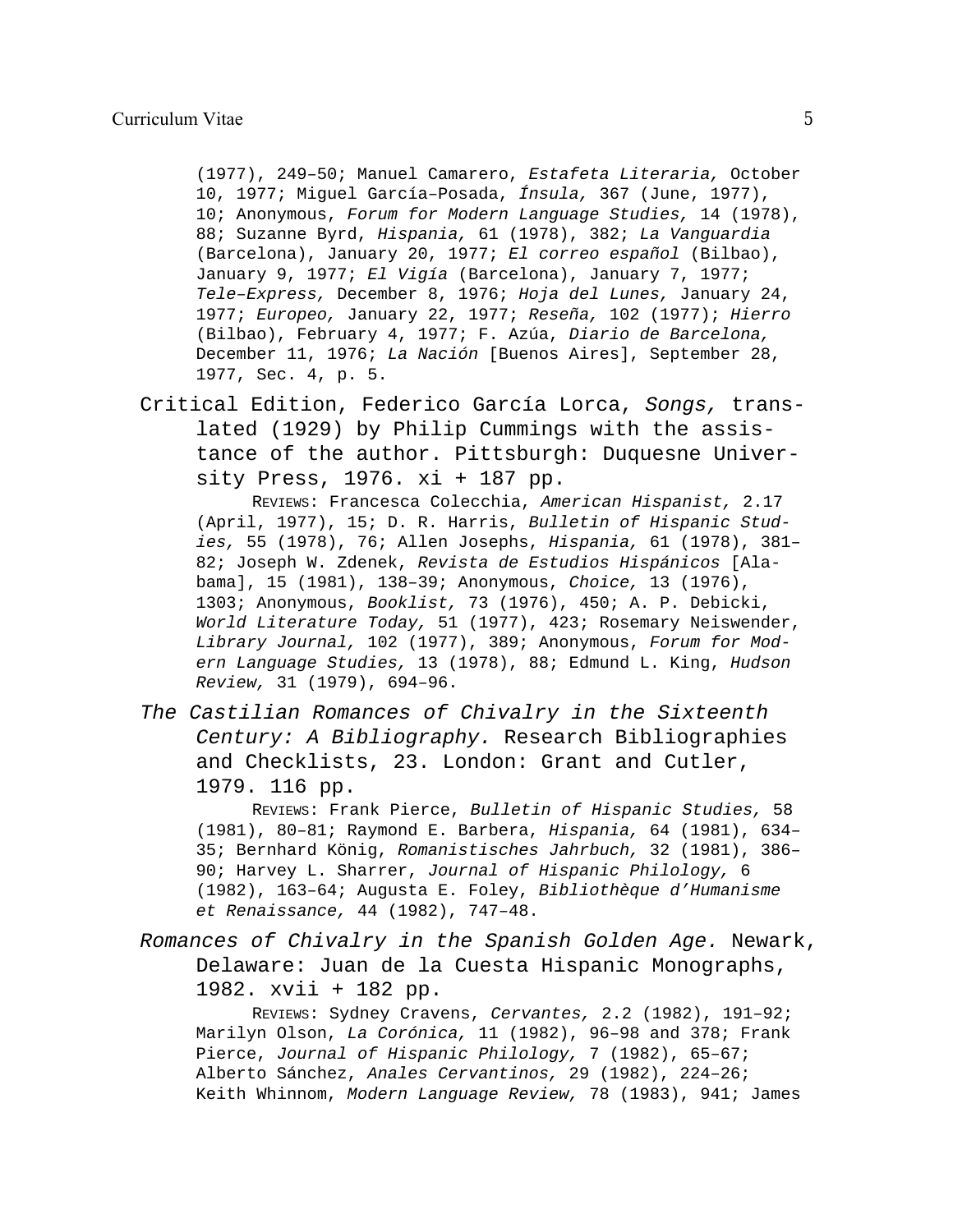Ray Green, Jr., *MLN,* 98 (1983), 287–88; Mary Lee Cozad, *South Atlantic Review,* 48 (1983), 127–31; Cristina González, *Bulletin Hispanique,* 85 (1983), 183–85; Edwin Williamson, *Bulletin of Hispanic Studies,* 61 (1984), 194–95; Joseph R. Jones, *Hispanic Review,* 52 (1984), 529–30; Francisco Márquez Villanueva, *Romance Philology,* 38 (1985), 415–18; Nieves Baranda, *Anuario de Filología Española,* 2 (1985), 556–57.

Facsimile edition, with introduction (47 pp.) to Alejo Venegas del Busto, *Primera parte de las Diferencias de libros que ay en el universo.* Barcelona: Puvill, 1983. [Translation: *The Varieties of Books in the Universe, Part I*.]

REVIEWS: Francisco Márquez Villanueva, *Journal of Hispanic Philology,* 9 (1985), 172–75; reprinted in *Papeles del Rinconcillo* [Seville], 2 [1985], 51–54); J. Ruano de la Haza, *Revista Canadiense de Estudios Hispánicos,* 11 (1986), 208–10; Kurt Baldinger, *Zeitschrift für romanische Philologie,* 100 (1984), 759–60.

*Cervantine Correspondence of Thomas Percy and John Bowle.* Exeter Hispanic Texts. Exeter, 40: University of Exeter, 1987. xxii + 74 pp.

REVIEWS: John J. Allen, *Hispanic Review,* 57 (1989), 234; Frank Pierce, *Modern Language Review,* 85 (1990), 477; Franco Meregalli, *Rassegna Iberistica,* 38 (1990), 46–47.

- *A Study of "Don Quixote.*" Newark, Delaware: Juan de la Cuesta Hispanic Monographs, 1987. xxiv + 317 pp. REVIEWS: Carroll Johnson, *Hispanic Review,* 57 (1989), 95–97; Edward H. Friedman, *Hispania,* 71 (1988), 822–23; Eduardo Urbina, *South Central Review,* 6 (1989), 110–12; Anthony Close, *Journal of Hispanic Philology,* 12 (1987), 62– 66; Antonia Fernández, *Íncipit,* 7 (1987), 195–97; Hans-Jorg Neuschäfer, *Zeitschrift für romanische Philologie,* 104 (1988), 573; Gareth A. Davies, *Bulletin of Hispanic Studies,* 67 (1990), 188; Alberto Sánchez, *Anales Cervantinos,* 27 (1989), 277–79; Monique Joly, *Romanische Forschungen,* 102 (1990), 112–15; Lesley Lipson, *Modern Language Review,* 85 (1990), 470–71; Catherine Larson, *Cervantes,* 11.2 (1991), 103–05; Alan Soons, *Iberoromania,* 37 (1993), 144–46.
- *Las "Semanas del jardín" de Miguel de Cervantes.* Salamanca: Diputación de Salamanca, 1988 [1989]. 194 pp. [Translation: *Miguel de Cervantes' "Weeks in the Garden*."]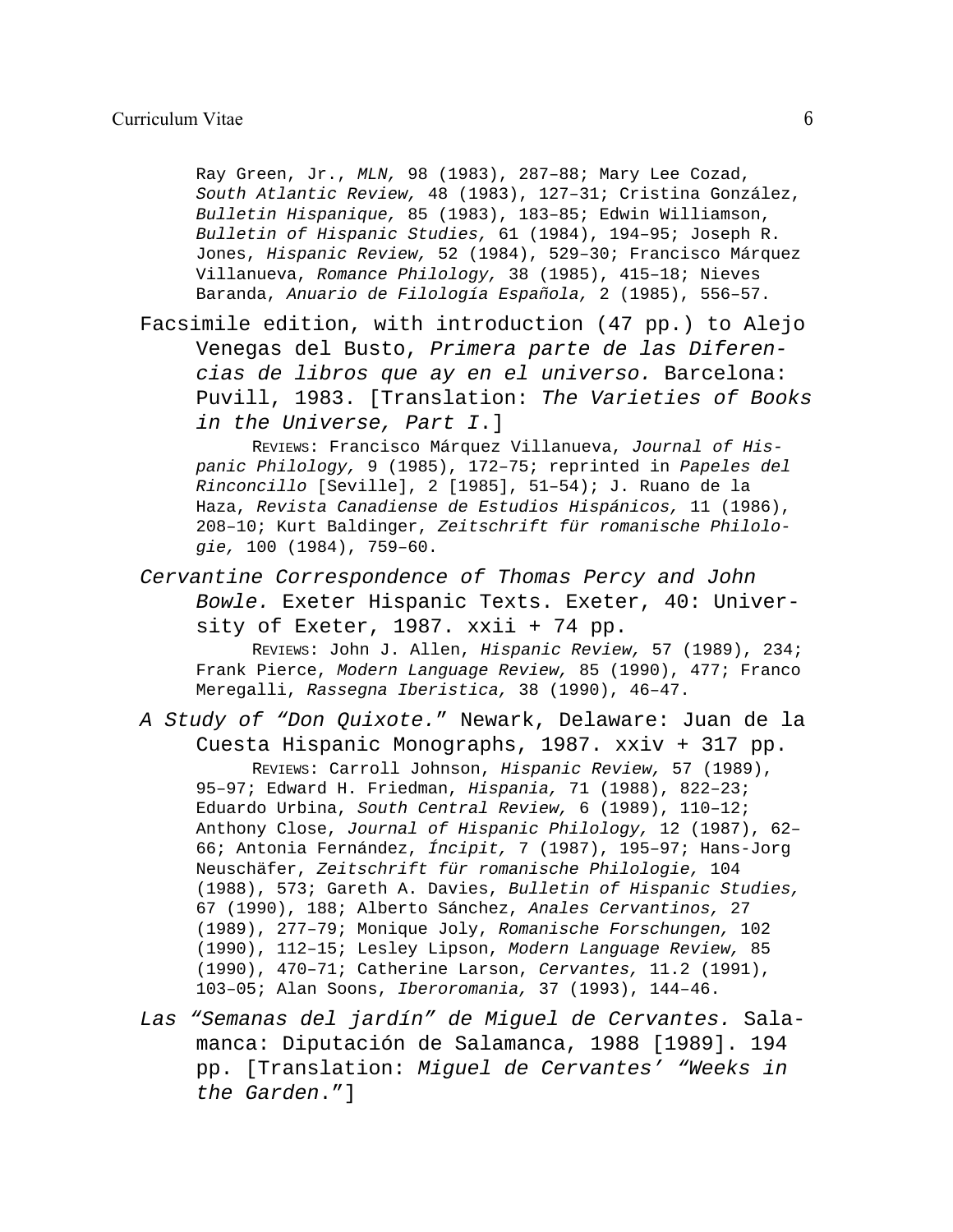REVIEW ARTICLES: Antonio Cruz Casado, "Una recuperación: *Las semanas del jardín,* de Miguel de Cervantes," *Angélica,* 2 (1992), 239–48; reprinted in *Anales cervantinos,* 30 (1992), 163–73, and in *Boletín de la Real Academia de Ciencias, Bellas Letras y Nobles Artes de Córdoba,* 122 (1992), 297–302 [translation: "A Recovery: Cervantes' *Weeks in the Garden*"]; Dennis Madrigal, "Elementos cervantinos en *Las semanas del jardín," Revista de Estudios Generales* [Puerto Rico], 5 (1990–91), 35–56 [translation: "Cervantine Elements in *The Weeks in the Garden*"]; Francisco López Estrada, "Las fronteras de Cervantes: ¿Las *Semanas del jardín* restituidas?," *Ínsula,* 516 (December, 1989), 4 [translation: "The Frontiers of Cervantes: *The Weeks in the Garden* Recovered?"]. REVIEWS: James Parr, *Cervantes,* 10.2 (1990), 101–02; Anthony Close, *Journal of Hispanic Philology,* 14 (1990), 305–08; Lilia E. F. de Orduna, *Íncipit,* 9 (1989), 199–202; Carlos Romero, *Confronto letterario,* 7 (1990), 219–23.

*Estudios cervantinos.* Barcelona: Sirmio, 1991 [1992].

153 pp. [Translation: *Cervantine Studies*.]

REVIEWS: Fernando Lázaro Carreter, *ABC Cultural,* 28 de febrero de 1992, p. 7; Charles Oriel, *Cervantes,* 12.2 (1992), 151–54; J.S., *El correo gallego*, 9 de febrero de 1992, Revista, p. 8; Julio Baena, *Journal of Hispanic Philology,* 17 (1992), 74–76; John G. Weiger, *Hispanic Review,* 62 (1994), 544–45; Francisco A. Marcos Marín, *Zeitschrift für romanische Philologie,* 110 (1994), 691–92.

*Actas del coloquio El erotismo y la brujería en Cervantes.* Co-editor (with José Antonio Cerezo). *Cervantes,* 12.2 (1992). 148 pp. [Translation: *Acts of the Conference on Eroticism and Witchcraft in Cervantes.*]

*Cervantes y "Don Quijote.*" Barcelona: Montesinos, 1993. 124 pp. [Translation: *Cervantes and "Don Quijote."*]

REVIEWS: Cristóbal Cuevas, *ABC Literario*, 8 de octubre de 1993, p. 13; Francisco del Valle, "Cervantes y Eisenberg," *Diario de Córdoba,* 28 de octubre de 1993, p. 28; Ángel Sánchez, *Cervantes,* 14.1 (1994), 97–98; José Luis Bartolomé, *Heraldo de Aragón*, 17 de junio de 1993; Alberto Sánchez, *Anales cervantinos*, 31 (1993), 302–03; John A. Jones, *Bulletin of Hispanic Studies,* 72 (1995), 430; Michael McGaha, *Indiana Journal of Hispanic Literature,* 6–7 (1995),  $265 - 66$ .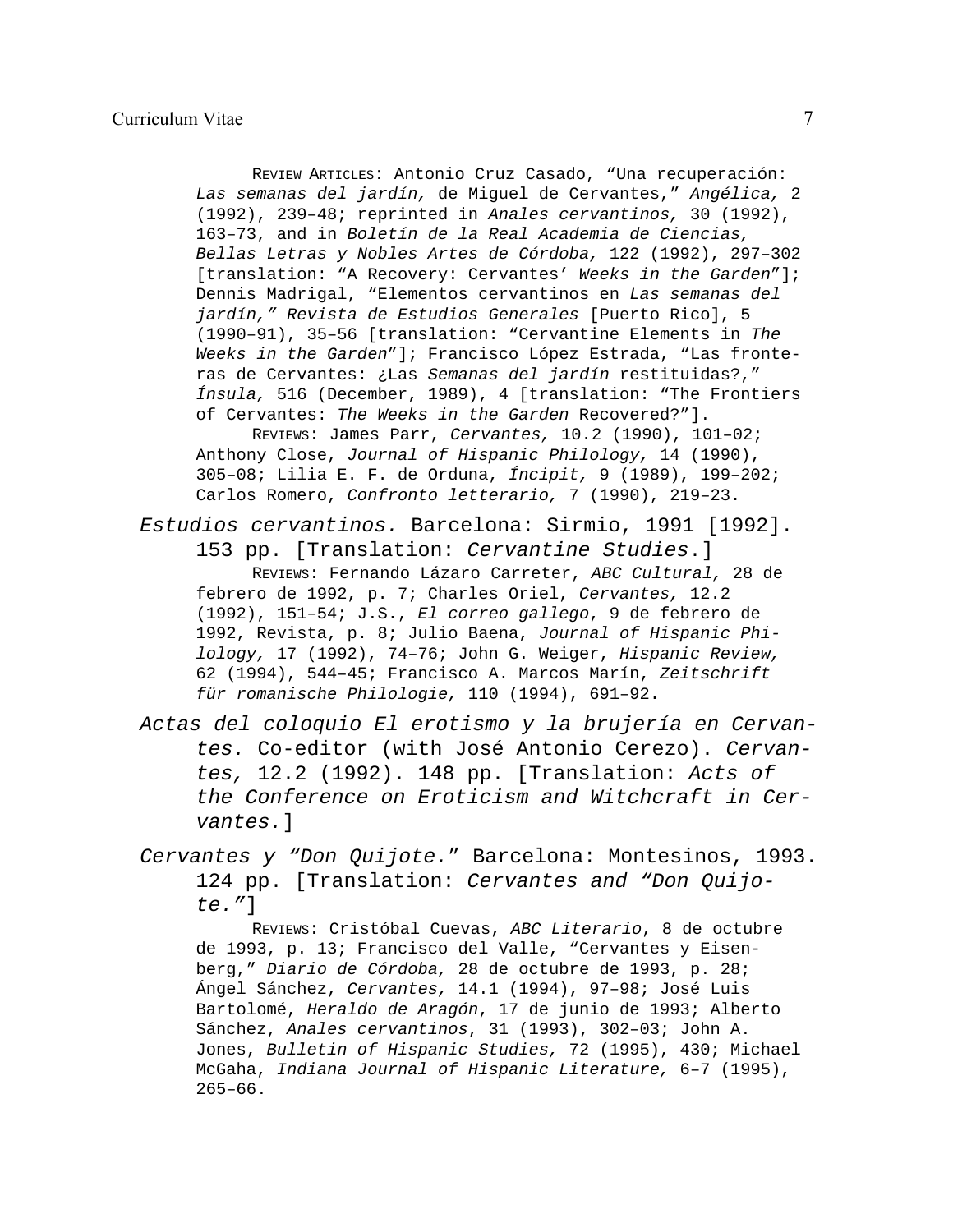- *International Colloquium on the Construction of Character in the Works of Cervantes. Selected Papers.* Editor. *Cervantes*, 15.1 (1995). 166 pp.
- *La interpretación cervantina del "Quijote.*" Translated by Isabel Verdaguer. Madrid: Compañía Literaria, 1995. 260 pp. [Translation: *Cervantes' Interpretation of the "Quijote."*]

REVIEWS: Emilio Sola, *La esfera* (suplemento cultural de *El mundo*), 24 de febrero de 1996, 19; C[arlos] G[arcía] G[ual], *Babelia* (suplemento cultural de *El país*), 17 de febrero de 1996, 15; Cristóbal Cuevas, *ABC Cultural*, 12 abril 1996, 15; Miguel Luque Calvo, *Almírez* (Centro Asociado de la UNED, Córdoba), 11 (1997), 332-35: Graciela Redoano, *Íncipit*, 16 (1996 [1997]), 296–300; Antonio Cruz Casado, Angélica, 7 (1995–96), 295–300 María Victoria Reyzábal, *Cuadernos del Lazarillo* 14 (enero-junio 1998): 63–65; Blas Matamoro, *Cuadernos Hispanoamericanos*, 558 (1996), 137-138. Enrique Rodríguez Cepeda, *Edad de Oro*, in press.

- *Los territorios literarios de la historia del placer. I Coloquio de Erótica Hispana.* Editor (with José Antonio Cerezo and Víctor Infantes). Madrid: Libertarias, 1996 [recd. 1997]. [Title translated: *The Literary Territories of the History of Pleasure. I Colloquy of Spanish Erotica.*]
- *Bibliografía de los libros de caballerías castellanos* (with Maricarmen Marín Pina). Zaragoza: Prensas Universitarias de Zaragoza, 2000. 516 pp. [Translation: *Bibliography of Castilian Romances of Chivalry*.]

REVIEWS: Víctor Infantes, *Noticias bibliográficas*, 80 (March-April, 2001), 16–17.

*La biblioteca de Cervantes: Una reconstrucción*. Montilla (Spain): Manuel Ruiz Luque, in press. [Translation: *Cervantes' Library: A Reconstruction*.]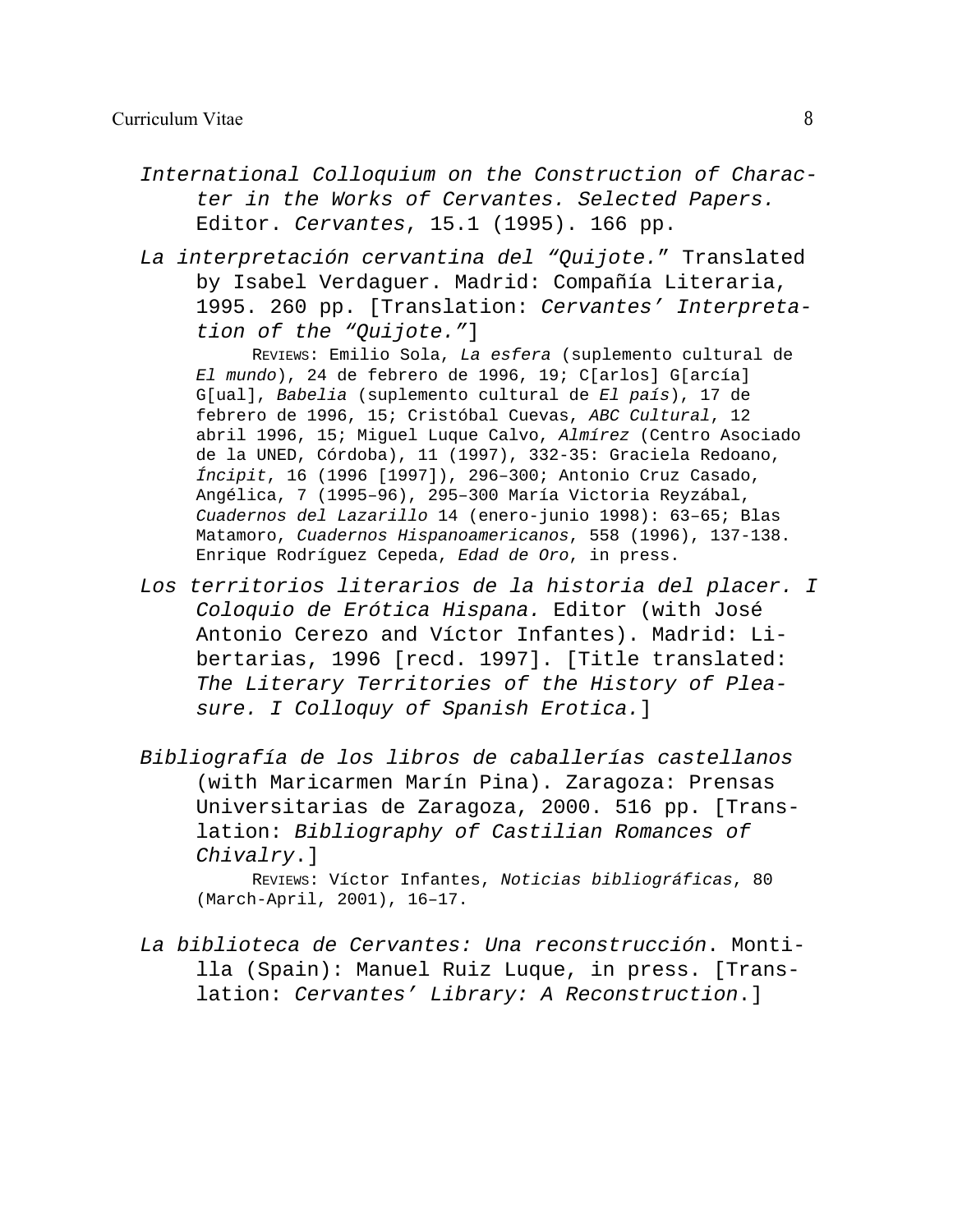# **Articles**

- "Más datos bibliográficos sobre libros de caballerías españoles," *Revista de Literatura,* 67–68 (1968), 5–17. [Translation: "More Bibliographic Data on Spanish Chivalric Books."]
- "Búsqueda y hallazgo de *Philesbián de Candaria,*" *Miscellanea Barcinonensia,* 11 (1972), 147–57. [Translation: "Search for and Discovery of *Philesbián de Candaria.*"]
- "The *General Estoria:* Sources and Source Treatment," *Zeitschrift für romanische Philologie,* 89 (1973), 206–27.
- "Who Read the Romances of Chivalry?," *Kentucky Romance Quarterly,* 20 (1973), 209–33.
- "Pero Pérez the Priest and His Comment on *Tirant lo Blanch,*" *Modern Language Notes,* 88 (1973), 321–30.
- "*Don Quijote* and the Romances of Chivalry: The Need for a Reexamination," *Hispanic Review,* 41 (1973), 511– 23. Reprinted in Spanish translation by Arcadio Díaz Quiñones, "*Don Quijote* y los libros de caballerías: Necesidad de un reexamen," *Sin Nombre,* 6.2 (October-December, 1975), 54–65.
- "Notas sobre la *Caragicomedia,*" *Iberoromania,* 3 (1971), 213–19. [Translation: "Notes on the *Caragicomedia.*"]
- "Dos textos primitivos de *Poeta en Nueva York,*" *Papeles de Son Armadans,* 74 (1974), 169–74. [Translation: "Early Versions of Two Poems from *Poet in New York.*"]
- "Cervantes' *Don Quijote* Once Again. An Answer to J. J. Allen," in *Estudios literarios de hispanistas norteamericanos dedicados a Helmut Hatzfeld con motivo de su 80 aniversario,* ed. Josep M. Solá-Solé, Alessandro Crisafulli, and Bruno Damiani (Barcelona: Hispam, 1974), pp. 103–10.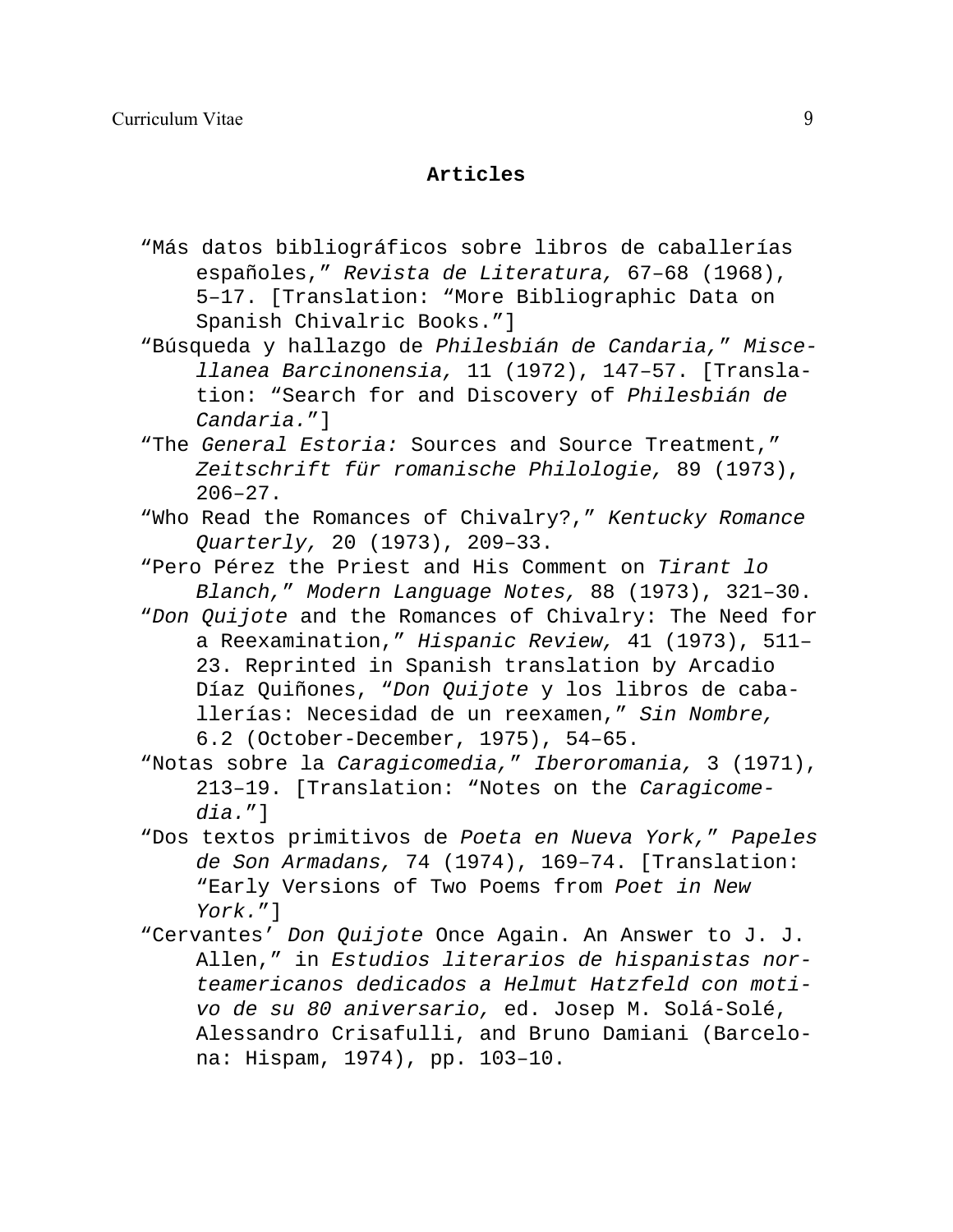- "Un texto en prosa atribuido a Lorca," *Ínsula,* 339 (February, 1975), 1 and 12. [Translation: "A Prose Text Attributed to Lorca."]
- "Musical Settings of Lorca Texts," *García Lorca Review,* 2 (1975), 29–35. "Additions and Corrections," *García Lorca Review,* 4 (1976), 32–33.
- "Textos en prosa atribuidos a Lorca," in *Textos y documentos lorquianos* (Tallahassee, 1975), pp. 3–16. [Translation: "Prose Texts Attributed to Lorca."]
- "Lorca en Nueva York," in *Textos…,* pp. 17–36. [Translation: "Lorca in New York."]
- "Una visita con Jean-Louis Schonberg," in *Textos…,* pp. 37–50. [Translation: "A Visit with Jean-Louis Schonberg."]
- "The Pseudo-Historicity of the Romances of Chivalry," *Quaderni Ibero-Americani,* 45–46 (1974–75), 253–59.
- "Dos conferencias lorquianas (Nueva York y La Habana, 1930)," *Papeles de Son Armadans,* 79 (1975), 197– 212. [Translation: "Two Lectures by Lorca (New York and Havana, 1930)."]
- "Cuatro pesquisas lorquianas," *Thesaurus,* 30 (1975), 520–38. Reprinted, without permission, by *Poesía Hispánica,* 2<sup>a</sup> época, 289 (January, 1977), 24–32. [Translation: "Four Lorca Investigations."]
- "Two Problems of Identification in a Parody of Juan de Mena," in *Oelschläger Festschrift,* Estudios de Hispanófila, 36 (Chapel Hill: Hispanófila, 1976), pp. 157–70.
- "Enrique IV and Gregorio Marañón," *Renaissance Quarterly,* 29 (1976), 21–29.
- "A Catalogue of Lorca's Drawings," *García Lorca Review,* 4 (1976), 13–31.
- "El rucio de Sancho y la fecha de composición de la Segunda Parte de *Don Quijote," Nueva Revista de Filología Hispánica,* 25 (1976), 94–102. The revised English original, "Sancho's *rucio* and the Date of Composition of *Don Quijote,* Part II," was published in *Studies in the Spanish Golden Age:*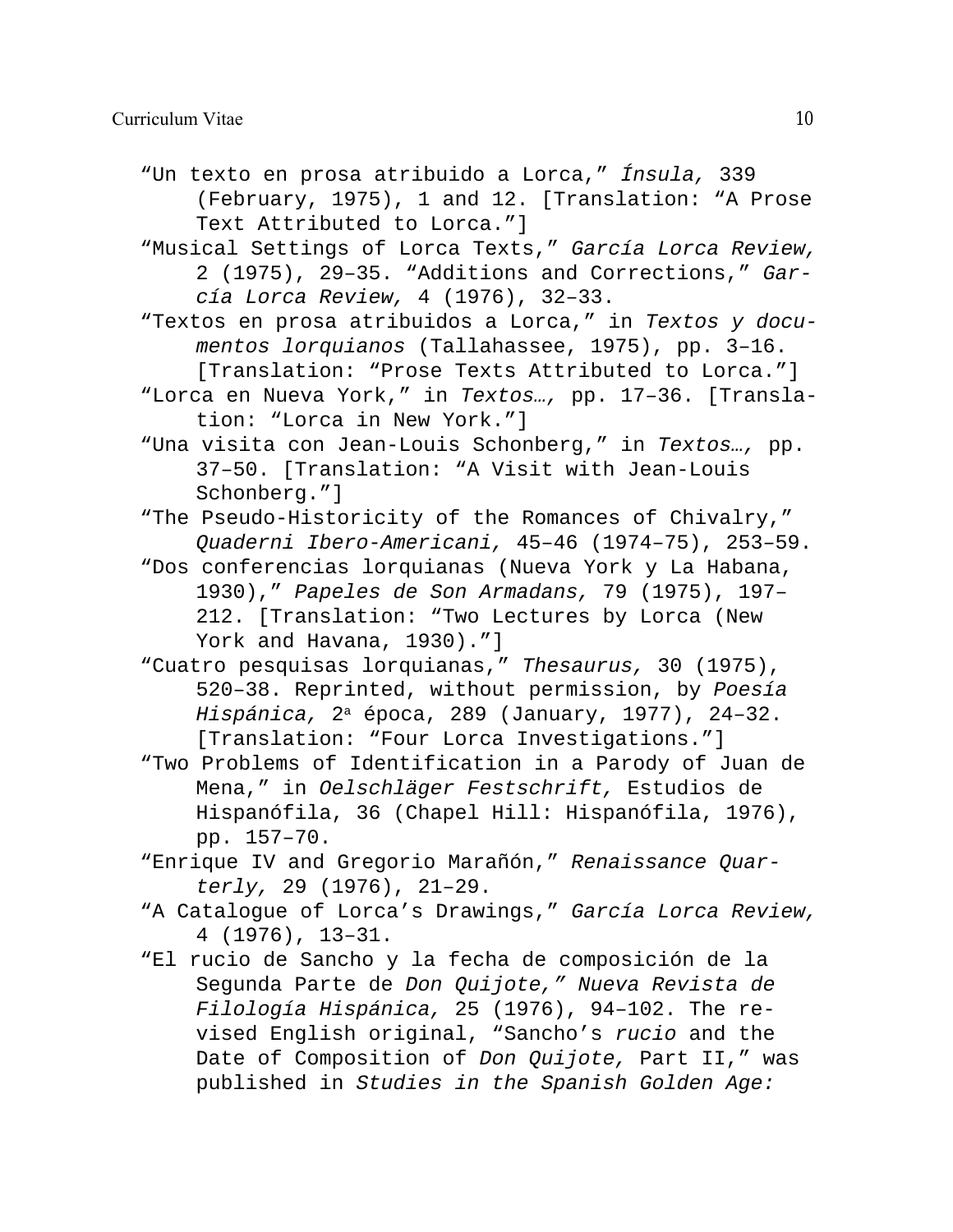*Cervantes and Lope,* ed. Dana E. Drake and José Madrigal (Miami: Universal, 1977), pp. 21–32. "Cinco textos lorquianos de la revista *gallo," Papeles*

- *de Son Armadans,* 83 (1976), 61–75. [Translation: "Five Lorca Texts from the Magazine *gallo.*"]
- "A Chronology of Lorca's Visit to New York and Cuba," *Kentucky Romance Quarterly,* 24 (1977), 233–50.
- "*La regla breve y muy compendiosa* de fray Juan de Hempudia," *Archivo Ibero-Americano,* 37 (1977), 63–81. [Translation: "*The Brief but Very Complete Rule* of Fray Juan de Hempudia."]
- "Un texto lorquiano descubierto en Nueva York (La presentación de Sánchez Mejías)," *Bulletin Hispanique,* 80 (1978), 134–37. [Translation: "A Lorca Text Discovered in New York."]
- "Does the Picaresque Novel Exist?" *Kentucky Romance Quarterly,* 26 (1979), 203–19.
- "Il diario de Philip Cummings," pp. 204–18, "Lorca a New York: Testi e documenti," pp. 219–40, and "Cronologia della visita di Lorca a New York," pp. 289–304 of *Federico García Lorca: Materiali,* ed. Ubaldo Bardi and Ferrucio Masini (Naples: Pironti, 1979). These are translations of previously published material.
- "La España del Siglo de Oro desde un punto de vista norteamericano," in *Actas del Sexto Congreso Internacional de Hispanistas* (Toronto: Department of Spanish and Portuguese, University of Toronto, 1980), pp. 225–28. [Translation: "Golden Age Spain from an American Perspective."]
- "An Early Censor: Alejo Venegas," in *Medieval, Renaissance and Folklore Studies in Honor of John Esten Keller* (Newark, Delaware: Juan de la Cuesta, 1980), pp. 229–41.
- "Toward a Bibliography of Erotic Pulps," *Journal of Popular Culture,* 15 (1982), 175–84.
- "On Editing *Don Quixote,*" *Cervantes,* 3.1 (1983), 3–34 and 160.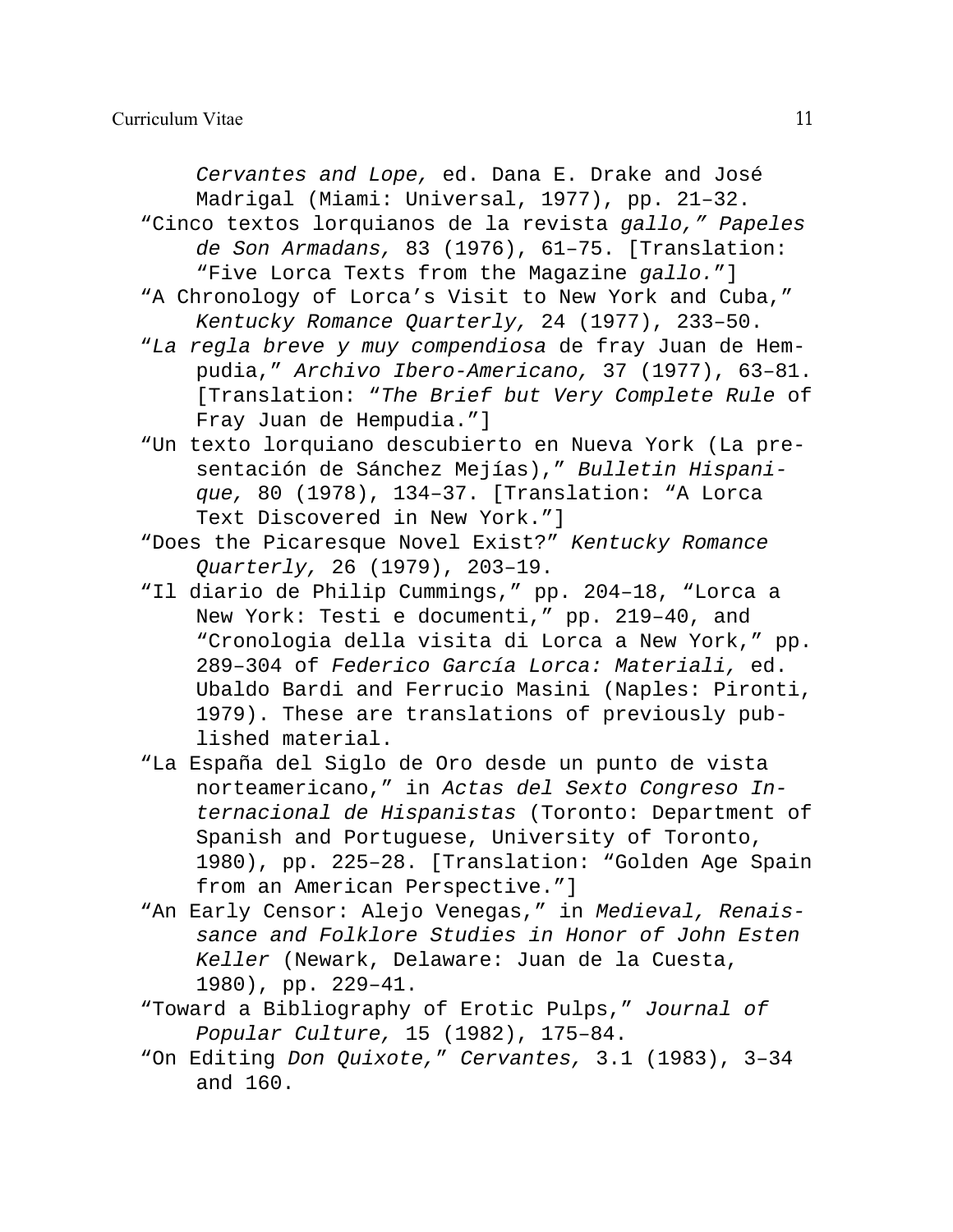- "Alfonsine Prose: Ten Years of Research," *La Corónica,* 11 (1983), 220–30.
- "El *Bernardo* de Cervantes fue su libro de caballerías," *Anales Cervantinos,* 21 (1983), 103–17. [Translation: "Cervantes' *Bernardo* was His Romance of Chivalry."]
- "Teaching *Don Quixote* as a Funny Book," in *Approaches to Teaching "Don Quixote,*" ed. Richard Bjornson (New York: Modern Language Association, 1984), pp. 62–68.
- "Cervantes and Tasso Reexamined," *Kentucky Romance Quarterly,* 31 (1984), 305–17.
- "The *Romance* as Seen by Cervantes," *El Crotalón. Anuario de Filología Española*, 1 (1984), 177–92.
- "Cervantes, Lope, and Avellaneda," in *Josep Maria Solà-Solé: Homage, Homenaje, Homenatge* (Barcelona: Puvill, 1984), II, 171–83.
- "Did Cervantes Have a Library?" in *Hispanic Studies in Honor of Alan D. Deyermond: A North American Tribute,* ed. John S. Miletich (Madison: Hispanic Seminary of Medieval Studies, 1986), pp. 93–106.
- "Las publicaciones de la Editorial Séneca," in *Homenaje a Pedro Sainz Rodríguez* (Madrid: Fundación Universitaria Española, 1986), I, 225–33; also in *Revista de Literatura,* 94 (1985), 267–76. [Translation: "The Publications of Editorial Séneca."]
- "Nuevos documentos relativos a la edición de *Poeta en Nueva York* y otras obras de García Lorca," *Anales de Literatura Española* [Alicante], 5 (1986–87), 67–107. [Translation: "New Documents Regarding the Publication of *Poet in New York* and Other Works of García Lorca."]
- "La biblioteca de Cervantes" [a reconstruction], in *Studia in Honorem prof. Martín de Riquer,* II (Barcelona: Quaderns Crema, 1987), 271–328. [Translation: "Cervantes' Library."]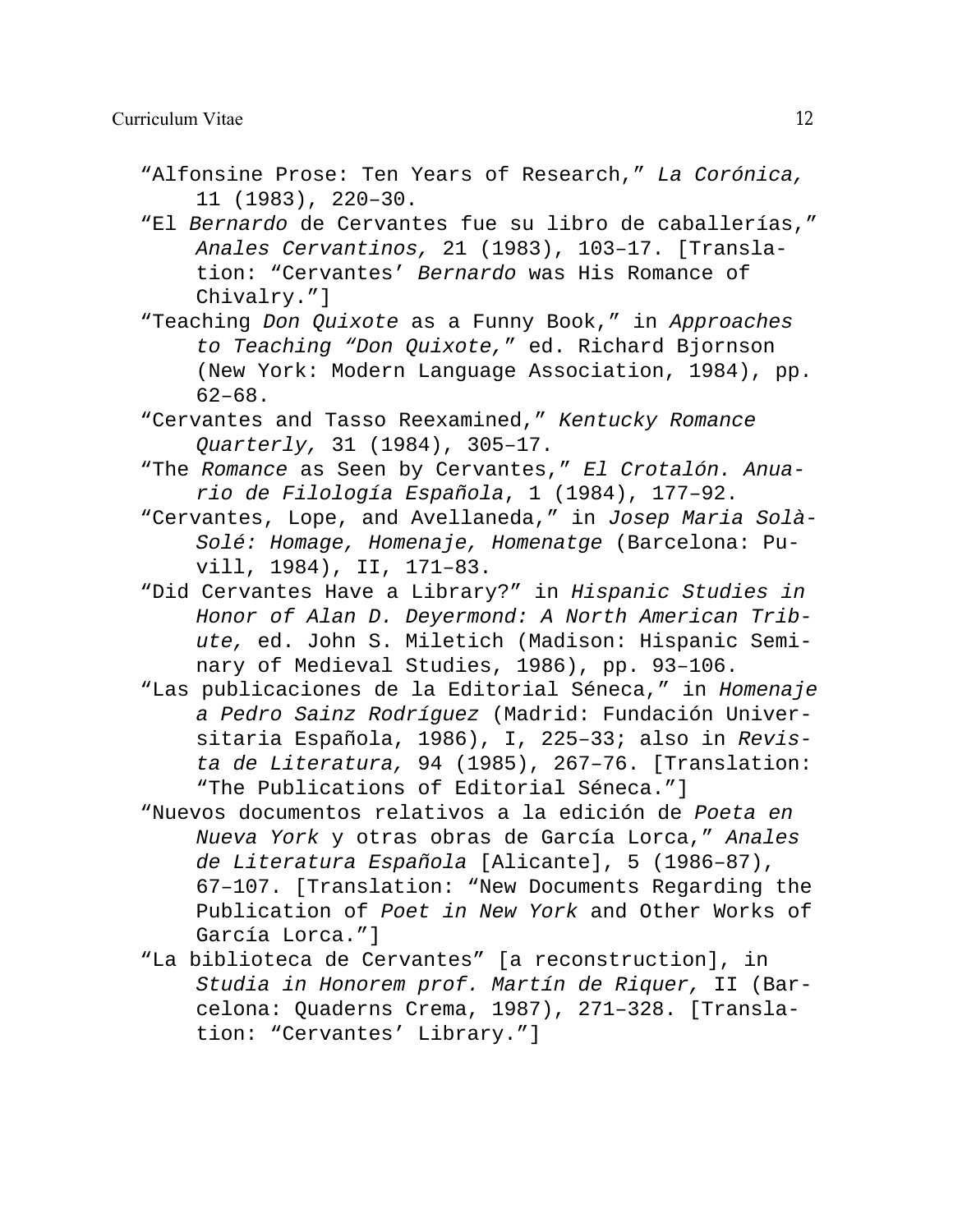- "The Electronic Journal," *Scholarly Publishing,* 20 (1988), 49–58. An earlier version was published in *Editors' Notes,* 7.1 (Spring, 1988), 11–17.
- "Reaction to the Publication of the *Sonetos del amor oscuro," Bulletin of Hispanic Studies,* 65 (1988), 261–71. Reprinted in *Homosexual Studies on Literary Themes,* ed. Wayne Dynes and Stephen Donaldson (New York: Garland, 1992), pp. 129–39.
- "La teoría cervantina del tiempo," *Actas del IX Congreso de la Asociación Internacional de Hispanistas* (Frankfurt: Klaus Dieter, 1989), I, 433–39. [Translation: "Cervantes' Theory of Time."]
- "Problems of the Paperless Book," *Scholarly Publishing,* 21 (1989), 11–26.
- "In-House Typesetting on a Tight Budget," *Scholarly Publishing,* 21 (1990), 205–20.
- "Processing Electronic Manuscripts on the PC," *Scholarly Publishing,* 22 (1991), 93–108. An earlier version was published in *Editors' Notes,* 9.1 (Spring, 1990), 20–30.
- "Repaso crítico de las atribuciones cervantinas," *Nueva Revista de Filología Hispánica,* 38 (1990), 477–92. [Translation: "Critical Review of Cervantine Attributions."]
- "The British Library Catalog of Early Spanish Books" (review article), *Journal of Hispanic Philology,* 14 (1990), 287–93.
- "Cervantes' Consonants," *Cervantes,* 10.2 (1990), 3–14.
- "Unanswered Questions about Lorca's Death," *Angélica* [Lucena, Spain], 1 (1990), 93–107.
- "*Don Quijote,* el romanticismo y el renacimiento de lo caballeresco," *Ínsula,* 538 (1991), 16–17. [Translation: "*Don Quijote,* Romanticism and the Rebirth of Chivalry."]

"Lorca and Censorship: The Gay Artist Made Heterosexual," *Angélica* [Lucena, Spain], 2 (1991), 121–45. "Granada y 1492," *Ideal* [Granada], January 2, 1992, supplement, p. 57.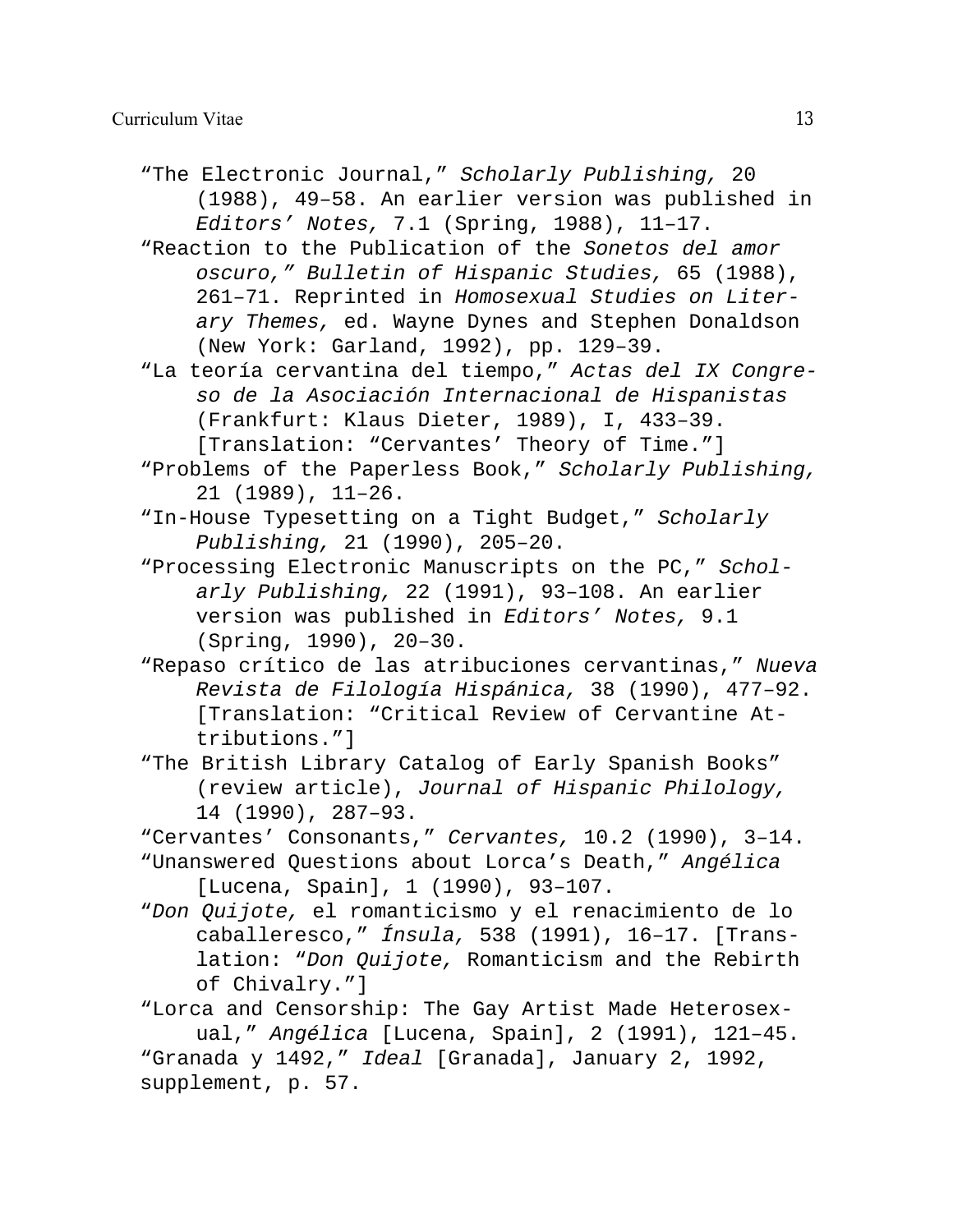- "Las *Semanas del jardín* de Cervantes," *Actas del X Congreso de la Asociación Internacional de Hispanistas,* ed. Antonio Vilanova (Barcelona: PPU, 1992), I, 607–11. [Translation: "Cervantes' *Weeks in the Garden*."]
- "Cisneros y la quema de los manuscritos granadinos," *Journal of Hispanic Philology,* 16 (1992), 107–24. [Translation: "Cisneros and the Burning of the Granadine Manuscripts."] Available online at http://bigfoot.com/~Daniel.Eisenberg/cisneros.htm.
- Cumulative Index to *Journal of Hispanic Philology,* Volumes 1–16, *Journal of Hispanic Philology,* 16 (1992), 362–416.
- "Tasks Involved in Editing and Producing the *Journal of Hispanic Philology," Editors' Notes,* 11.2 (1992),  $23 - 28$ .
- "The Story of a Cervantine Discovery," *Manuscripts,* 45 (1993), 13–21.
- "'Esta empressa,' no 'está impressa,'" *Cervantes,* 13.2 (1993), 125–26. [Translation: "'This project,' not 'it is printed.'"]
- "Noches en los jardines de España," *Angélica* [Lucena], 5 (1993), 177–84. [Translation: "Nights in the Gardens of Spain."] Available on-line at: http:// www.bigfoot.com/~Daniel.Eisenberg/noches.htm
- "Una temprana guía gay: *Granada (Guía emocional)* de Gregorio Martínez Sierra (1911)," *Erotismo en las letras hispánicas. Aspectos, modos y fronteras,* ed. Luce López-Baralt y Francisco Márquez Villanueva, Publicaciones de la *Nueva revista de filología hispánica* (Mexico City: El Colegio de México, Centro de Estudios Lingüísticos y Literarios, 1995), pp. 111–20. [Translation: "An Early Gay Guidebook: *Granada (An Emotional Guidebook)*, by Gregorio Martínez Sierra (1911)."]
- "El problema del acceso a los libros de caballerías," *Ínsula,* 584–85 (1995), 5–7. [Translation: "The Problem of Access to Romances of Chivalry."]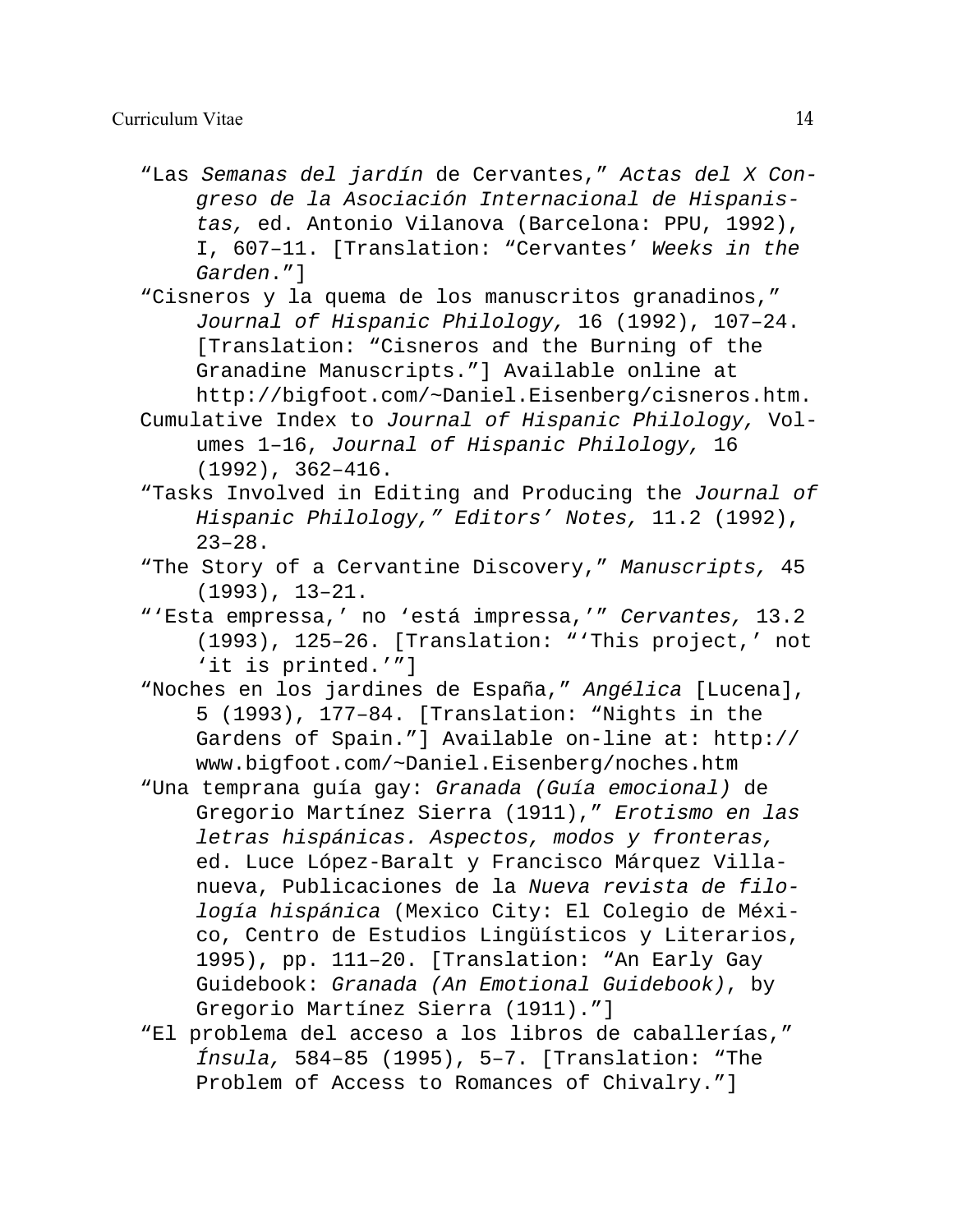# Curriculum Vitae 15

- "El buen amor heterosexual de Juan Ruiz." In *Los territorios literarios de la historia del placer. I Coloquio de Erótica Hispana.* Madrid: Libertarias, 1996 [recd. 1997]. 49–69. Revised English translation: "Juan Ruiz's Heterosexual 'Good Love.'" In *Queer Iberia,* ed. Gregory Hutcheson and Josiah Blackmore, Duke University Press, 1999. 250–74.
- "Cervantes, autor de la *Topografía e historia general de Argel*, publicada por Diego de Haedo," *Cervantes,* 16.1 (1996), 32–53. [Translation: "Cervantes, author of the *Topography and General History of Algiers,* published by Diego de Haedo."] An earlier version, without notes, was published in *Aljamía* [Rabat, Morocco], 6 (1994), 19–27.
- "A Hispanist's View of the Boom in Spanish Enrollments," *ADFL* [Association of Departments of Foreign Languages] *Bulletin,* 28.3 (Spring, 1997), 46– 47.
- "Que nos falta una edición crítica del *Quijote*" [without footnotes]. *VI Juicio Crítico Literario [de] Los Académicos de la Argamasilla* (n.p., but Ciudad Real, Spain, Universidad de Castilla-La Mancha, 1996), 37–61. "[Que] nos falta una edición crítica del *Quijote*" [with footnotes]. *Palabra crítica (Estudios en homenaje a José Amezcua),* ed. Serafín González García y Lillian von der Walde (México: Universidad Autónoma Metropolitana—Unidad Iztapalapa y Fondo de Cultura Económica, 1997 [1998]), 302–14. [Translation: "We Lack a Critical Edition of *Don Quijote*."]
- "Dos pintores de marginados," *Diario de Córdoba,* May 5, 1995, pp. cv-cviii. [Translation: "Two Painters of Lower-Class Figures."] Reprinted as "Pintar viviendo," in *Zurcidos mediterráneos. Estudio de la obra plástica de Isabel Jurado Cabañes y Rafael Aguilera Baena* (Lucena [Spain]: Ayuntamiento, 1999), 91–102. [Translation: "Painting by Living."]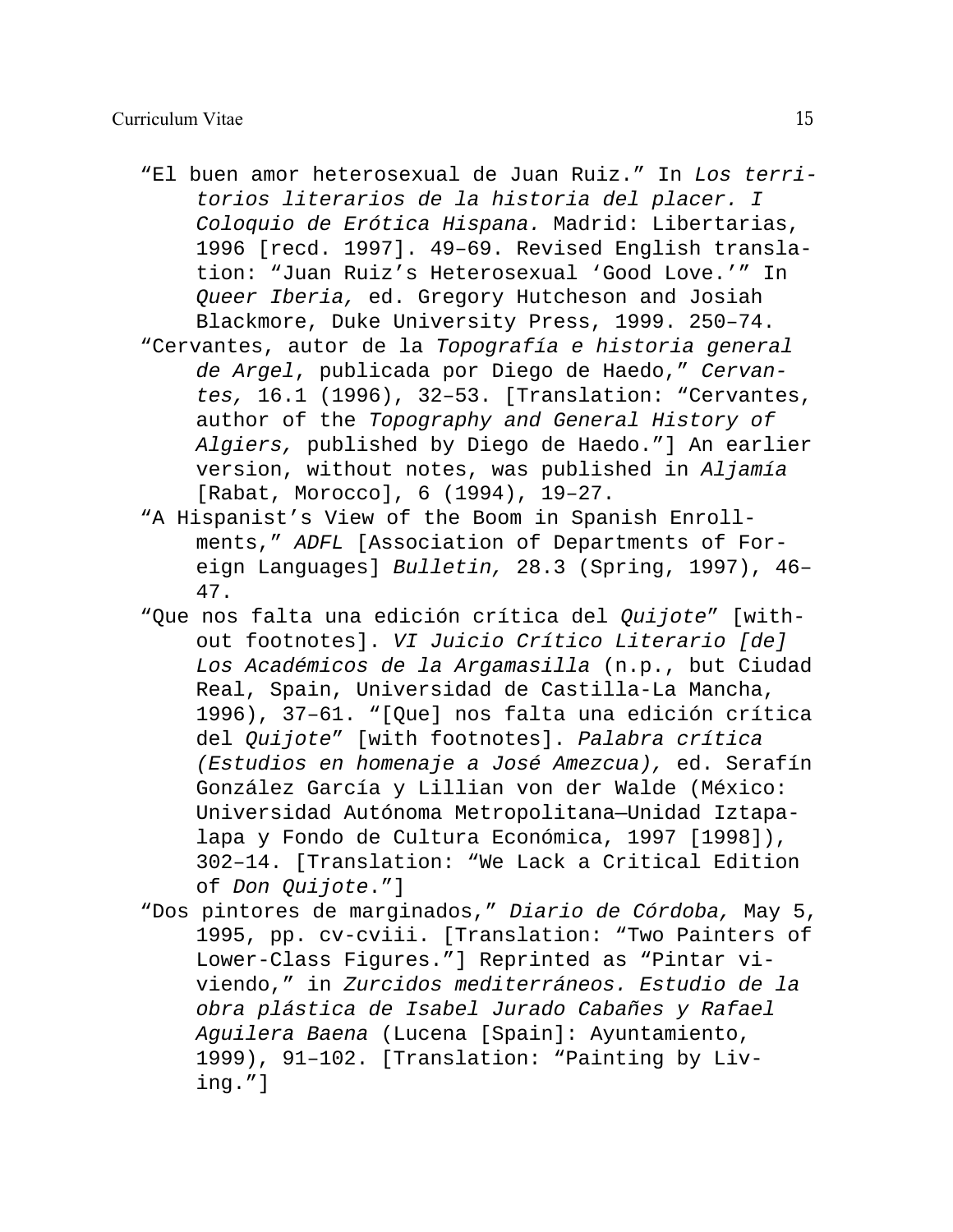- "Pasado, presente y perspectivas del teléfono erótico," *El cortejo de Afrodita. Ensayos sobre literatura hispánica y erotismo* [*Actas del Segundo Coloquio Internacional de Erótica Hispana*], *Analecta Malacitana* (Málaga, Spain), anejo 11 (Málaga, 1997), 105–14. [Translation: "Past, Present, and Possibilities of Phone Eroticism."]
- "Inexactitudes y misterios bibliográficos: las primeras ediciones de *Primaleón*," *Scriptura* (Lérida, Spain), 13 (1997), 173–78. [Translation: "Bibliographical Errors and Mysteries: The First Editions of *Primaleón*."]
- "El abuelo paterno de Cervantes, el licenciado Juan de Cervantes" (with Krzysztof Sliwa), *Cervantes*, 17.1 (1997), 106–14. [Translation: "Cervantes' Paternal Grandfather, the Licenciate Juan de Cervantes."]
- "El *Quijote* y los libros de caballerías." *El universitario europeo*, 7.19 (1997), supplement *El cuaderno*, 32. [Translation: "The *Quijote* and the Romances of Chivalry."]
- "Foreign Language Instruction through Interactive Television at Northern Arizona University," *ADFL* [*Association of Departments of Foreign Languages*] *Bulletin*, 29.3 (Spring, 1998), 20–23.
- Untitled review article of John Dagenais, *The Ethics of Reading in Manuscript Culture: Glossing the Libro de buen amor*, in forum "Manuscript Culture in Medieval Spain," *La Corónica*, 27.1 (1998), 133–36.
- "¿Por qué volvió Cervantes de Argel?" In *"Ingeniosa invención": Essays on Golden Age Spanish Literature for Geoffrey L. Stagg in Honor of his Eighty-Fifth Birthday.* Ed. Ellen Anderson and Amy Williamsen. Newark, Delaware: Juan de la Cuesta, 1999. 241–53. [Translation: "Why Did Cervantes Return from Algiers?"]
- "Balance del cervantismo de Francisco Rodríguez Marín," *Actas del Coloquio "Cervantes en Andalucía,"* Estepa (Spain): Ayuntamiento, 1999. 54–64.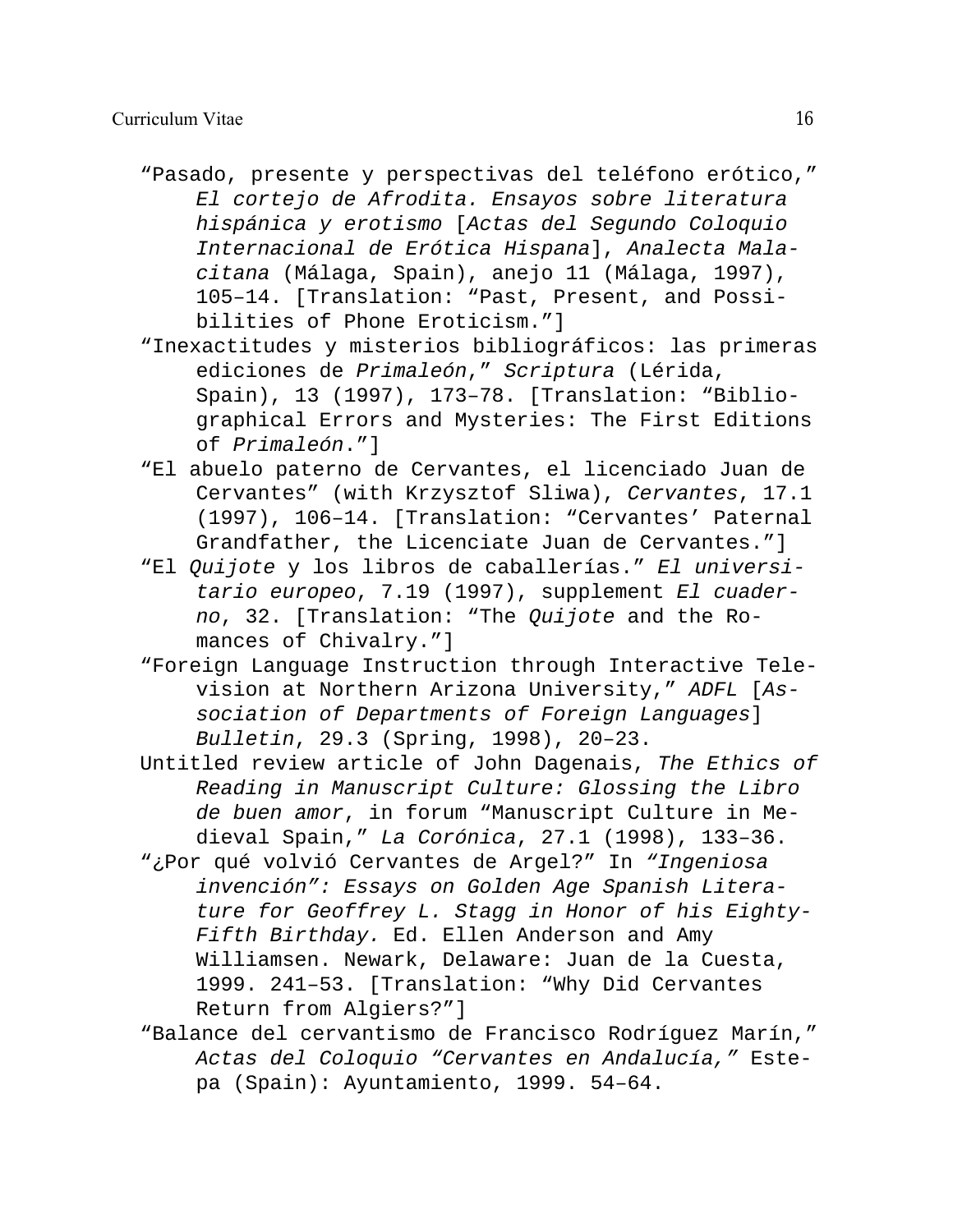- "El convenio de separación de Cervantes y su mujer Catalina," *Anales Cervantinos*, 35 (1999), 143-49. [Translation: "The Separation Agreement of Cervantes and his wife Catalina."] Also published in *Silva. Studia philologica in honorem Isaías Lerner*, coord. Isabel Lozano-Renieblas and Juan Carlos Mercado (Madrid: Castalia, 2001), 227–32.
- "Fostering Student-Faculty Community through Online Chat," *Journal of Graduate Liberal Studies*, 5 (1999), 129–42.
- "Introduction [La escondida senda]" (1–21), "Cervantes Saavedra, Miguel de" (46–49), and "García Lorca, Federico" (pp. 74–78), in *Hispanic Writers on Gay and Lesbian Themes. A Bio-Critical Sourcebook*, ed. David William Foster (Westport, CT: Greenwood, 1999).
- "Los textos digitales de las obras de Cervantes," *Cervantes 1547-1997. Jornadas de investigación cervantina*, ed. Aurelio González. Mexico City: El Colegio de México, 1999. 53–61.
- "Invenciones y escándalos cívicos en el cervantismo oficial," *Desviaciones lúdicas en la crítica cervantina. Primer Convivio Internacional de Locos Amenos. Memorial Maurice Molho,* ed. Antonio Bernat Vistarini y José María Casasayas. Salamanca—Palma de Mallorca, Ediciones Universidad Salamanca—Universitat de les Illes Balears, 2000. 93–105. [Translation: "Civic Fantasies and Scandals Related to Cervantes."]
- "Meditación sobre Cervantes y Granada," *Premio de Poesía Miguel de Cervantes 2000*, Colección Arabuleila de Poesía, Armila (Granada): Ayuntamiento de Armila—Asociación Cultural "Armillat," 2000. 13–16. Also in *Cervantes* 22.2 (2002), 5–7.
- "Rico, por Cervantes." Review article of *Don Quijote de la Mancha*, ed. Francisco Rico. *Hispanic Review*, 68 (2001), 84–88.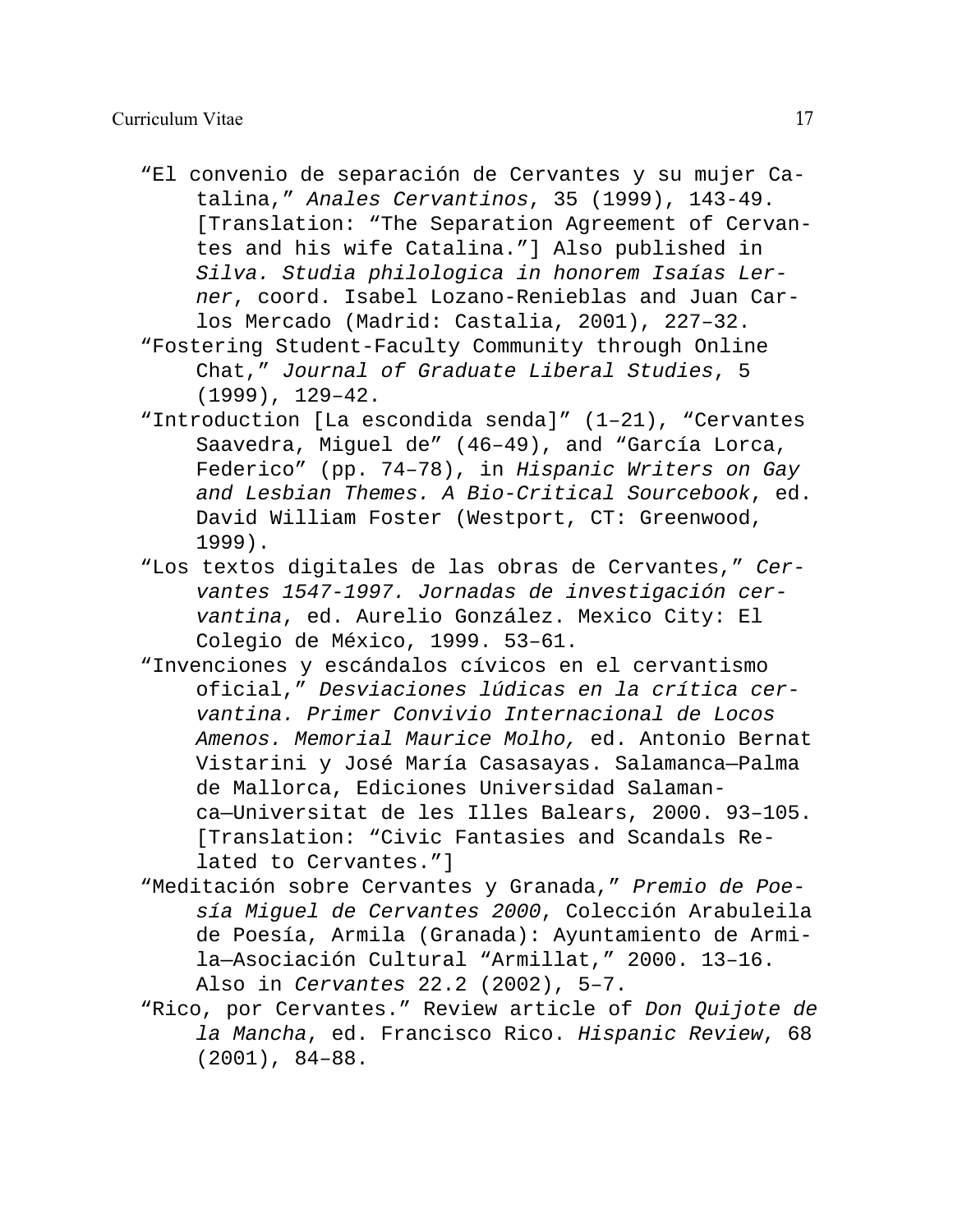- "An Interview with Dale Wasserman," *Cervantes*, 20.1 (2001), 83–94.
- Edition of John Bowle, *A Letter to Dr. Percy, Cervantes*, 20.1 (2001), 95–146.
- "Estado actual del estudio de los libros de caballerías castellanos," *Volver a Cervantes. Actas del IV Congreso Internacional de la Asociación de Cervantistas, Lepanto, 1/8 de octubre de 2000*, ed. Antonio Bernat Vistarini. Palma: Universitat de les Illes Balears, 2001. 531–36. [Translation: "The Present State of the Study of Castilian Romances of Chivalry."]
- "Los autores italianos en la biblioteca de Cervantes." *Cervantes en Italia. Actas del X Coloquio de la Asociación de Cervantistas*. Ed. Alicia Villar Lecumberri. Palma de Mallorca: Asociación de Cervantistas, 2001 [2002]. 87–92.
- "¿Cuán *Queer* Fue Iberia?" *La Corónica*, 30.1 (2001), 236-38; collective "Obras citadas" on pp. 260-65.
- "Publications of E. C. Riley" (with Jeremy Robbins), *Cervantes*, 22.1 (2002), 17-26.
- Edition of "Entremés de los romances" (with Geoffrey Stagg), *Cervantes*, 22.2 (2002), 151-74.
- "Publications of John Jay Allen," *Cervantes*, 23.1 (2003), 52-61.
- "Los trabajos del biógrafo cervantino" (review article of Donald P. McCrory, *No Ordinary Man. The Life and Times of Miguel de Cervantes*), *Cervantes*, 23.1 (2003), 235–49.
- "No hubo una Edad 'Media' española," *Propuestas teórico-metodológicas para el estudio de la literatura hispánica medieval,* ed. Lillian van der Walde. Mexico City: Universidad Nacional Autónoma de México–Universidad Autónoma Metropolitana, 2003. 511–20.
- "Homosexuality in the Spanish Renaissance." Written for *Siting Queer Masculinities, 1550-1800*, ed. Katherine O'Donnell and Michael O'Rourke, Madison: Uni-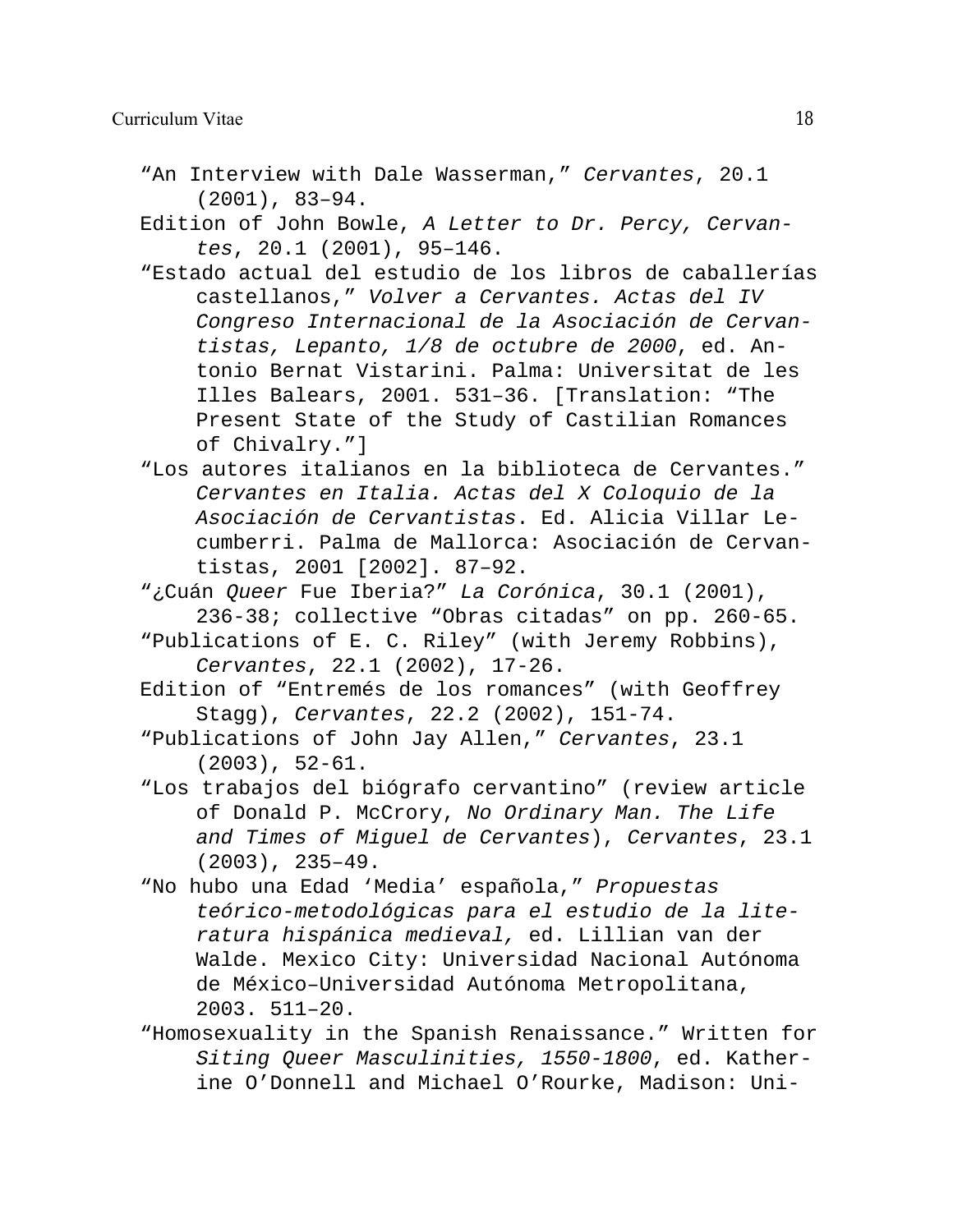versity of Wisconsin Press, but then not accepted by the editors.

- "¿Qué escribió Cervantes?" *Sobre Cervantes*, ed. Diego Martínez Torrón. Alcalá de Henares: Centro de Estudios Cervantinos, 2003. 9–26.
- "R. Merritt Cox (1939–1987): Pioneer of John Bowle Studies," *Cervantes*, 23.2 (2003 [2004]): 5–8 (with George Greenia).
- "La edición del *Quijote* de John Bowle. Sus dos emisiones," *Cervantes*, 23.2 (2003 [2004]): 45–84.
- Edited John Bowle, "Correspondence," *Cervantes*, 23.2 (2003 [2004]): 119–40.
- Edited Joseph Baretti, *Tolondron. Speeches to John Bowle about his Edition of* Don Quixote*, together with Some Account of Spanish Literature, Cervantes*, 23.2 (2003 [2004]): 141–274.
- "Cervantes y la guerra de Irak." *XIV Coloquio Cervantino Internacional. Don Quijote [sic] en el Siglo XXI. Guanajuato en la geografía del Quijote.* Guanajuato: Gobierno del Estado de Guanajuato, Museo Iconográfico del Quijote [sic]–Fundación Cervantina de México–Universidad de Guanajuato, 2004. 29- 49.
- "La supuesta homosexualidad de Cervantes," *Hommage à Augustin Redondo*. Madrid: Castalia, 2004. 000–00.

#### **Columns**

- "The Chivalric University," *Journal of Hispanic Philology,* 6 (1982), 177–78.
- "Book Review Policies," *Journal of Hispanic Philology,* 7 (1982),  $1-3$ .
- "The Golden Years," *Journal of Hispanic Philology,* 7 (1983), 85– 86.
- "Writing with a Word Processor," *Journal of Hispanic Philology,* 7 (1983), 165–67.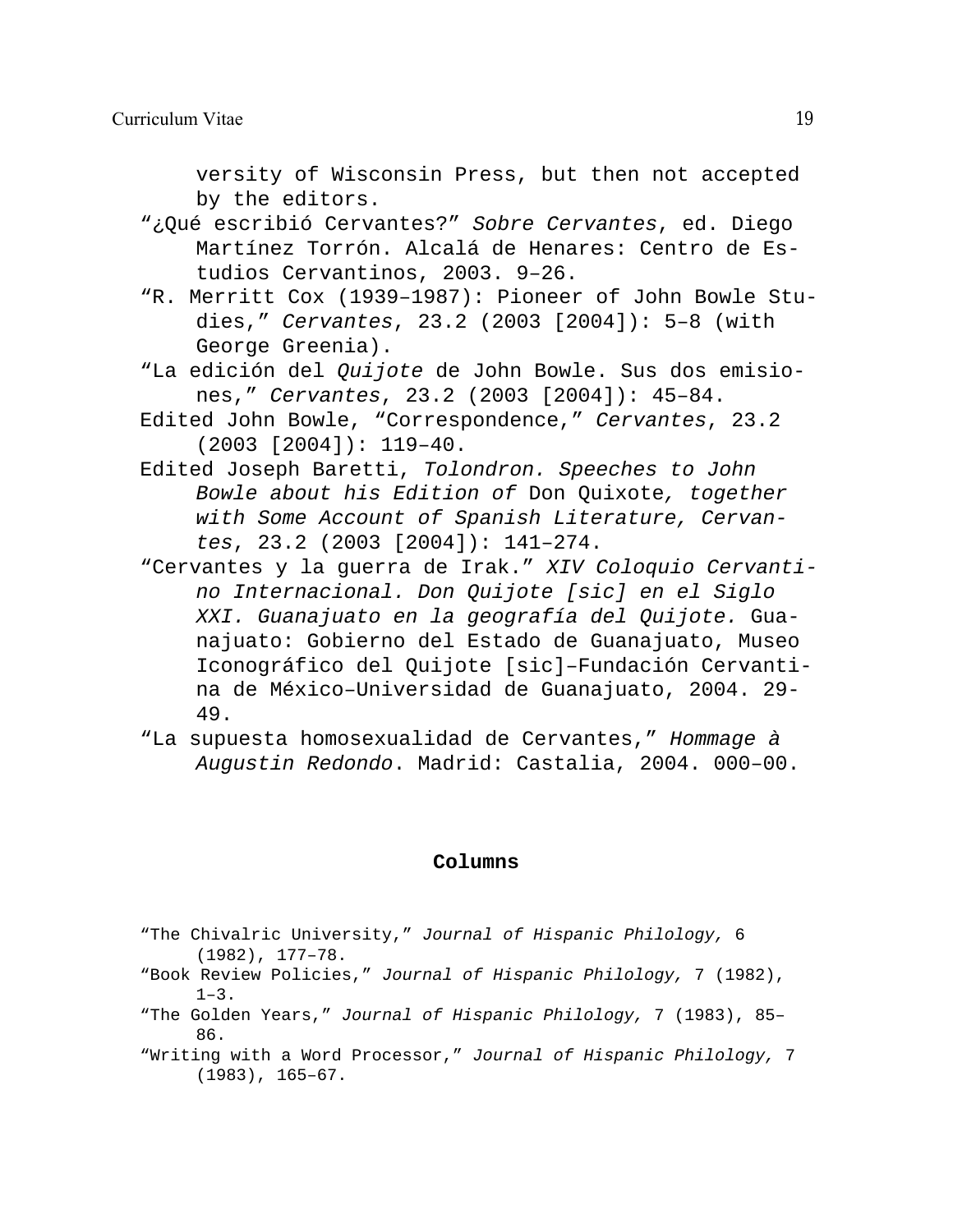"The Trouble with Language Textbooks," *Journal of Hispanic Philology,* 8 (1983), 1–5. "'Una uña de la gran bestia,'" *Journal of Hispanic Philology,* 8 (1984), 93–98. [Translation: "A Nail of the Great Beast."] "Un sueño," *Journal of Hispanic Philology,* 9 (1984), 1–2. [Translation: "A Dream."] "If Cervantes Were Alive Today," *Journal of Hispanic Philology,* 9 (1985), 101–04. "Grammatical Sexism in Spanish," *Journal of Hispanic Philology,* 9 (1985), 189–96. "In Costa Rica," *Journal of Hispanic Philology,* 10 (1985), 1–6. "In Tallahassee," *Journal of Hispanic Philology,* 10 (1986), 97– 101. "Two Letters to Editors: On Footnotes, On Chivalry," *Journal of Hispanic Philology,* 10 (1986), 199–201. "Speaking a Language," *Journal of Hispanic Philology,* 11 (1986),  $1-3$ . "United Faculty of Florida," *Journal of Hispanic Philology,* 11 (1987), 97–101. "Bolivia," *Journal of Hispanic Philology,* 11 (1987), 193–98. "Jaén," *Journal of Hispanic Philology,* 12 (1987), 1–2. "Graffiti in Granada, May, 1988," *Journal of Hispanic Philology,* 12 (1988), 89–91. Found and edited "La musique andalouse marocaine," by Younes Chami, *Journal of Hispanic Philology,* 12 (1988), 181–89. "The *Journal of Hispanic Philology* Style and Electronic Manuscript Guide," *Journal of Hispanic Philology,* 13 (1988), 1– 5. "Machu Picchu and Cuzco," *Journal of Hispanic Philology,* 13 (1989), 97–101. "Cuzco to Lima," *Journal of Hispanic Philology,* 14 (1989), 1–4. Found and edited "Correo para la muerte (Carta amarga a José Luis Hidalgo)," by Ramón de Garciasol, *Journal of Hispanic Philology,* 14 (1990), 129–41. "Quito to Chiriquí," *Journal of Hispanic Philology,* 15 (1990), 1– 6. "Nicaragua to Tallahassee," *Journal of Hispanic Philology,* 15 (1991), 97–101. "What I Have Learned about Spanish from 23 Years of Teaching It," *Journal of Hispanic Philology,* 16 (1991), 3–9. "De Tallahassee a Montgomery," *Journal of Hispanic Philology,* 16 (1992), 257–62. [Translation: "From Tallahassee to Montgomery."] "What is a University?," *Virtual University Journal*, October 1998, http://www.mcb.co.uk/virtual-university-press/column/ eis2.htm.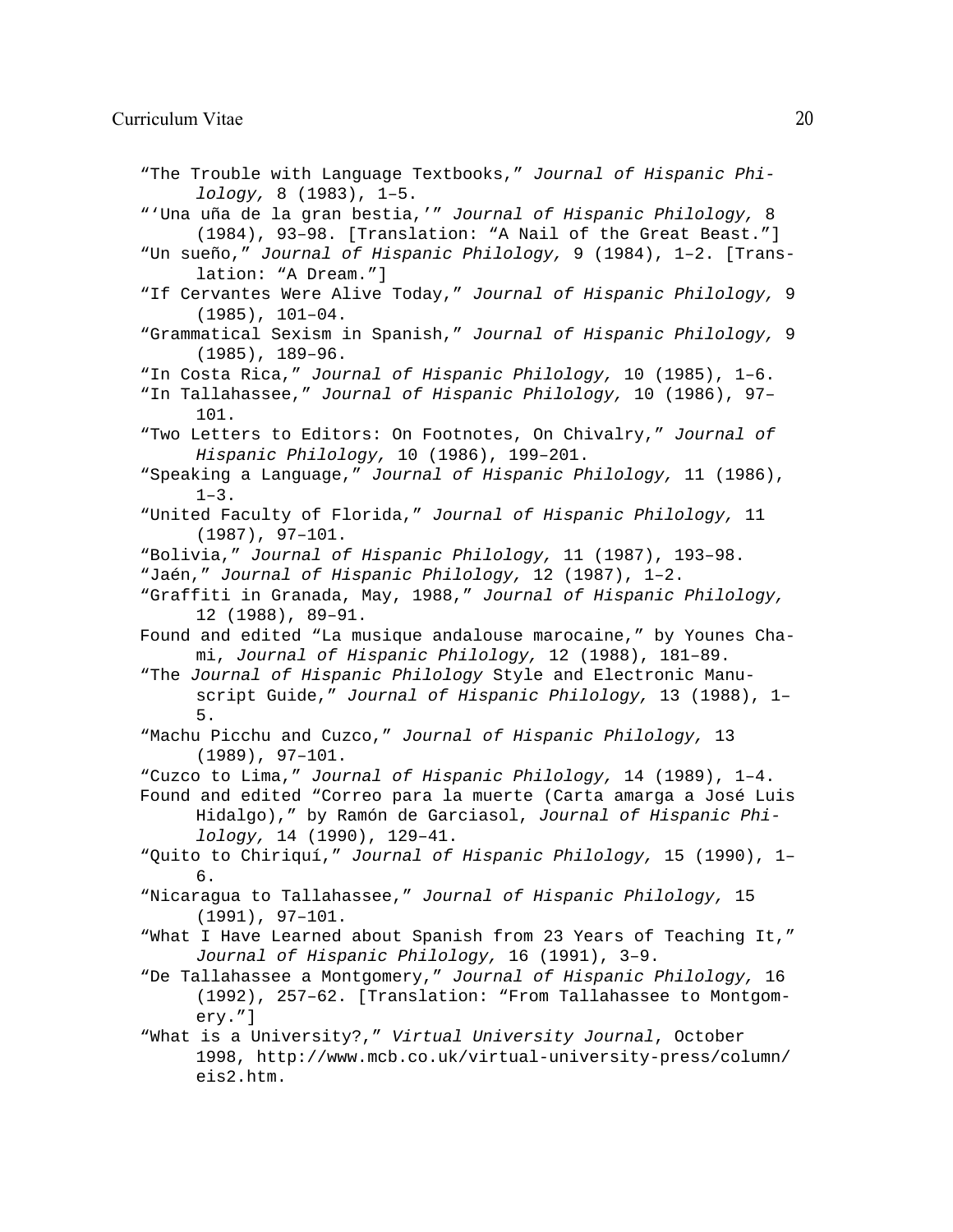#### Curriculum Vitae 21

- "Vision of a Virtual University II," *Virtual University Journal*, November 1998, http://www.mcb.co.uk/virtual-universitypress/column/eis2.htm.
- "The Vision of a Virtual University (III). Beyond the Academic in the Virtual University," *Virtual University Journal*, January 1999, http://www.mcb.co.uk/virtual-university-press/column/ eis3.htm.
- "Cheating in the Virtual University," *Virtual University Journal*, February 1999, http://www.mcb.co.uk/virtual-universitypress/column/eis4.htm.
- "La hija de Diego de Miranda," *Cervantes*, 20.1 (2000), 5–6.
- "The Possessive of Cervantes is Cervantes'," *Cervantes*, 20.2  $(2000)$ , 5-6.
- "'Sancho, gobernador,' ¿una novela cervantina?," *Cervantes*, 21.1 (2001), 3–4.
- "Meditación sobre Cervantes y Granada," *Cervantes* 22.2 (2002), 5–7. Previously in *Premio de poesía "Miguel de Cervantes" 2000* (Armilla, Granada: Ayuntamiento de Armilla y Asociación Cultural "Armillat," 2001), 13–16.
- "An Answer to Stephen Hart," *Hispanic Research* Journal, 5 (2004) 277.

#### **Annotated Lists of Suggested Dissertation Topics**

```
Journal of Hispanic Philology, 13 (1988), 85–87.
Journal of Hispanic Philology, 13 (1989), 172–74.
Journal of Hispanic Philology, 14 (1989), 115–17.
Journal of Hispanic Philology, 14 (1990), 198–201.
Journal of Hispanic Philology, 15 (1990), 84–87.
Journal of Hispanic Philology, 15 (1991), 176–77.
Journal of Hispanic Philology, 15 (1991), 267–71.
Journal of Hispanic Philology, 16 (1991), 85–88.
Journal of Hispanic Philology, 16 (1992), 356–58.
[MLA] Lesbian and Gay Studies Newsletter, 18.2 (July, 1991), 1,
     5 - 7.
[MLA] Lesbian and Gay Studies Newsletter, 18.3 (November, 1991),
      27 - 30.
[MLA] Lesbian and Gay Studies Newsletter, 19.2 (July, 1992), 6–8.
[MLA] Lesbian and Gay Studies Newsletter, 19.3 (November, 1992),
     7 - 11.
```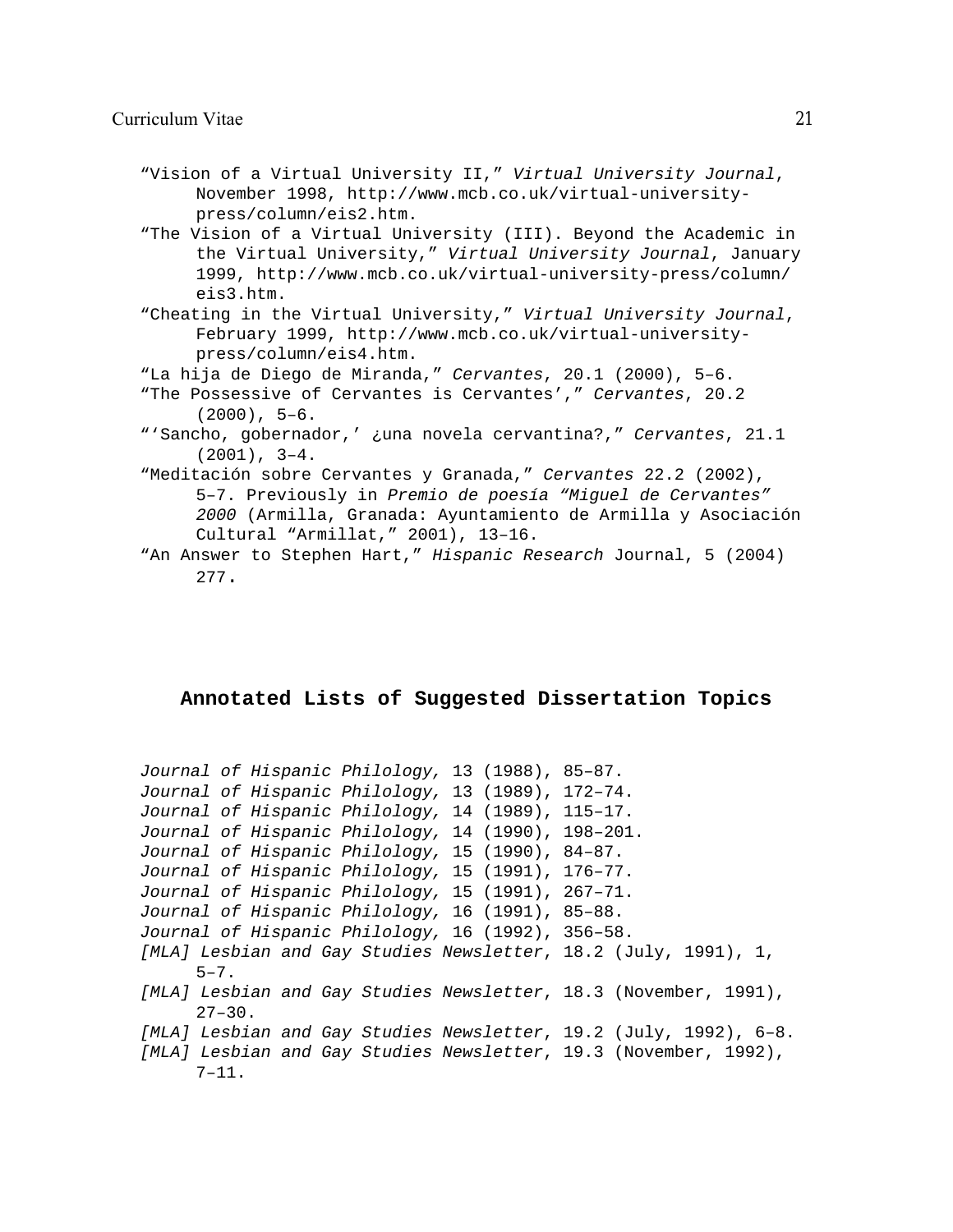# **Brief Notes**

"An Unknown Toledan Printer: Juan de Zea," *Romance Notes,* 13 (1972), 529–30. Abstract of dissertation, *Dissertation Abstracts International,* 32 (1972), 5179A-80A. "Américo Castro" (Necrology), *Hispanófila,* 47 (1973), 1–2. "Dígalo Portugal, Barcelona y Valencia: Una nota sobre la popularidad de Don Quijote," *Hispanófila,* 52 (1974), 71–72. Summary of "Current Research of Castilian Romances of Chivalry: Traditional Approaches," *La corónica,* 2.2 (Spring, 1974), 13–14. "The City College Institute for Medieval and Renaissance Studies," *La corónica,* 2.2 (Spring, 1974), 3–4. "Four Photos of Lorca in Vermont," *García Lorca Review,* 2 (1974), unpaged. "Needed Editions of Romances of Chivalry" (position paper), *La corónica,* 3.1 (Fall, 1974), 6. Abstract of "Enrique IV and Gregorio Marañón," *La corónica,* 3.2 (Spring, 1975), 3–4. "Un barbarismo: 'libros de caballería,'" *Thesaurus,* 30 (1975),  $340 - 41$ . Abstract of lecture in the Universidad Nacional Autónoma de México, *Boletín de la Facultad de Filosofía y Letras,* Año 1, Nos. 8–9 (October-November, 1975), 4. Abstract of "*Amadís de Gaula* and *Amadís de Grecia,*" *La corónica,* 4.1 (Fall, 1975), 11. "Victor Rudolph Bernhardt Oelschläger" (biography and bibliography), in *Oelschläger Festschrift,* Estudios de Hispanófila, 36 (Chapel Hill: Hispanófila, 1976), pp. 15– 21. "Additions and Corrections to 'Musical Settings of Lorca Texts,'" *García Lorca Review,* 4 (1976), 32–33. "A Seville, 1549 Edition of the *Sergas de Esplandián," Journal of Hispanic Philology,* 1 (1976), 61–63. Abstract of "Lorca's *Sonetos del amor oscuro," South Atlantic Bulletin,* 42 (1977), 109–10. "More on *libros de caballería* and *libros de caballerías,*" *La corónica,* 5.2 (Spring, 1977), 116–18. "How I Wasted \$4500 on a Microcomputer System," *Editors' Notes,* 1.2 (Fall, 1982), 13–15. "In the Black on 300 Subscribers: Some Advice for New Journal Editors," *Editors' Notes,* 2. 2 (Fall, 1983), 33–37. "Two Spanish Notary Public Documents Relating to Slaves," *Journal of the Afro-American Historical and Genealogical Society,* 6.1 (Spring, 1985), 36–37.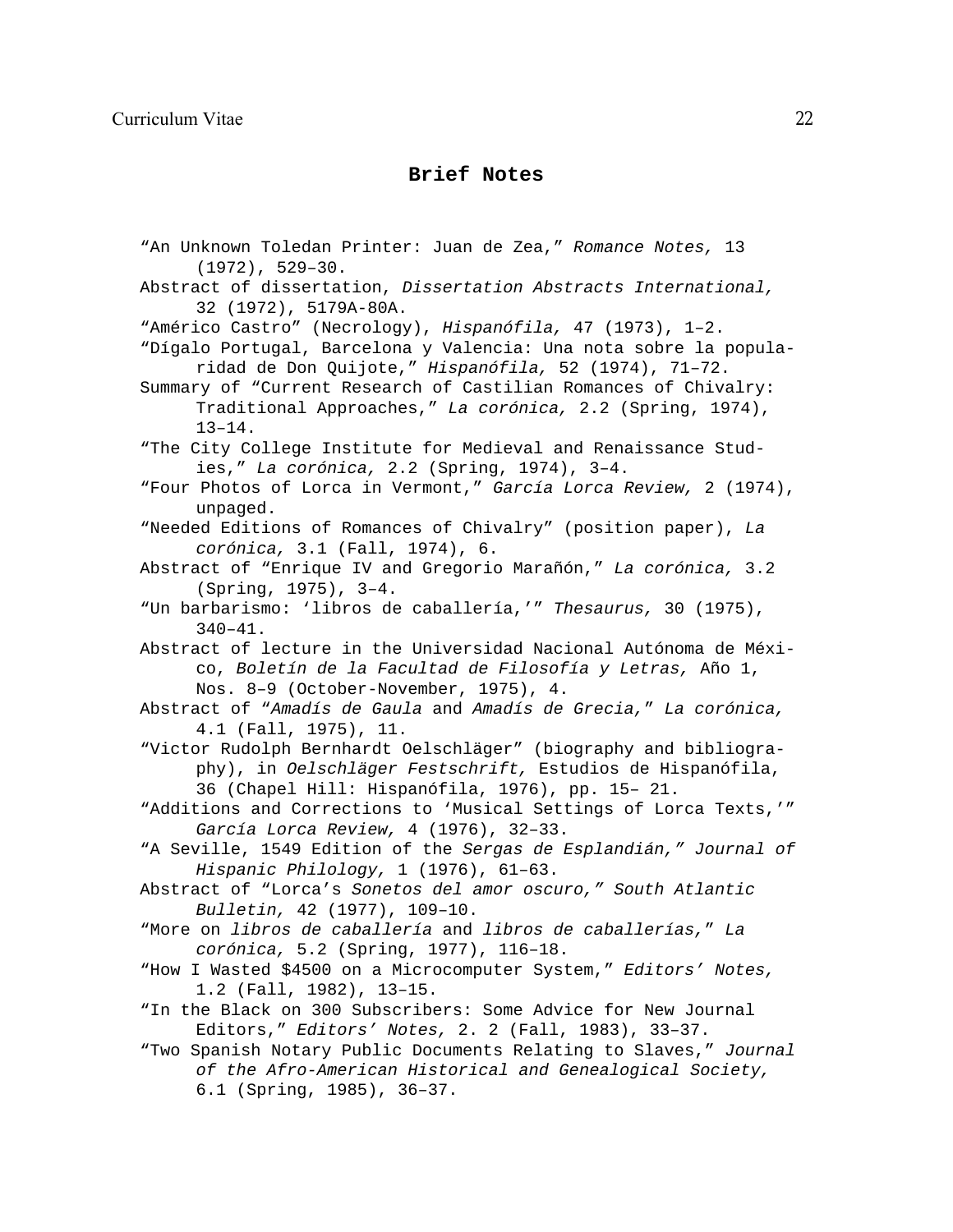"Making Mailing Easier," *Editors' Notes,* 6.2 (Fall, 1987), 32. "An Alternative to E-Mail: Fax," *Editors' Notes,* 10.1 (Spring 1991), 46–47.

- "El coloquio 'El erotismo y la brujería en Cervantes,'" *Montilla,* año XIII, nº 122 (Diciembre, 1992), 22.
- "Introducción" (with José Antonio Cerezo Aranda), *Actas del coloquio "El erotismo y la brujería en Cervantes," Cervantes,* 12.2 (Fall, 1992), 5–6.
- "Aron David Kossoff (1918–1995)," *Bulletin of Hispanic Studies* [Glasgow], 73 (1996), 245–47.

# **Encyclopedia Articles**

- Cervantes, Góngora, Guillén de Castro, Juan de la Cueva, Quevedo, Espinel, Bécquer, Fernán Caballero, Clarín for the *American Academic Encyclopedia* (Princeton: Aretê, 1981). Published electronically by *Grollier's Electronic Encyclopedia.*
- Spain, Granada, Sephardic Judaism, Juan II and Enrique IV, Cervantes, Lorca, Cernuda, Manuel de Falla, Antonio Pérez, Manuel Azaña, and Lautréamont for the *Encyclopedia of Homosexuality* (New York: Garland, 1990).
- Homosexuality (398-99), Slavery (758-59), and Ibn al-Khatīb (416–17) for *Encyclopedia of Medieval Iberia*, ed. Michael Gerli (New York: Routledge, 2003).
- History of Word Processing, *Encyclopedia of Library and Information Science,* vol. 49 (New York: Dekker, 1992), pp. 268–78, and the *Encyclopedia of Computer Science and Technology* (forthcoming).

#### **Book Reviews**

- Manual Alvar. *El romancero. Tradicionalidad y pervivencia.* Barcelona: Planeta, 1970. *Modern Language Notes,* 87 (1972), 343– 45.
- John J. O'Connor. *"Amadis de Gaule" and its Influence on Elizabethan Literature.* New Brunswick: Rutgers, 1970. *Hispanófila,* 45 (1972), 83–85.
- Francisco Delicado. *La lozana andaluza,* ed. Bruno Damiani. Madrid: Castalia, 1969. *Hispanófila,* 46 (1972), 79–80.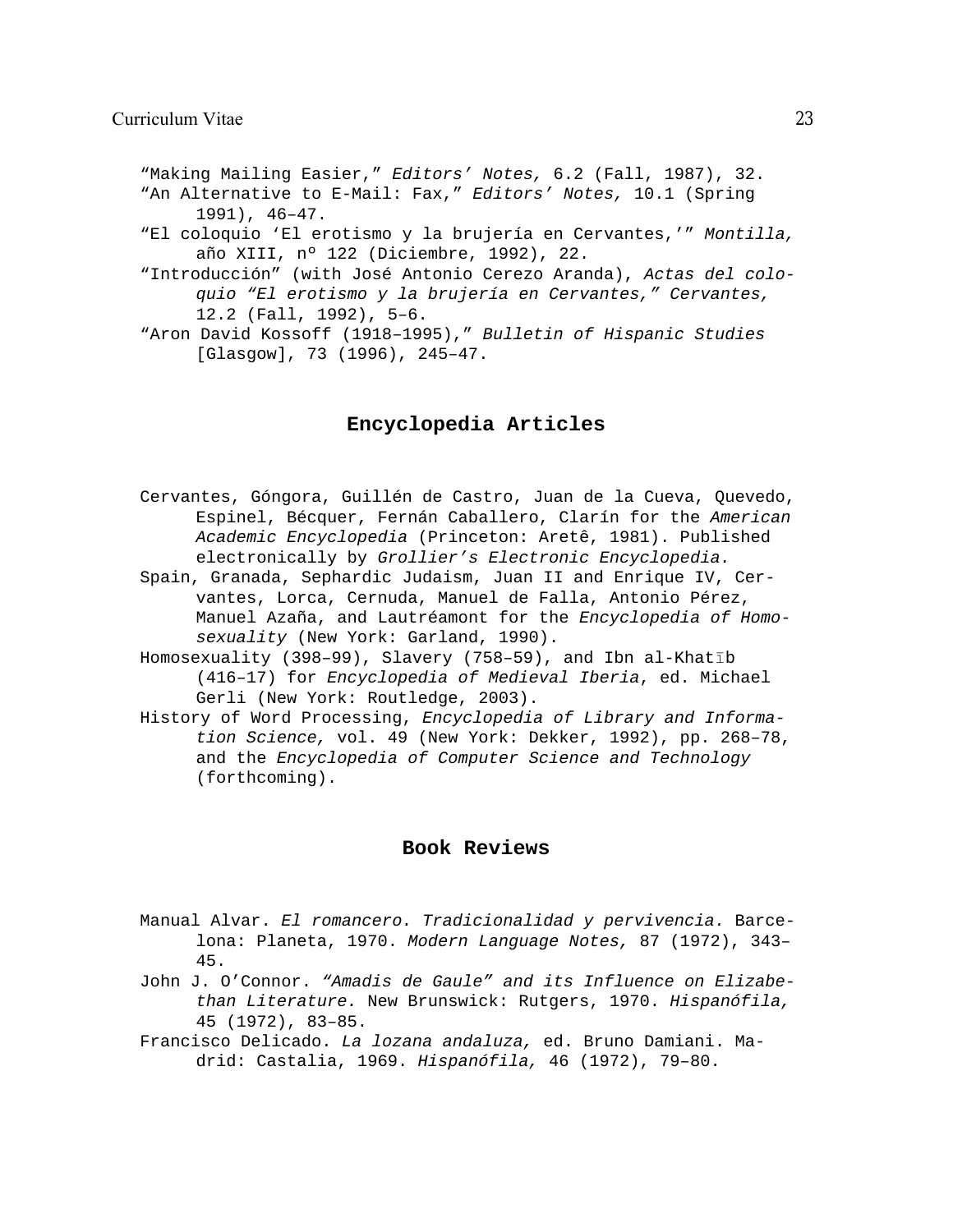Garcilaso de la Vega. *Poesías castellanas completas,* ed. Elias Rivers. Madrid: Castalia, 1969. *Hispanófila,* 46 (1972), 81–82.

Theodore S. Beardsley, Jr. *Hispano-Classical Translations 1482– 1699.* Pittsburgh: Duquesne, 1970. *Quaderni Ibero-Americani,* 41 (1972), 61.

*"Libro de buen amor" Studies,* ed. G. B. Gybbon-Monypenny. London: Tamesis, 1970. *Quaderni Ibero-Americani,* 41 (1972), 62. This review was also published in *Hispanófila,* 47 (1973), 77–78.

- Julio Rodríguez-Puértolas. *Estudios de literatura española.* Madrid: Gredos, 1970. *Modern Language Notes,* 88 (1973), 406.
- Samuel G. Armistead and Joseph H. Silverman. *Folk Literature of the Sephardic Jews. Volume I. The Judeo-Spanish Ballad Chapbooks of Yacob Abraham Yoná.* Berkeley, Los Angeles, London: University of California Press, 1972. *Modern Language Notes,* 88 (1973), 407–08.

June Hall Martin. *Love's Fools: Aucassin, Troilus, Calisto and the Parody of the Courtly Lover.* London: Tamesis, 1972. *Modern Language Notes,* 88 (1973), 408–10.

Eduardo Sarmiento. *Concordancias a las obras de Garcilaso de la Vega.* Madrid: Castalia, 1970. *Hispanófila,* 47 (1973), 78–79.

- James Chatham and Enrique Ruiz-Fornells. *Index to Hispanic Dissertations.* Lexington: University Press of Kentucky, 1970. *Hispanófila,* 47 (1973), 89–90.
- Bernard Gicovate. *San Juan de la Cruz.* New York: Twayne, 1971. *Hispanófila,* 51 (1974), 74.
- James Burke. *History and Vision: The Figural Structure of the Caballero Zifar.* London: Tamesis, 1972. *Modern Language Notes,* 89 (1974, published 1975), 320–21. (Joint review, with Ray Green.)
- Alban Forcione. *Cervantes, Aristotle, and the Persiles.* Princeton: Princeton University Press, 1970. Ruth El Saffar. Novel to Romance. *A Study of Cervantes's "Novelas ejemplares.*" Baltimore: Johns Hopkins, 1974. *Nueva Revista de Filología Hispánica,* 23 (1974, published 1975), 420–22.
- C. Bruce Fitch. "A Clue to the Genealogy of the *Gran Conquista de Ultramar," Romance Notes,* 15 (1974), 578–80. *Olifant,* 2.3 (February, 1975), 219. (Article review.)
- Francisco Rico. *Alfonso el Sabio y la "General estoria.*" Barcelona: Ariel, 1972. *Modern Language Notes,* 90 (1975), 299– 300.
- *Crónica de 1344,* ed. Diego Catalán and María Soledad de Andrés. Volume I. Madrid: Gredos, 1971. *Hispanófila,* 42 (1975), 84– 85.
- Armando Durán. *Estructura y técnicas de la novela sentimental y caballeresca.* Madrid: Gredos, 1973. *Hispanic Review,* 43 (1975), 425–29.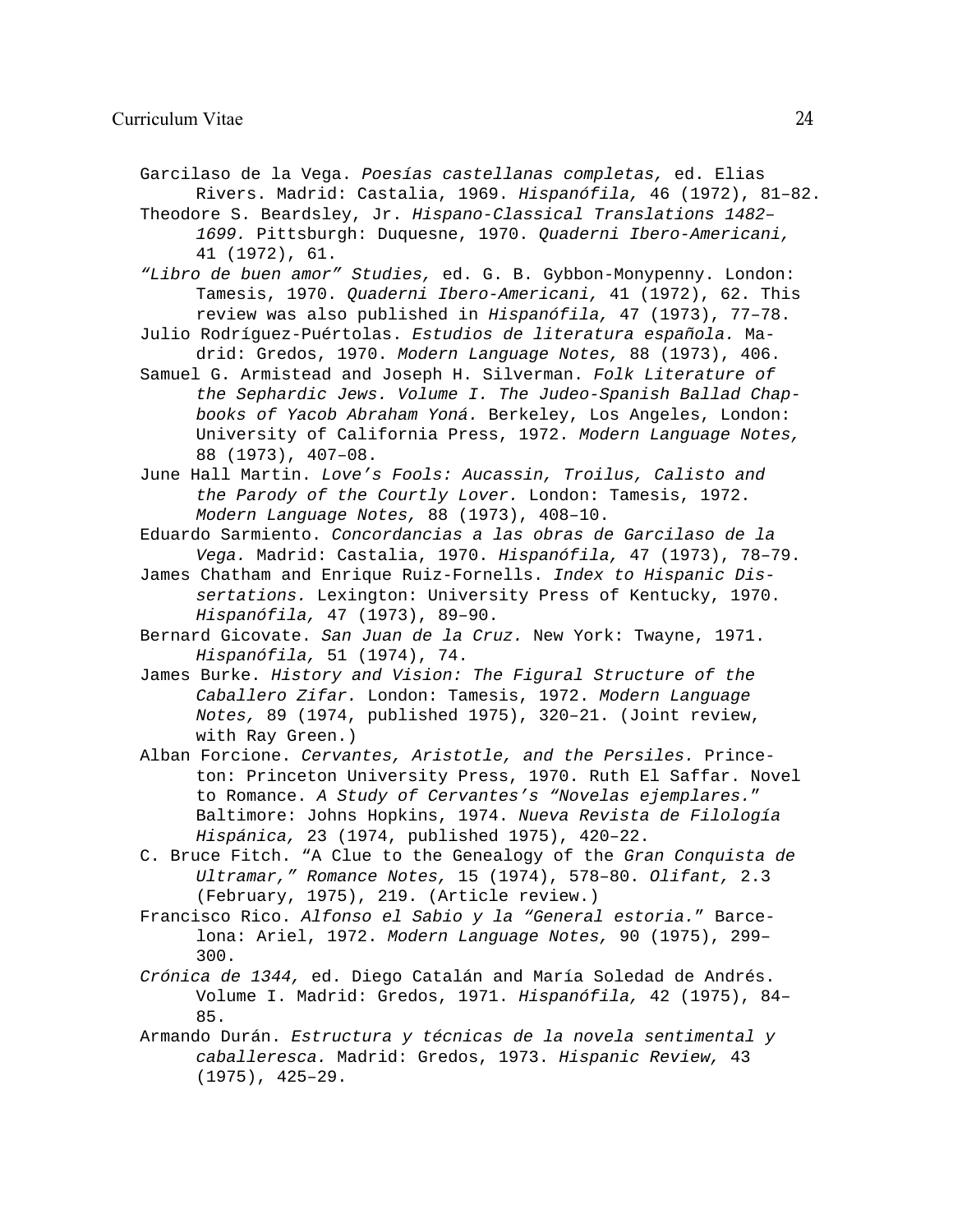- Joseph L. Laurenti and Joseph Siracusa. *Federico García Lorca y su mundo: Ensayo de una bibliografía general. The World of Federico García Lorca: A General Bibliographic Survey.* Metuchen, N.J.: Scarecrow, 1974. *Journal of Spanish Studies: Twentieth Century,* 3 (1975), 157–78.
- Otis H. Green. *The Literary Mind of Medieval and Renaissance Spain,* ed. John E. Keller. Lexington: University Press of Kentucky, 1970. *Quaderni Ibero-Americani,* Nos. 45–46 (1974– 75), 301–02.
- David W. Foster. *Christian Allegory in Early Hispanic Poetry.* Lexington: University Press of Kentucky, 1970. *Quaderni Ibero-Americani,* Nos. 45–46 (1974–75), 302–04.
- Manuel Durán. *Cervantes.* New York: Twayne, 1974. *Renaissance Quarterly,* 28 (1975), 413.
- Ian Gibson. *The Death of Lorca.* London: Allen and Chicago: O'Hara, 1973. *Hispanic Review,* 44 (1976), 138–39.
- Henry Ettinghausen. *Francisco de Quevedo and the Neostoic Movement.* London: Oxford University Press, 1972. *Nueva Revista de Filología Hispánica,* 25 (1976), 150–51.
- *Libros de caballerías hispánicos,* ed. José Amezcua. Madrid: Alcalá, 1973. *Nueva Revista de Filología Hispánica,* 25 (1976), 138–39.
- H. Salvador Martínez. *El "Poema de Almería" y la épica románica.* Madrid: Gredos, 1975. *Hispania,* 59 (1976), 543.
- Roger M. Walker. *Tradition and Technique in "El Libro del Cavallero Zifar.*" London: Tamesis, 1975. *Hispania,* 59 (1976), 543–44.
- Robert M. Flores. *The Compositors of the First and Second Editions of "Don Quixote," Part I.* London: Modern Humanities Research Association, 1975. *Hispania,* 59 (1976), 954–55.
- Antonio de Nebrija. *Vocabulario de romance en latín,* ed. Gerald J. MacDonald. Philadelphia: Temple, and Madrid: Castalia, 1973. *Hispanófila,* 58 (1976), 85–86.
- Peter Boyd-Bowman. *Léxico hispanoamericano del siglo XVI.* London: Tamesis, 1971 (1972). *Hispanófila,* 58 (1976), 85–86.
- Dorothy Sherman Severin. *Memory in "La Celestina*." London: Tamesis, 1970. *Nueva Revista de Filología Hispánica,* 25 (1976), 407.
- Adrienne Mandel. *"La Celestina" Studies: A Thematic Survey and Bibliography, 1824–1970.* Metuchen, N.J.: Scarecrow, 1971. *Nueva Revista de Filología Hispánica,* 25 (1976), 408.
- Fernando de Rojas. *Celestine, or the Tragick-Comedie de Celestina,* ed. Mac E. Barrick. Philadelphia: University of Pennsylvania Press, 1973. *Nueva Revista de Filología Hispánica,* 25 (1976), 409–10.
- Pierre Heugas. *La Célestine et sa descendance directe.* Bordeaux: Institut d'Études Ibériques et Ibéro-américaines de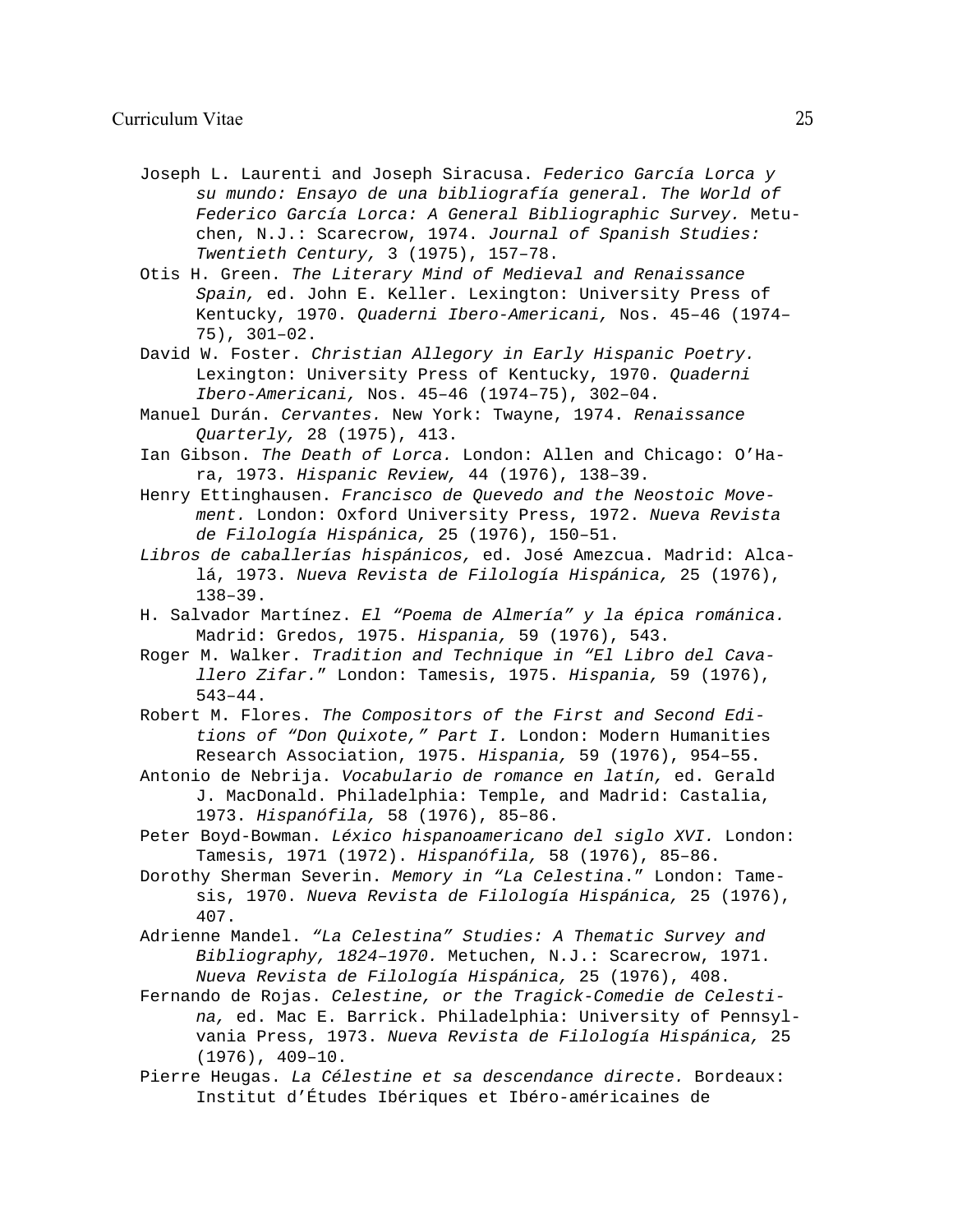l'Université de Bordeaux, 1973. *Nueva Revista de Filología Hispánica,* 25 (1976), 410–12.

Hilkert Weddige. *Die "Historien vom Amadis auss Franckreich." Dokumentarische Grundlegen zur Entstehung und Rezeption.* Weisbaden: Steiner, 1975. *Journal of Hispanic Philology,* 1 (1977), 157–58.

- Alice M. Pollin, ed. *A Concordance to the Plays and Poems of Federico García Lorca.* Ithaca and London: Cornell, 1975. Modern Language Review, 72 (1977), 723–24.
- Manuel C. Díaz y Díaz. *De Isidoro al Siglo XI. Ocho estudios sobre la vida literaria peninsular.* Barcelona: El Albir, 1976. *Journal of Hispanic Philology,* 2 (1978), 138.
- Anthony Cárdenas, Jean Gilkison, John Nitti, and Ellen Anderson, compilers. *Bibliography of Old Spanish Texts (Literary Texts, Edition-2).* Madison, Wisconsin: Hispanic Seminary of Medieval Studies, 1977. *Journal of Hispanic Philology,* 3 (1979), 178–82.
- F. González Ollé. *Manual bibliográfico de estudios españoles.* Pamplona: Ediciones Universidad de Navarra, 1976. *Journal of Hispanic Philology,* 3 (1979), 305–06.
- *"Mio Cid" Studies,* edited by A. D. Deyermond. London: Tamesis, 1977. *Juan Manuel Studies,* edited by Ian Macpherson. London: Tamesis, 1977. *Journal of Hispanic Philology,* 4 (1980), 169– 71.
- *Mediaeval and Renaissance Studies on Spain and Portugal in Honour of P. E. Russell,* edited by F. W. Hodcroft, D. G. Pattison, R. D. F. Pring-Mill, and R. W. Truman. Oxford: The Society for the Study of Mediaeval Languages and Literature, 1981. *Journal of Hispanic Philology,* 5 (1981), 229–30.

John Lihani. *Bartolomé de Torres Naharro.* Boston: Twayne, 1979. *Revista de Estudios Hispánicos* [Alabama], 16 (1982), 144–45.

- James R. Chatham and Carmen C. McClendon, with Enrique Ruiz-Fornells and Sara Matthews Scales. *Dissertations in Hispanic Languages and Literatures. An Index of Dissertations Completed in the United States and Canada.* Volume Two: 1967– 1977. Lexington: University Press of Kentucky, 1981. *Journal of Hispanic Philology,* 6 (1981), 73–74.
- Federico García Lorca, *Poeta en Nueva York. Tierra y luna.* Edición crítica de Eutimio Martín. Barcelona: Ariel, 1981. *Anales de la Literatura Española Contemporánea,* 8 (1983), 228–30.
- Carroll B. Johnson. *Madness and Lust: A Psychoanalytical Approach to Don Quixote.* Berkeley and Los Angeles: University of California Press, 1983. *Journal of Hispanic Philology,* 7 (1983), 155–57.
- Brian Dutton, with Stephen Fleming, Jineen Krogstad, Francisco Santoyo Vázquez and Joaquín González Cuenca. *Catálogo-Índice*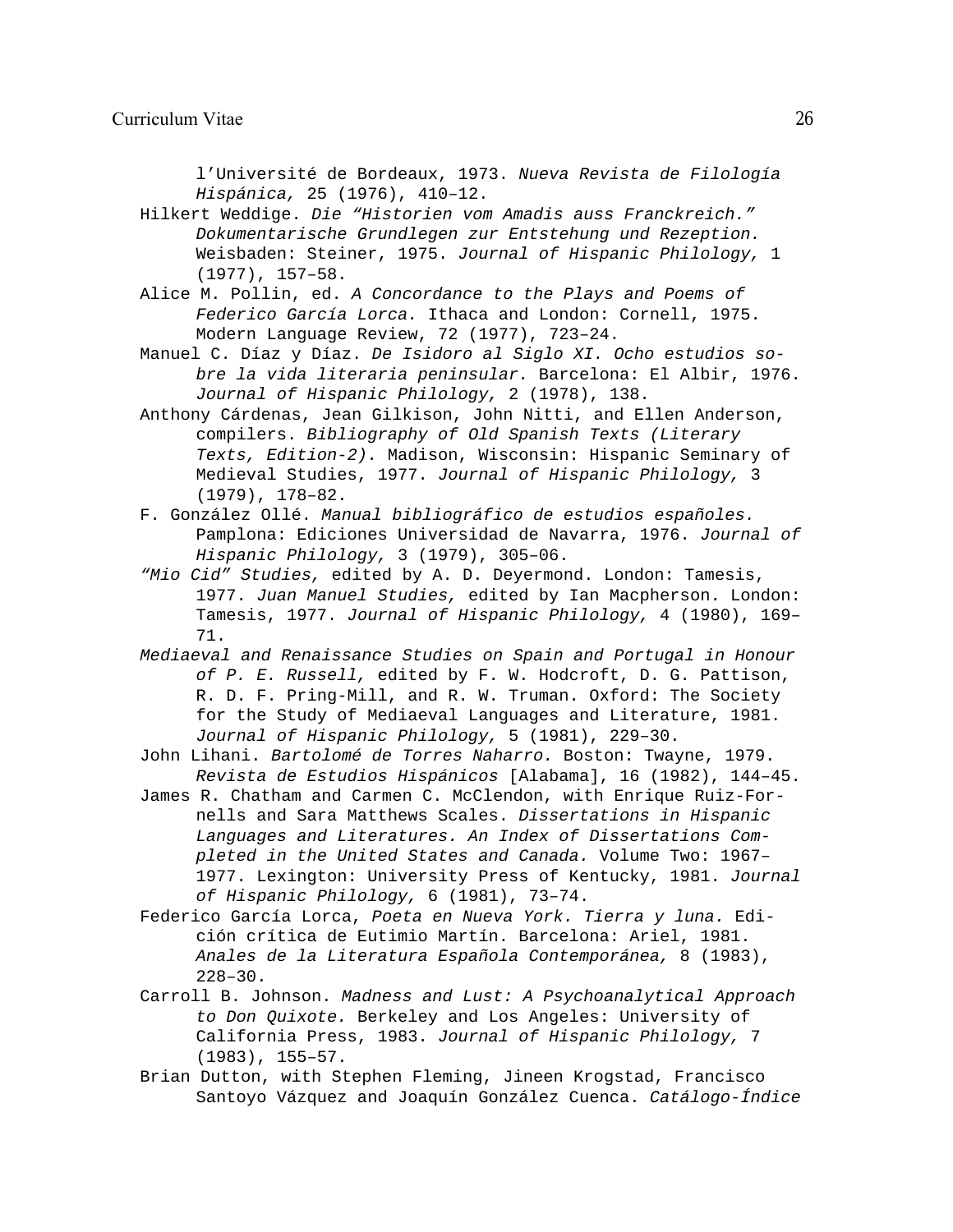*de la poesía cancioneril del siglo XV.* Madison: Hispanic Seminary of Medieval Studies, 1982. *Journal of Hispanic Philology,* 7 (1983), 213–14.

Robert M. Flores. *Sancho Panza through Three Hundred Seventy-five Years of Continuations, Imitations, and Criticism, 1605– 1980.* Newark, Delaware: Juan de la Cuesta, 1982. *Bulletin of Hispanic Studies,* 61 (1984), 507–08.

- William M. Moseley, Glenroy Emmons, and Marilyn C. Emmons, comps. *Spanish Literature, 1500–1700: A Bibliography of Golden Age Studies in English and Spanish.* Westport, Connecticut: Greenwood, 1984. *Journal of Hispanic Philology,* 9 (1985), 255–57.
- Paul Binding, *Lorca: The Gay Imagination.* Ángel Sahuquillo, *Federico García Lorca y la cultura de la homosexualidad. Lorca, Dalí, Cernuda, Gil-Albert, Prados y la voz silenciada del amor homosexual. Bulletin of Hispanic Studies,* 65 (1988), 415–16.
- [D. E. Rhodes.] *Catalogue of Books Printed in Spain and of Spanish Books Printed Elsewhere in Europe before 1601 now in the British Library,* second edition. *Journal of Hispanic Philology,* 14 (1990), 287–93.
- *Siete siglos de autores españoles*. *Journal of Hispanic Philology* 16 (1991 [1992], 66.
- Jean Canavaggio. *Cervantes. Cervantes,* 12.1 (1992), 119–24.
- L.P. Harvey. *Islamic Spain, 1250 to 1500. Bulletin of Hispanic Studies,* 70 (1993), 263–64.
- Eric J. Ziolkowski. *The Sanctification of Don Quixote. From Hidalgo to Priest. Modern Language Review,* 88 (1993), 1011–12.
- José Antonio Cerezo. *Bibliotheca Erotica sive Apparatus ad catalogum librorum eroticorum (Ad usum privatum tantum). Cuadernos del sur (Diario de Córdoba)*, 25 noviembre 1993, p. V/31.
- Ellen D. Lokos. *The Solitary Journey. Cervantes's "Voyage to Parnassus.*" *Indiana Journal of Hispanic Studies,* 2.2 (1994), 243–45.
- Antonio Orejudo, ed. *Cartas de batalla*. *La corónica*, 24 (1995),  $223 - 24$ .
- Edwin Williamson, ed. *Cervantes and the Modernists: The Question of Influence. Modern Language Review*, 92 (1997), 766–67.
- Diego Catalán. *La* Estoria de España *de Alfonso X. Creación y evolución*. *Journal of Hispanic Research*, 4 (1995–96 [1999]), 295–96.
- John Dagenais. *The Ethics of Reading in Manuscript Culture: Glossing the* Libro de buen amor. In forum "Manuscript Culture in Medieval Spain." *La Corónica*, 27.1 (1998), 133–36.
- Noel Fallows. *Un texto inédito sobre la caballería del Renacimiento español:* Doctrina del arte de la caualleria, *de Juan*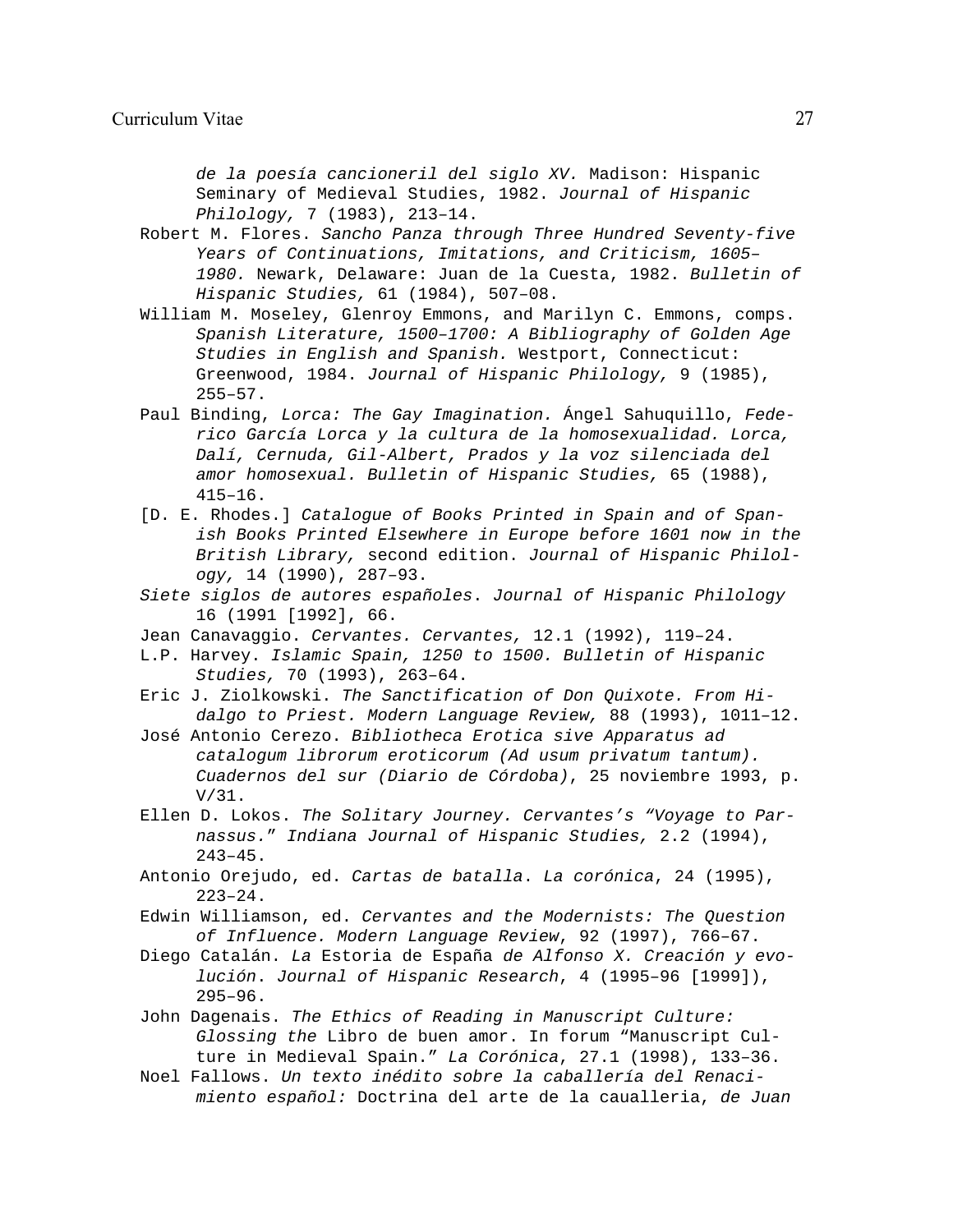*Quijada de Reayo*. *Bulletin of Hispanic Studies* [Liverpool], 76 (1999), 390.

Miguel de Cervantes. *Don Quijote*. Ed. Francisco Rico. *Hispanic Review*, 68 (2001), 84-88.

Miguel de Cervantes. *Obras completas*. Ed. Florencio Sevilla. Miguel de Cervantes Saavedra, *El ingenioso hidalgo Don Quijote de la Mancha*. Ed. Salvador Fajardo and James A. Parr. *Bulletin of Hispanic Studies* [Liverpool], 78 (2001), 252.

Barbara Simerka and Christopher B. Weimer, eds. *Echoes and Inscriptions. Comparative Approaches to Early Modern Spanish Literature. Bulletin of Hispanic Studies*, 79 (2002), 561-62.

Arsenio Lope Huerta. *Los Cervantes de Alcalá. Cervantes* 22.1 (2002), 165-66.

Diana de Armas Wilson. *Cervantes, the Novel, and the New World. Bulletin of Hispanic Studies*, 80 (2003), 130–31.

David R. Castillo. *(A)Wry Views: Anamorphosis, Cervantes, and the Early Picaresque. Bulletin of Hispanic Studies*, 80 (2003), 588-89.

"Los trabajos del biógrafo cervantino" (review article of Donald P. McCrory, *No Ordinary Man. The Life and Times of Miguel de Cervantes*), *Cervantes*, 23.1 (2003), 235-49.

Jean Canavaggio. *Cervantes entre vida y creación*. *Bulletin of Spanish Studies* [Glasgow], 81 (2004), 104-05.

Chris Lowney. *A Vanished World. Medieval Spain's Golden Age of Enlightenment.* In press in the newsletter of the Association of Research Historians of Medieval Spain.

*The Cambridge Companion to Cervantes*. Ed. Anthony J. Cascardi. *Hispanic Review*, in press.

*Libros de caballerías (De* Amadís *al* Quijote*). Poética, lectura, representación e identidad.* Ed. Eva Belén Carro Carbajal, Laura Puerto Moro, and María Sánchez Pérez.

José Manuel Lucía Megías, ed. *Antología de libros de caballerías castellanos*. *Bulletin of Hispanic Studies*, in press.

José Manuel Lucía Megías. *Imprenta y libros de caballerías. Bulletin of Hispanic Studies*, in press.

Antonio López Alonso. *Molimientos, puñadas y caídas acaecidos en el* Quijote*. Cervantes, manco y bien manco. Enfermedad y muerte de Cervantes. Cervantes*, in press.

Sylvia Roubaud-Bénichou. *Le roman de chevalerie en Espagne. Entre Arthur et Don Quichotte*. *Bulletin of Hispanic Studies*, in press.

Howard Mancing. *Cervantes Encyclopedia* (review article). *Modern Language Review,* in press.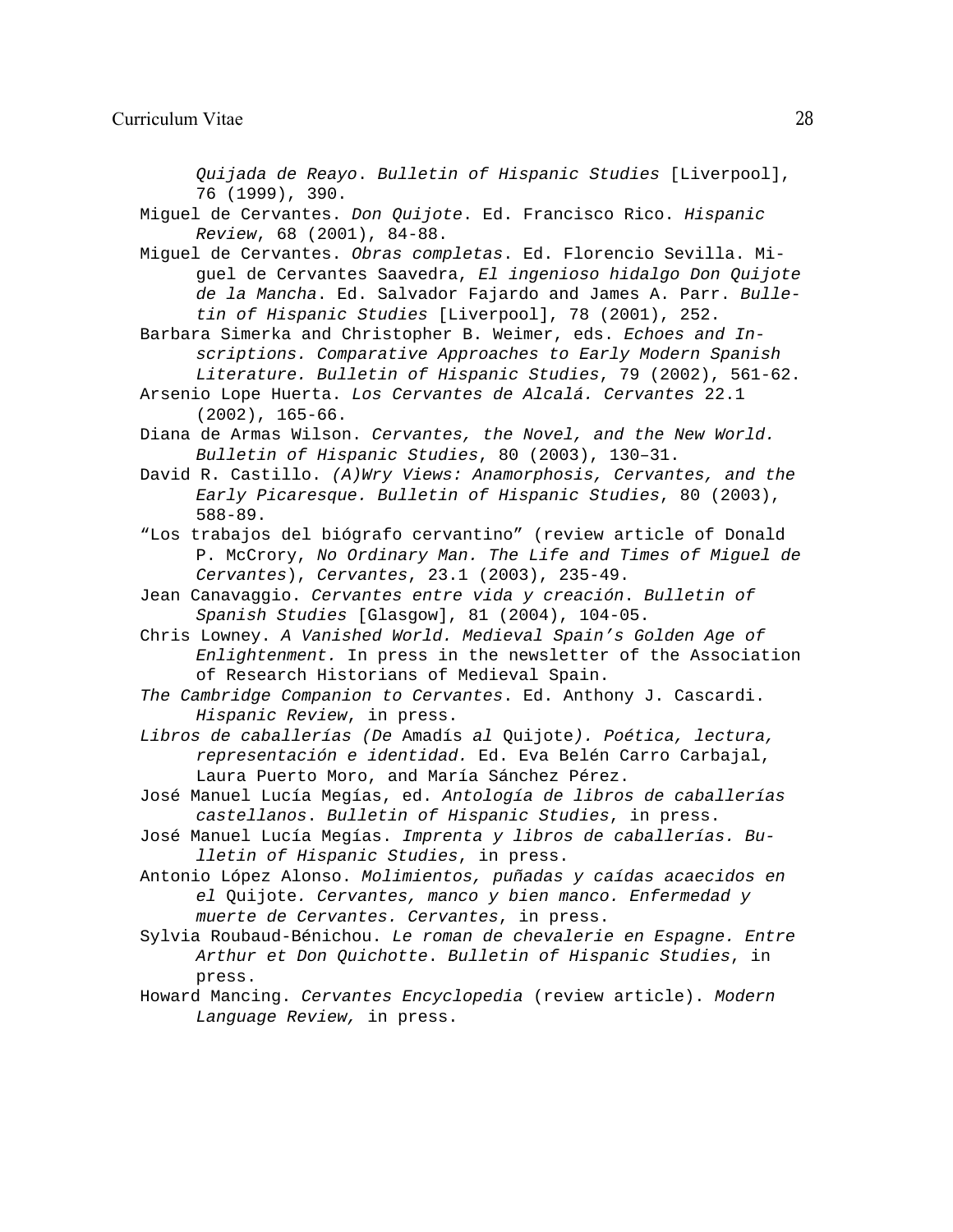# **Software**

- 13 macros for desk-top publishers using WordPerfect 5.0; 13K plus 26K of documentation. Disk 26, WordPerfect Support Group. P.O. Box 130, McHenry, MD 21541. (See *The WordPerfectionist,* 4.1 [1990], 15.)
- 12 macros for desk-top publishers using WordPerfect 5.1; 15K plus 41K of documentation. Disk 29, WordPerfect Support Group, P.O. Box 130, McHenry, MD 21541. (See *The WordPerfectionist,* 4.4 [1990], 15.)

#### **Software Reviews**

*Multilingual Scholar,* version 3.1. *Hispania,* 72 (1989), 466–67. *Master Journal Editor,* version 1.0. *Editors' Notes,* 9.2 (Fall, 1990), 49–50.

*Grammatik in Spanish. La corónica,* 23.2 (Spring, 1995), 118–22. *Spanish Grammar Amigo. La corónica,* 24.2 (Spring, 1996), 190–91.

#### **Papers and Invited Lectures**

- "Romances of Chivalry: Myth and Reality," Departmental Colloquium, Brown University, October, 1969.
- "Pero Pérez the Priest and His Comment on Tirant lo Blanch," Twenty-Fifth Annual Kentucky Foreign Language Conference, April 28, 1972.
- "Who Read the Romances of Chivalry?" Spanish 2 Section, Modern Language Association Convention, December 28, 1972.
- "Current Research on Spanish Romances of Chivalry: Traditional Approaches," Modern Language Association Convention, Chicago, December 28, 1973.
- "Un texto lorquiano descubierto en Nueva York: La presentación de Sánchez Mejías," Fifth Congress of the Asociación Internacional de Hispanistas, Bordeaux, September 2, 1974.
- "Needed Editions of Romances of Chivalry," Modern Language Association Convention, December 28, 1974.
- "Enrique IV and Gregorio Marañón," Twenty-Eighth Annual Kentucky Foreign Language Conference, April 25, 1975.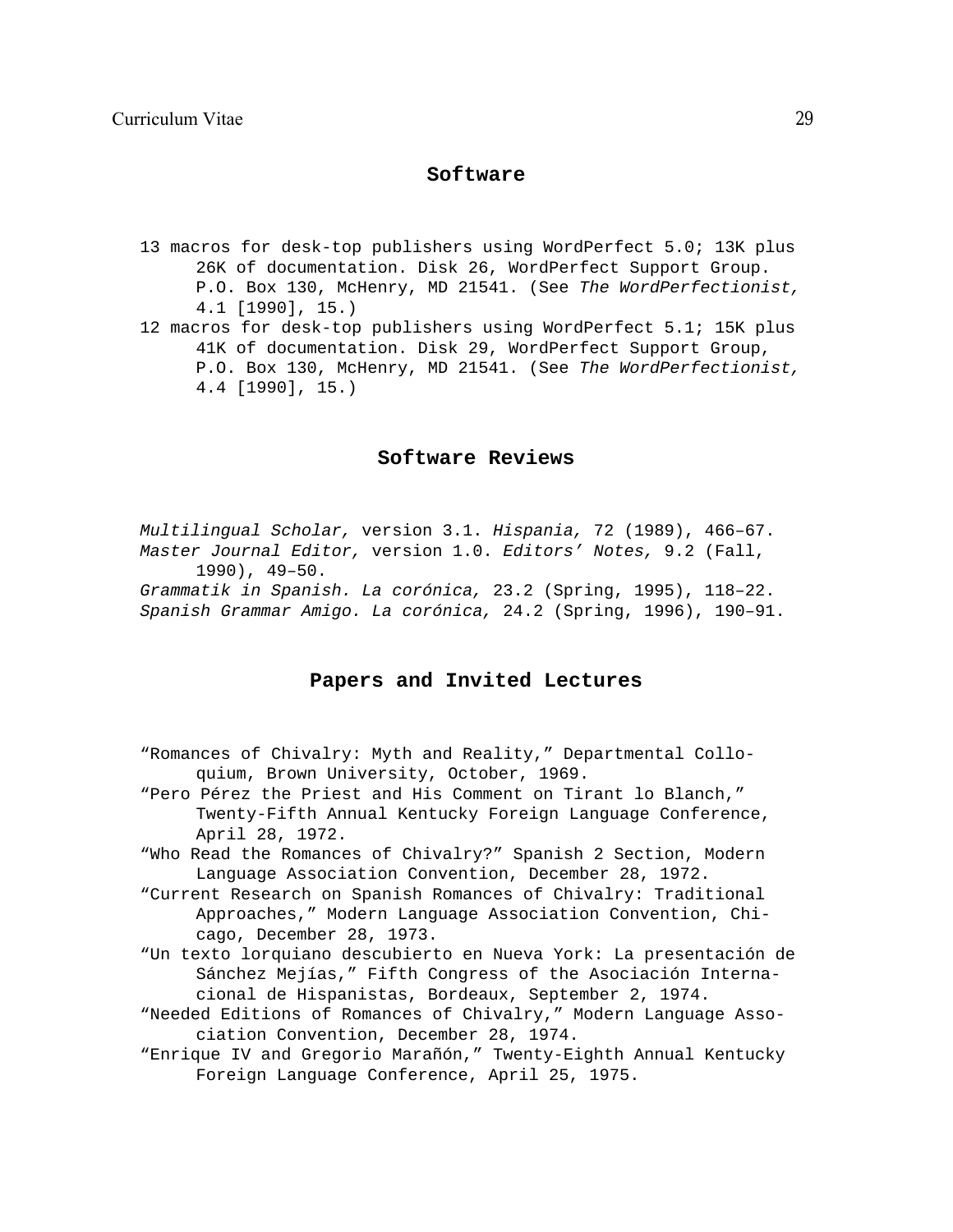"Research on *Don Quijote*," Modern Language Association Convention, December 27, 1975.

*"Amadís de Gaula* and *Amadís de Grecia,*" Third Romances of Chivalry Seminar, Modern Language Association convention, December 27, 1975; also before Department of Hispanic and Italian Studies, SUNY Albany, April 25, 1977.

"Does the Picaresque Novel Exist?" Twenty-Ninth Annual Kentucky Foreign Language Conference, April 24, 1976.

"The Relevance of Hispanism," Department of Romance Languages, University of Florida, Gainesville, May 11, 1976.

- "A Poesia de Garcia Lorca," Instituto Mineiro de Cultura Hispánica, September 8, 1976.
- "Sancho's *rucio* and the Date of Composition of Don Quijote, Part II," Mountain Interstate Foreign Language Conference, October 15, 1976. This paper was previously read before the Florida State University chapter of Sigma Delta Pi, October 14, 1974.

"Lorca's *Sonetos del amor oscuro,*" South Atlantic Modern Language Association (SAMLA), Spanish II Section, November 5, 1976.

"Lorca Texts, 1926–1976," Lorca Seminar, Modern Language Association Convention, December 28, 1976.

"The Romances of Chivalry in the Sixteenth Century," Brown University, December 13, 1976.

"La España del Siglo de Oro desde un punto de vista norteamericano," Sixth Congress of the Asociación Internacional de Hispanistas, Toronto, August 1977.

"In Defense of the Author, and Anthony Close," Modern Language Association Convention, December 28, 1979.

"Does the Picaresque Novel Exist?" University of California at Riverside, February 22, 1980; University of California at Santa Barbara, February 28, 1980; UCLA, March 11, 1980.

"Lorca en Nueva York," and "La muerte de García Lorca," Universidad Nacional Autónoma de México, January 1981.

"Overland from Bolivia," Sigma Delta Pi and the Inter-American Studies Program, Florida State University, September 24, 1981.

"Alphonsine Prose: Ten Years of Research," Modern Language Association Convention, December 29, 1981.

"On Editing *Don Quixote,*" Mountain Interstate Foreign Language Conference, Winston-Salem, October 8, 1982; Cervantes Society of America, San Francisco, December 29, 1982.

"Cervantes' Purposes in *Don Quixote,*" L.I.T. (Undergraduate Literary Honorary Society), Florida State University, November 9, 1982.

"The Taboo Topic in Lorca's Social Criticism: Sexuality," Modern Language Association Convention, Los Angeles, December 27, 1982.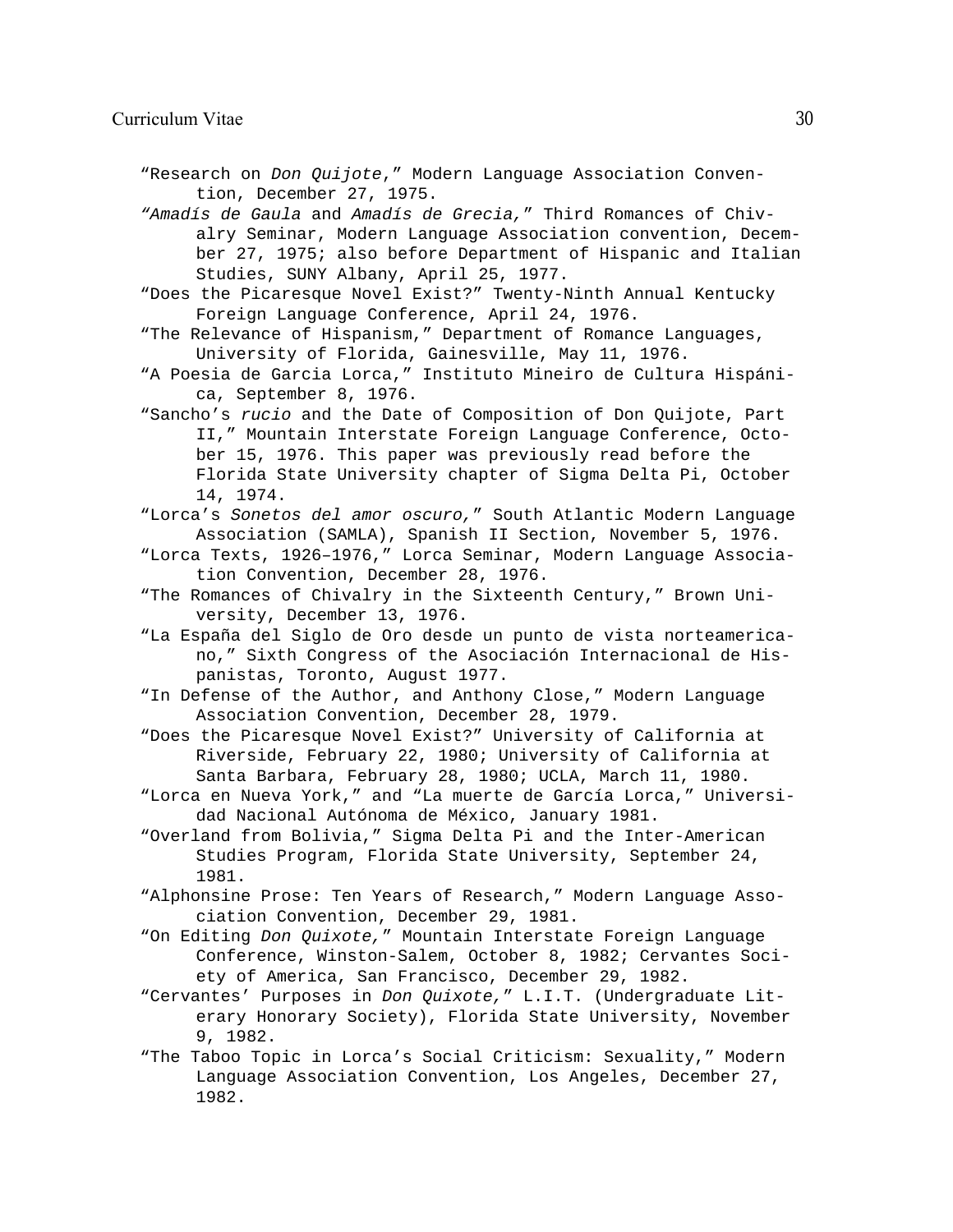#### Curriculum Vitae 31

- "El *Bernardo* de Cervantes fue su libro de caballerías," Octavo Congreso de la Asociación Internacional de Hispanistas, Providence, August 26, 1983.
- "Voting for No Agent," Florida State University forum on Collective Bargaining, October 3, 1984.
- "Reaction to the Publication of Lorca's *Sonetos del amor oscuro,*" Thirty-Eighth Kentucky Foreign Language Conference, Lexington, April 26, 1985.
- "Cervantes' Theory of Time," South Atlantic Modern Language Association, Atlanta, November 1, 1985.
- "A Fragment of Cervantes' Lost *Semanas del jardín,*" American Association of Teachers of Spanish and Portuguese, New York, November 29, 1985.
- "La teoría cervantina del tiempo," Ninth Congress of the Asociación Internacional de Hispanistas, Berlin, August 19, 1986.
- "Medieval Studies from a Journal Editor's Perspective," Westfield College [University of London] Medieval Spanish Research Seminar, March 19, 1987.
- "The Cervantine Canon and the *Semanas del jardín,*" Plenary paper, Association of Hispanists of Great Britain and Ireland, Manchester, March 28, 1987.
- "Juan Ruiz's *buen amor:* A New Hypothesis," Forty-Second Kentucky Foreign Language Conference, April 28, 1989.
- "Las *Semanas del jardín* de Cervantes," Décimo Congreso de la Asociación Internacional de Hispanistas, Barcelona, August 25, 1989.
- "Repaso crítico de las atribuciones cervantinas," Plenary paper, II Coloquio de la Asociación de Cervantistas, Alcalá de Henares (Spain), November 9, 1989.
- "From Typesetting to Desktop Publishing: Problems and Pleasures of Editorial Control," Conference of Editors of Learned Journals, Modern Language Association of America convention, Washington, December 28, 1989.
- "Las *Semanas del jardín,* un año después," Coloquio "Respuesta del archivo de la cortesía," Universidad de Barcelona, April 15, 1990.
- "Los libros de caballerías españoles desde el *Amadís* al *Bernardo* de Cervantes," Universitat de les Illes Balears, Palma de Mallorca (Spain), May 7, 1990.
- "Cervantes and the Origins of the Novel in Spain," Tulane University, February 7, 1991.
- "Lorca and Censorship: The Gay Artist Made Heterosexual," Duke University Museum, March 23, 1991; Bass Museum of Art, Miami Beach, February 22, 1992.
- "Unanswered Questions about Lorca's Death," Association of Hispanists of Great Britain and Ireland, Belfast, March 26, 1991.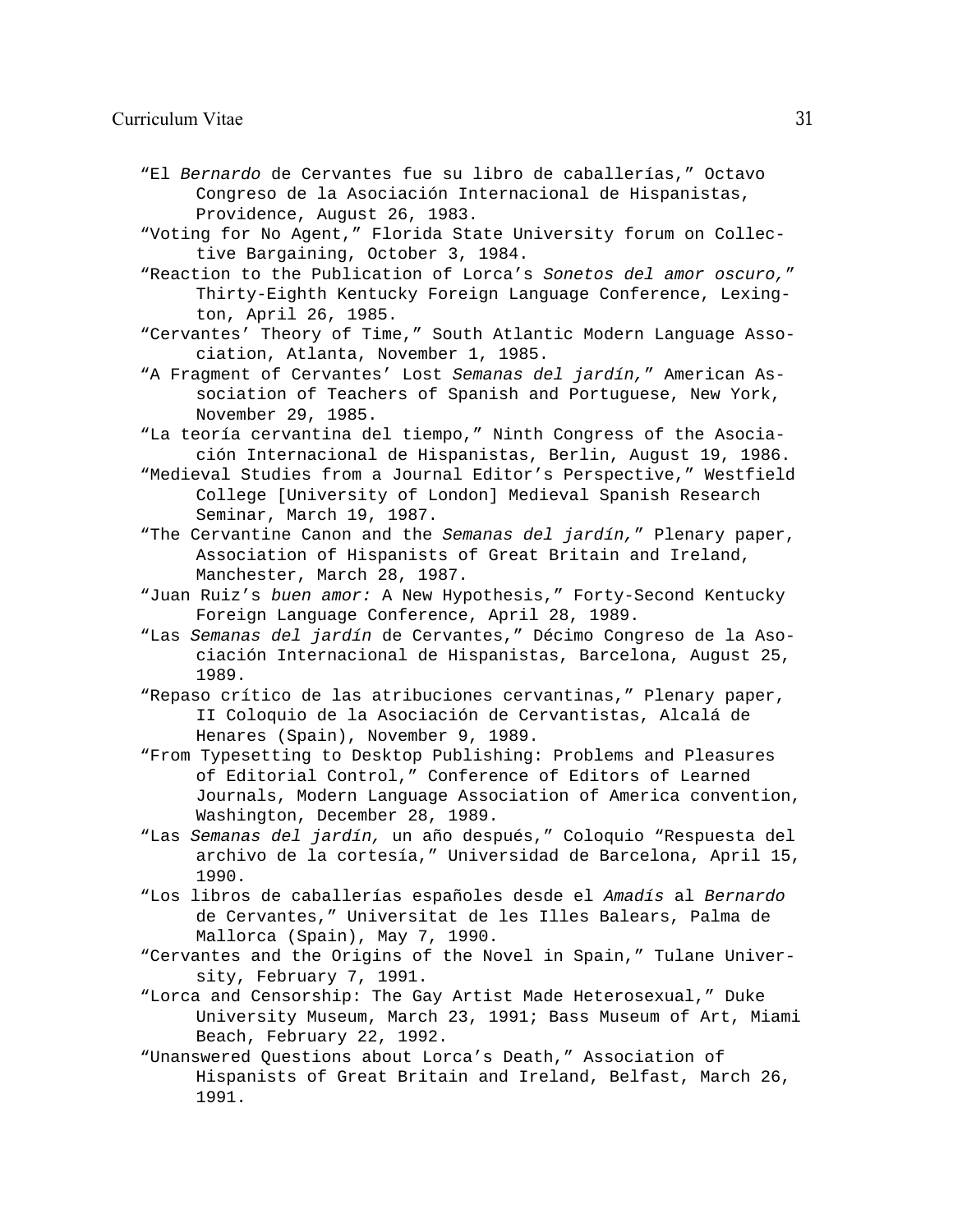#### Curriculum Vitae 32

- "¿Por qué volvió Cervantes de Argel?" Primer Congreso Internacional de la Asociación de Cervantistas, Almagro (Ciudad Real, Spain), June 24, 1991.
- "La respuesta de Cervantes a los libros de caballerías" and "El influjo de Cervantes en los libros de caballerías," Seminario *Amadís de Gaula* y *Tirant lo blanch*, Universidad Internacional Menéndez Pelayo, Santander (Spain), July 26, 1991.
- "Cervantine Discovery: A Lost Work Recovered," Friends of the Florida State University Library, October 14, 1991.
- "The Critical Edition of the Works of Cervantes," Center for Scholarly Editions, Modern Language Association of America convention, San Francisco, December 28, 1991.
- "Why I Am No Longer a Member of United Faculty of Florida," Academic Governance Conference, Florida State University, October 23, 1992.
- "Cervantes as a Ghost Writer," Modern Language Association convention, New York, December 30, 1992.
- "El buen amor heterosexual de Juan Ruiz," Primer Coloquio de Erótica Hispana, Montilla (Córdoba, Spain), June 19, 1993.
- "Cervantes, autor de la *Topografía de Argel* publicada por Diego de Haedo," Castro del Río (Córdoba, Spain), November 8, 1993; VI Coloquio de la Asociación de Cervantistas, Alcalá de Henares (Spain), November 11, 1993; Instituto Cervantes, Rabat, Morocco, May 2, 1994; Instituto Cervantes, Fez, Morocco, May 5, 1994.
- "La interpretación cervantina del *Quijote*," Seminario, Centro de Estudios Cervantinos, Alcalá de Henares (Spain), October 31, November 1 and 2, 1994 (6 hours total). [Translation: "Cervantes' Interpretation of *Don Quixote*."]
- "Cervantes y los libros de caballerías," Universitat de les Illes Balears, Palma de Mallorca (Spain), October 21, 1994. [Translation: "Cervantes and the Romances of Chivalry."
- "La biblioteca de Cervantes," Centro de Estudios Cervantinos, Alcalá de Henares (Spain), November 3, 1994.
- "La *Historia natural del amor*, de Helen Fisher," Posada del Potro, Córdoba, Spain, November 10, 1994 (with José Antonio Cerezo).
- "Enigmas en torno a la muerte de Federico García Lorca," Casa-Museo García Lorca, Fuentevaqueros (Granada, Spain), November 12, 1994.
- "Pasado, presente y perspectivas del teléfono erótico," Segundo Coloquio Internacional de Erótica Hispana, Lucena (Córdoba, Spain), November 13, 1994.
- "Que nos falta una edición crítica del *Quijote*," plenary paper, VII Coloquio de la Asociación de Cervantistas, Argamasilla de Alba (Ciudad Real, Spain), November 10, 1995.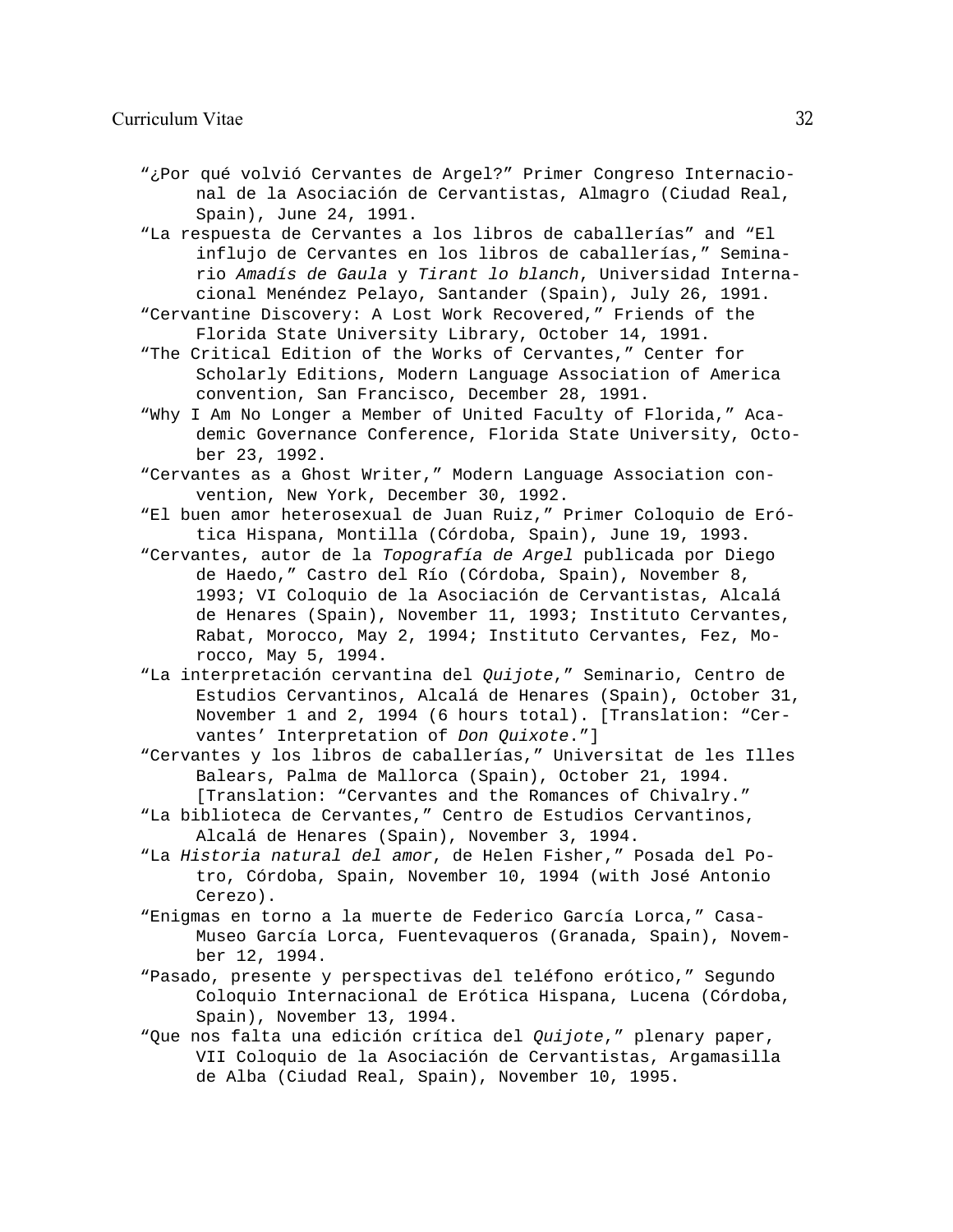"Loss of Detail in OnLine Bibliography Sources," Humanities On-Line (H-Net) Annual Meeting, with the American Historical Association, Atlanta, January 6, 1996.

"Cervantes' Separation Agreement," Cervantes Society of America, in conjunction with the Forty-Ninth Kentucky Foreign Language Conference, April 18, 1996.

"Cervantine Studies as a Mirror of Spain," Colloquies in Conflict: Cervantes and His Postmodern Constituencies (Southern California Cervantes Symposium), UCLA, May 23, 1996.

- "Cervantes y la verdad," Sixth Iberian Literatures Colloquium, University of New Mexico, February 15, 1997.
- "Electronic Texts of Cervantes's Works," Southern California Cervantes Symposium, UC Riverside, April 26, 1997.
- "Northern Arizona University's Distance Education Network," Associate of Departments of Foreign Languages (ADFL) West, Colorado Springs, June 29, 1997.

"Invenciones y escándalos cervantinos en la arquitectura. Lo falso celebrado y lo genuino denostado," Primer Congreso Internacional de Locos Amenos, Menorca, October 24, 1997.

"Faculty Perceptions of Distance Education," Washington Higher Education Secretariat Retreat, Annapolis, November 3, 1997.

"Los textos digitales de las obras de Cervantes," Jornadas de Investigación Cervantina, Colegio de México, Mexico City, November 13, 1997.

"Was Cervantes a Homosexual?" Cervantes Society of America, UCLA, January 24, 1998.

"La supuesta homosexualidad de Cervantes," VIII Coloquio Internacional de la Asociación de Cervantistas, El Toboso (Toledo), May 24, 1998.

"The Fairy Kingdom of Granada," Queer Middle Ages Conference, City University of New York–New York University, November 7, 1998; also at 36th International Congress on Medieval Studies, Kalamazoo, Michigan, May 5, 2001.

"Balance del cervantismo de Francisco Rodríguez Marín," Cervantes en Andalucía, Estepa (Sevilla), December 4, 1998.

"El convenio de separación entre Cervantes y su mujer Catalina," VIII Coloquio Internacional de la Asociación de Cervantistas, Villanueva de los Infantes (Ciudad Real), May 3, 1999.

- "Estado actual del estudio de los libros de caballerías castellanos," IV Congreso Internacional de la Asociación de Cervantistas, Lepanto (Nafpaktos, Greece), October 5, 2000.
- "A Frenetic Reader in an Idle Age: The Reverend John Bowle," 2001 Annual Southern California Cervantes Symposium," University of Southern California, April 7, 2001.
- "'Tanta sangre derramastes de paganos': How to Teach the Literature of the Conquerors." 36th International Congress on Medieval Studies, Kalamazoo, Michigan, May 3, 2001.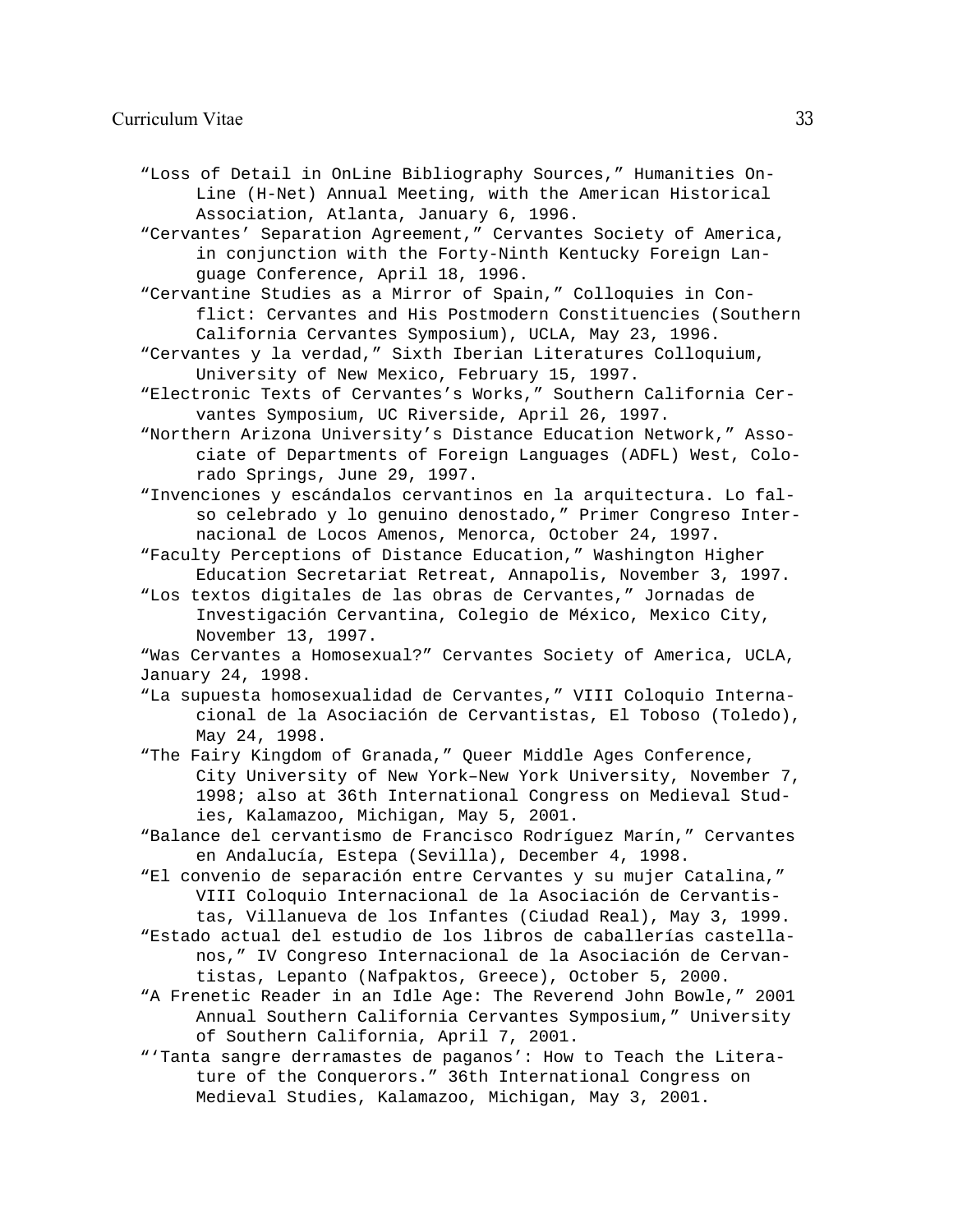#### Curriculum Vitae 34

- "Los autores italianos en la biblioteca de Cervantes." X Coloquio de la Asociación de Cervantistas, Academia de España, Rome, September 27, 2001.
- "Iberia is even Queerer than We Thought." Return to Queer Iberia, University of Pennsylvania, Philadelphia, October 20. 2001. (Published as "¿Cuán *queer* fue Iberia?")
- "Cervantes' View of the Attack on Iraq," Master of Arts in Liberal Studies Retreat, Rensselaerville, New York, April 4, 2003.
- "El granadino cervantino: Cenotia." Fifteenth Annual Southern California Cervantes Symposium, UC Riverside, April 19, 2003.
- "What Did Cervantes Write?" 47th Annual Fordham Cervantes Lecture, April 30, 2003.
- "Two Approaches to Choosing a Course Management System: One That Worked and Another That Didn't." First Annual Northeast Region WebCT Conference, Drexel University, Philadelphia, May 20, 2003.
- "Course-Integrated Library Services: Examples from Excelsior College" (with Judith Smith). First Annual Northeast Region WebCT Conference, Drexel University, Philadelphia, May 20, 2003.
- "Cervantes y la guerra de Irak." XIV Coloquio Cervantino Internacional, Don Quijote [sic] en el Siglo XXI. Guanajuato, Mexico, August 26, 2003.
- "Los orígenes ingleses del cervantismo. La figura de John Bowle." Universidad de Huelva, 2004.
- "John Bowle: The Man who Made *Don Quixote* a Classic," Don Quixote: The First 400 Years, Hofstra University, November 5, 2004.
- "Cervantes contable," *"El Quijote*, taller de existencialidad," Instituto Cervantes, New York, March 4, 2005.
- "Cervantes, el mundo musulmán y la guerra de Irak," Foro Armas y Letras, Toledo, Spain, March 29, 2005.
- "No hay una primera parte de *Don Quijote*," *"El Quijote*, taller de existencialidad," Instituto Cervantes–Fundación Tres Culturas, Seville, Spain, April 1, 2005; Boston University, April 16, 2005. (Originally planned but not given at El *Quijote* desde América, Univ. Autónoma de Puebla, México, Feb. 16-18, 2004.)
- "Un tema virgen: Cervantes y la castidad," *El Quijote* en/clave de mujeres," Valdepeñas, Spain, November 15-19, 2005.
- "El texto del *Quijote* visto a través de los traductores al inglés," "El texto del *Quijote*," Barcelona, November 17-19, 2005.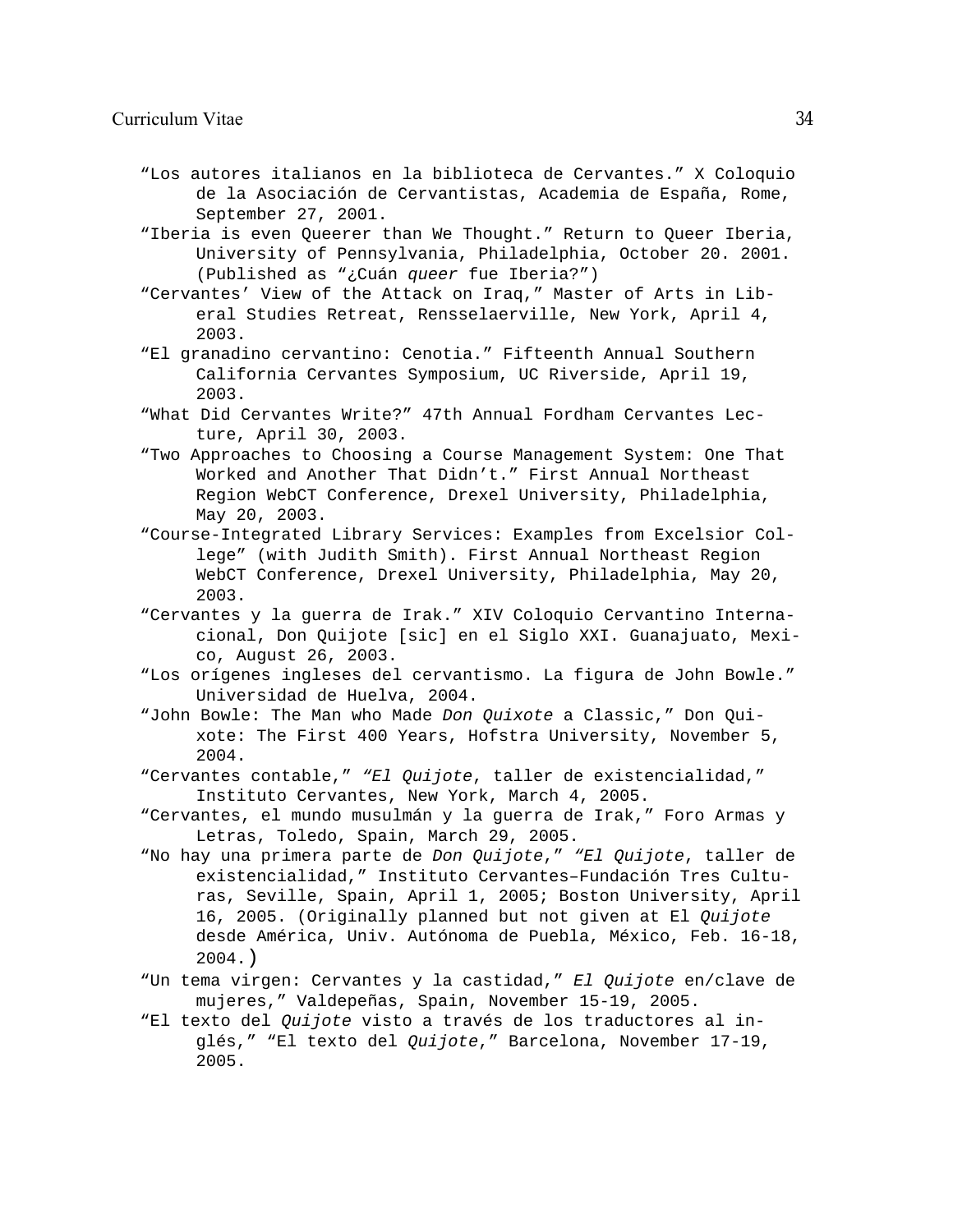# **Translations**

"The Wonder of Living at Night," by Luis Antonio de Villena, *Nomad,* 5 (1993), 10.

"Love is Always Real" and "The Pervert's Confession," by Luis Antonio de Villena, unpublished.

# **Courses Taught**

#### *Undergraduate:*

Spanish language, all levels Business Writing in Spanish History of Spanish Literature Cervantes (for majors and non-majors, also freshman seminar) Technology and Values

*Graduate:*

History of the Spanish Language Graduate Reading Course in Spanish Medieval Spanish Literature Golden Age Spanish Literature Twentieth-Century Spanish Literature Cervantes: *Don Quijote* Cervantes and Western Civilization (Humanities Ph.D. program) Cervantes: *Novelas ejemplares* Lorca Research Methods and Bibliography Dissertation Writing Techniques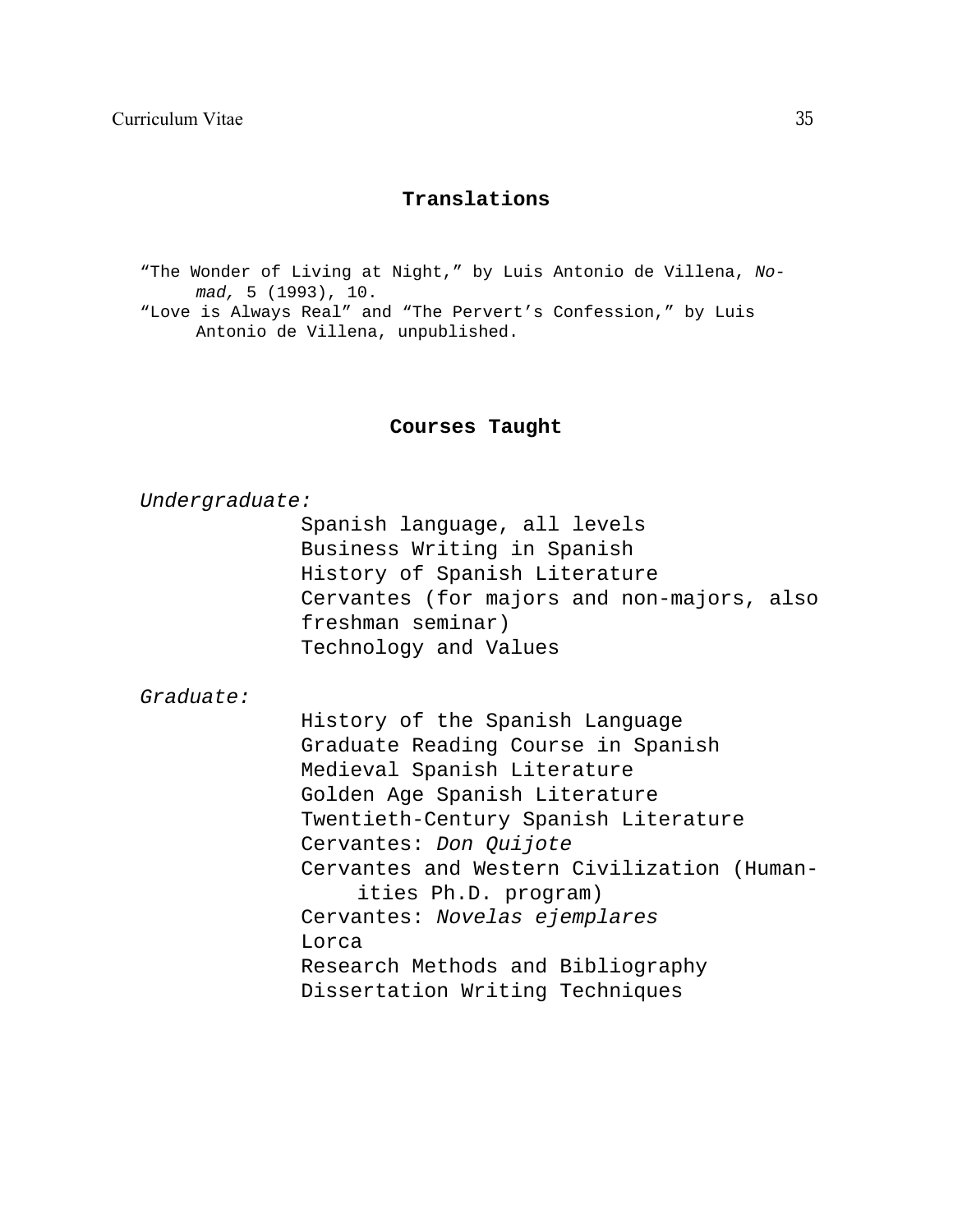# **Theses Directed**

Angelo de Salvo, "The *Persiles* and the *City of God*." Krzysztof Sliwa, "Lista e índices de los documentos cervantinos."

- Krzysztof Sliwa, "Los primeros cien años de biografía cervantina."
- Franklyn Suliveres, "An Electronic Edition of *Don Quijote* Part I."
- Shelbie Legg, "*El último de la fila*: The Men and their Music."
- Patricia Baker, "An Edition of the Chivalric Romance *Arderique*."

# **Departmental Service (see also Editorships)**

Northern Arizona University, Department of Modern Languages:

Department Chair, 1996–97.

Florida State University, Department of Modern Languages and Linguistics: Coordinator, Spanish and Portuguese Division, 1994–96. Member, Executive Committee, 1994–96. Co-chair, Distance Learning Committee, 1995–96. Member, Undergraduate Program Committee, 1995–96. Faculty advisor, student electronic journal project, 1995– 96. Head, Departmental Web Page project, 1995–96. Chairman, search committee, Assistant Professor of Latin

American Literature, 1995–96. Chairman, Ad Hoc Merit Policy Committee, 1995. Member, Merit Raise Committee, 1995. Played role (Juez) in play, *El juez de los divorcios*, by Miguel de Cervantes, 1995. Graduate student advisor, 1994–95.

Member, Graduate Program Committee, 1994–95.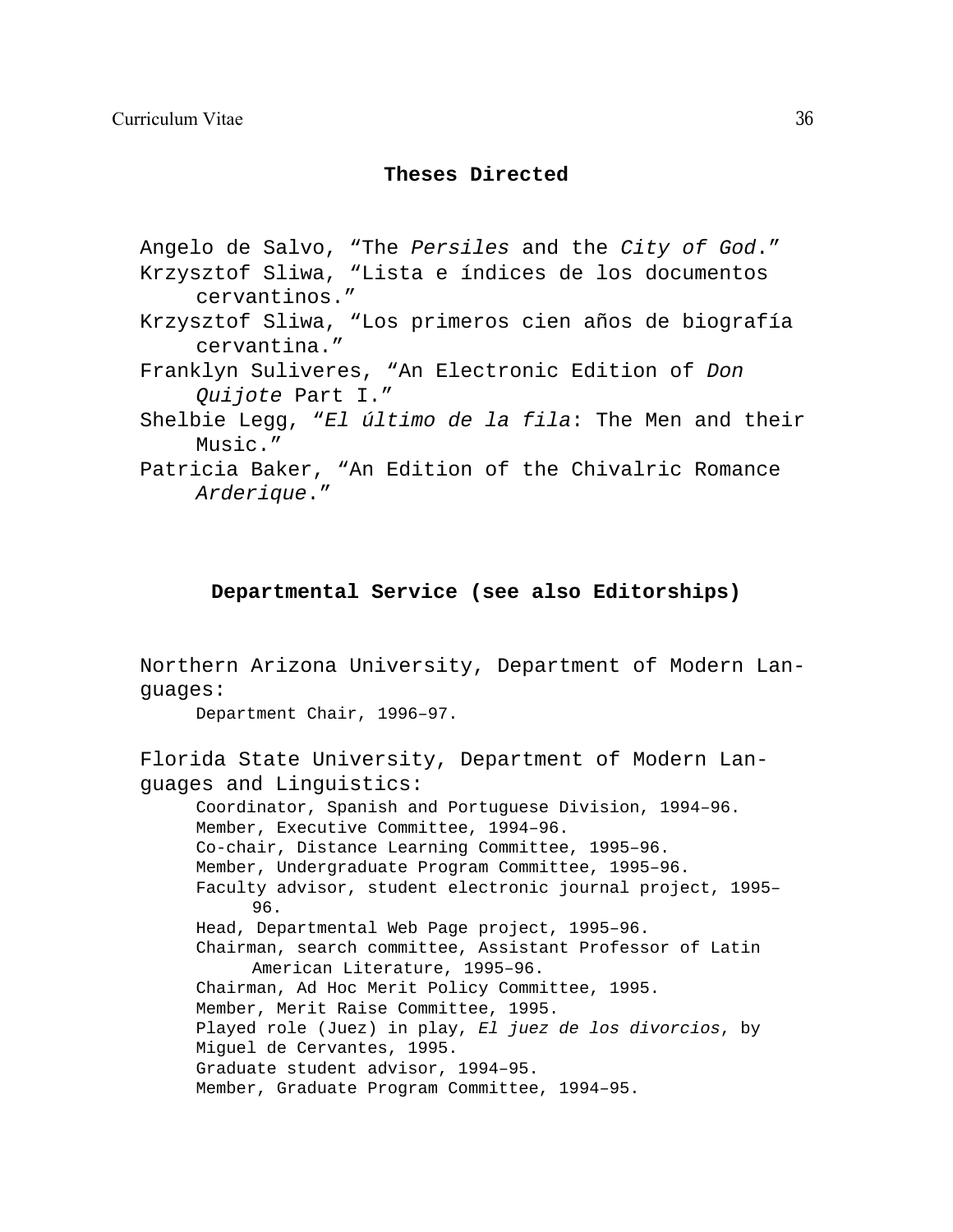Chairman, search committee, Assistant and Associate Professor positions, Latin American literature, 1994–95. Played role (Marqués de Sade) in play, *El nuevo mundo*, by Carlos Somigliano, 1994. Chairman, search committee, Assistant in Modern Languages (language pedagogy), 1994. Founding member, departmental Technology Committee, 1993–96. Member, Newsletter and Publicity Committee, 1993–96. Member, M.A./Ph.D. Examination Panel, 1992–94. Secretary, Committee to rewrite departmental Operating Procedures, 1992. Library committee chairman and library liaison, Department of Modern Languages and Linguistics, Florida State University, 1980–1996. Responsible for ordering over 10,000 books, primarily in Spanish, and increasing yearly spending by some 500%.

University of North Carolina: Undergraduate advisor, 1972–73.

# **University Service (see also Editorships)**

Excelsior College (formerly Regents College) Chair, Institutional Review Board for Human Subjects Research, 2003. Chair, Graduate Council, 2000–2003. Chair, search committee for four criminal justice positions, 2002. Member, International Programs Committee, 2003.

Western Governors' University

Member first faculty council meeting to define A.A. degree requirements (proficiencies).

Consultant reviewing technology degree programs.

Northern Arizona University: Member, Arts and Sciences Digital Image Group, 1998. Member, Arts and Sciences Technology Task Force, 1997–98. Member, PEAKS (Peoplesoft) Implementation Team, 1997. Member, President's Study Group on Information Resources; Platforms Subcommittee, 1997.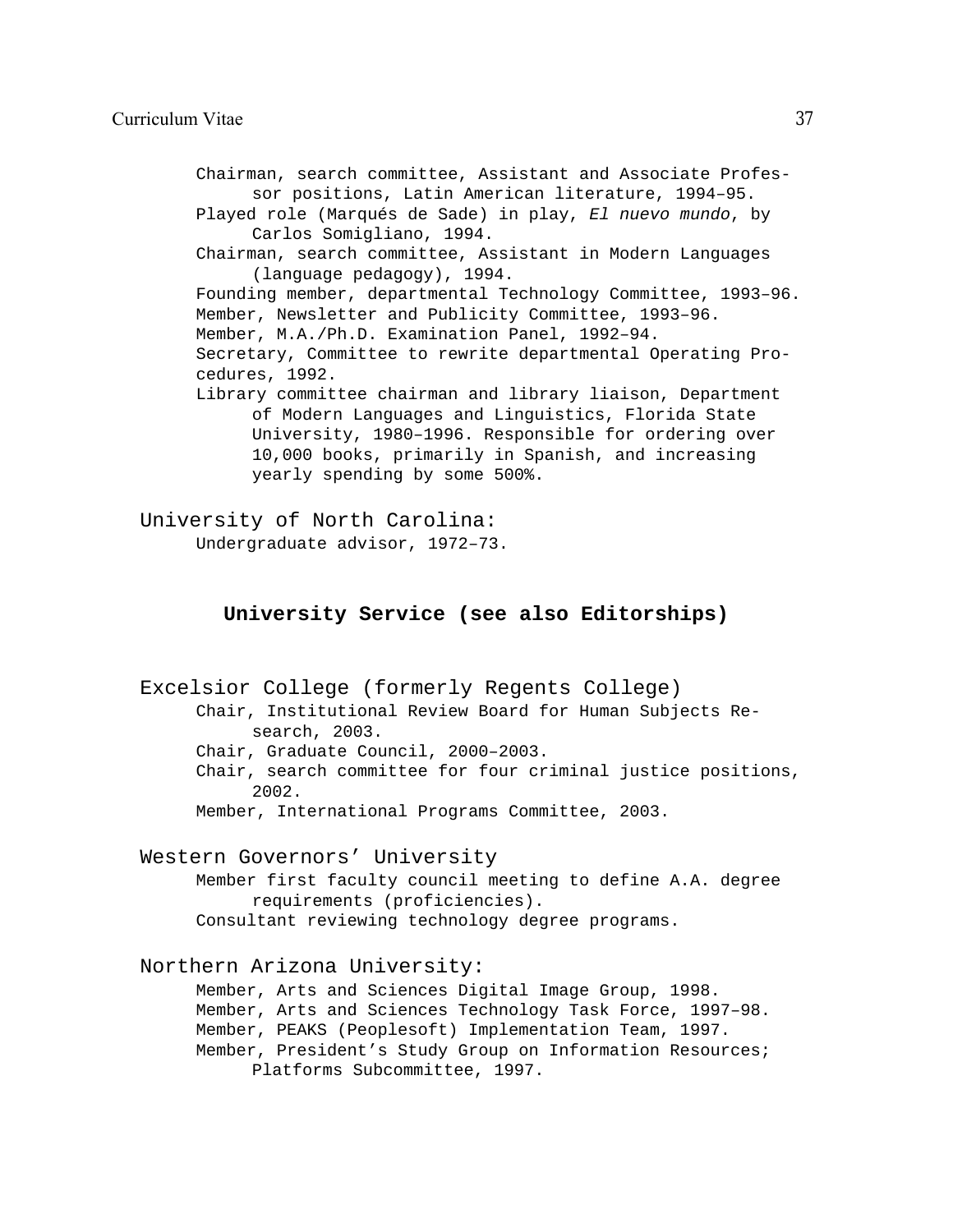Panel member, Television Broadcast on "Teaching Locally and Globally," April 11, 1997 Member, University Curriculum Committee, 1996–97. Member, Arts and Sciences Budget Committee, 1996–97. Florida State University: Section moderator, "Women and Men in World War II and its Aftermath," 21st Annual Conference on Literature and Film, Genre and Gender in Film and Literature, January 27, 1996 Member, Humanities Reading Room Committee, 1995. Section leader, semester-long Freshman Year Experience program, 1993. Member, Dissertation Fellowships Committee, 1993. Faculty fellow, Landis Hall (dormitory), 1991–92. Faculty fellow, Kellum Hall (dormitory), 1990–91. Member, Serials Subcommittee, Faculty Senate Library Committee, 1988–89. Member, Circulation Subcommittee, Faculty Senate Library Committee, 1987–88. Member, Faculty Senate Library Committee, 1987–90. Section leader, semester-long freshman orientation course, "The University Experience," 1982. Member, Academic Press and Publications Board, 1979–81. President, Florida State Chapter, United Faculty of Florida, 1978. Member, campus-wide committee to revise student evaluation instrument (SIRS), 1977. Executive Committee member, United Faculty of Florida (statewide), 1979. Budget Committee member, United Faculty of Florida (statewide), 1979. Member representing Florida State University in statewide Union Senate, United Faculty of Florida, 1978–79. Bargaining Team Member, United Faculty of Florida, Local 1440 American Federation of Teachers (statewide), 1977–79. Played a major role in obtaining a special appropriation for purchase of library materials, putting FSU at number 5 in the nation, 1977–78. Section Moderator, Comparative Literature Symposium on "The Freedom to Create: The Artist's Right to Interpret Reality," Tallahassee, January 30, 1976. Building organizer, Florida State Chapter, United Faculty of Florida, 1976.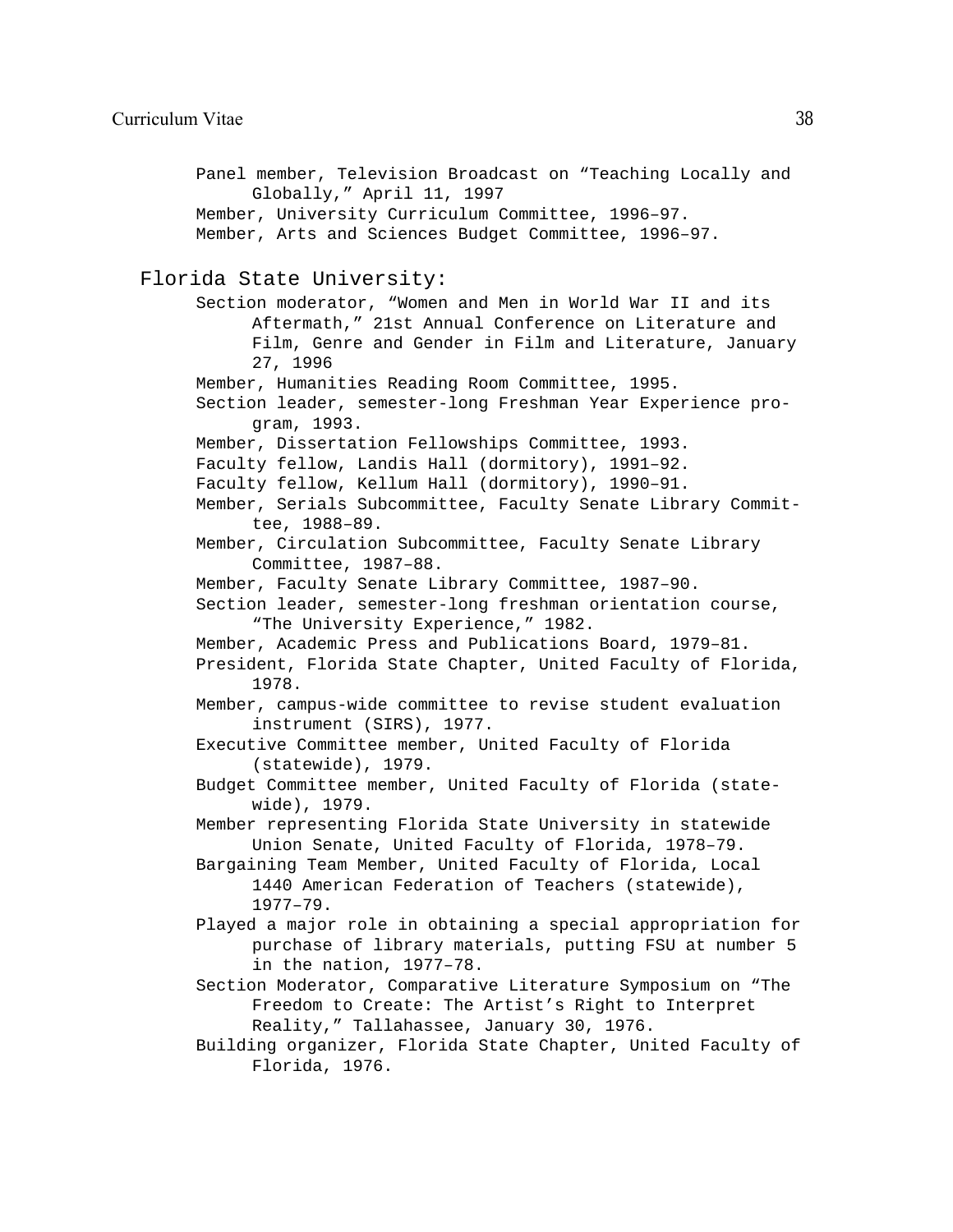University of North Carolina: Faculty fellow, Experimental College, University of North Carolina, 1972–73.

#### **Community Service**

Albany, New York Ne'imah, Jewish Community Chorus, 1999–2001. Memorial Concert Band of Colonie, Bb clarinet, Eb clarinet, 2001–2003, 2005-.

#### Flagstaff, Arizona:

Prepared and offered two courses on *Don Quixote* for the community, as supporting activities to *Man of La Mancha* production, 1997.

Member Coconino Community College Distance Education Task Force, 1997–1998.

Member (tenor), Flagstaff Light Opera Company, 1996–98. Bass Clarinet, Flagstaff Community Band, 1996–98.

#### Tallahassee, Florida:

Bb Clarinet, Big Bend Community Orchestra, 1996.

Eb and Bass Clarinet, Capital City Band, 1993-96.

Volunteer interpreter on call, St. Thomas Catholic Church (migrants), 1993–96.

- Volunteer health educator, teaching prevention of pregnancy and of sexually transmitted diseases to teenage groups, Planned Parenthood of North Central Florida, 1992–94.
- Member, Technical Advisory Board, Planned Parenthood of Tallahassee, 1982–83.
- Volunteer health educator, Planned Parenthood of Tallahassee, 1981–83.
- Suicide prevention counselor, Telephone Counseling and Referral Service, Tallahassee, 1981–82.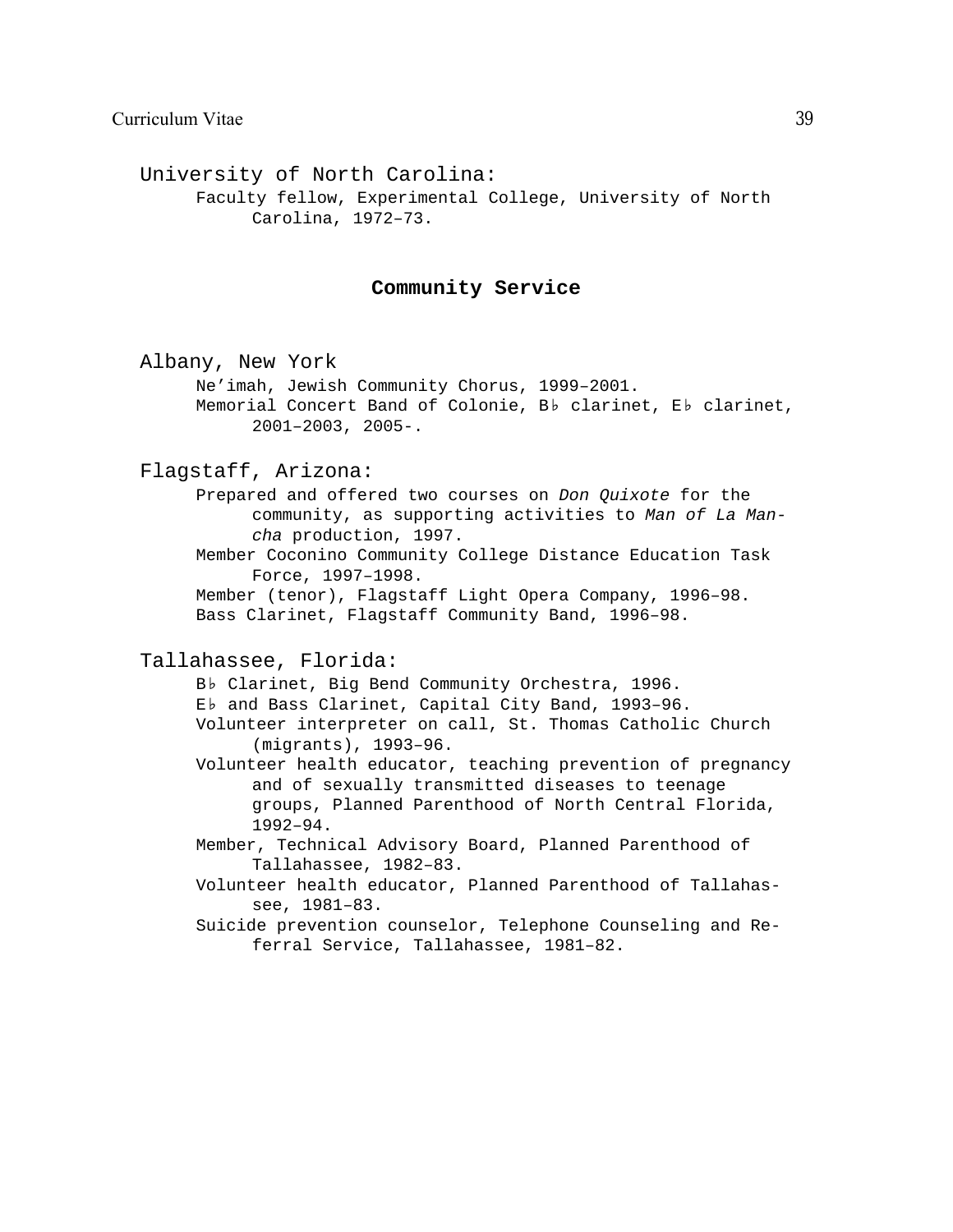# **Service to the Profession (see also Editorships and Congresses Organized)**

- Set up and run two listservs for the Association of Graduate Liberal Studies Programs, 1998–date.
- Set up and ran listserv for Association of Departments of Foreign Languages (MLA), 1996–2000.
- Set up and ran listserv for the Arizona Foreign Language Articulation Task Force, 1996–1998.
- "Vocal" of the Asociación de Cervantistas, 1995–date.
- Executive Committee, Cervantes Society of America, 1990–92.
- Executive Committee, Cervantes Society of America, 1982–84.
- Chairman, Spanish Medieval Language and Literature Division, Modern Language Association, 1980; organized and presided over meeting, Modern Language Association Convention, Houston, December 28, 1980.
- Organized and presided over seminar on "The Journal Editor and the Microcomputer," Modern Language Association Convention, San Francisco, December 29, 1979.
- Organized and presided over Spanish I section, South Atlantic Modern Language Association Meeting, November 2, 1979; chair of Nominating Committee.
- Secretary, Spanish Medieval Language and Literature Division, Modern Language Association, 1979.
- Organized and presided over Spanish I section, South Atlantic Modern Language Association Meeting, Atlanta, November 10, 1978.
- Nominating Committee, Spanish I Section, South Atlantic Modern Language Association (SAMLA), 1976–77.
- Co-chairman of section on History of Ideas, Sexto Congreso de la Asociación Internacional de Hispanistas, Toronto, August 26, 1977.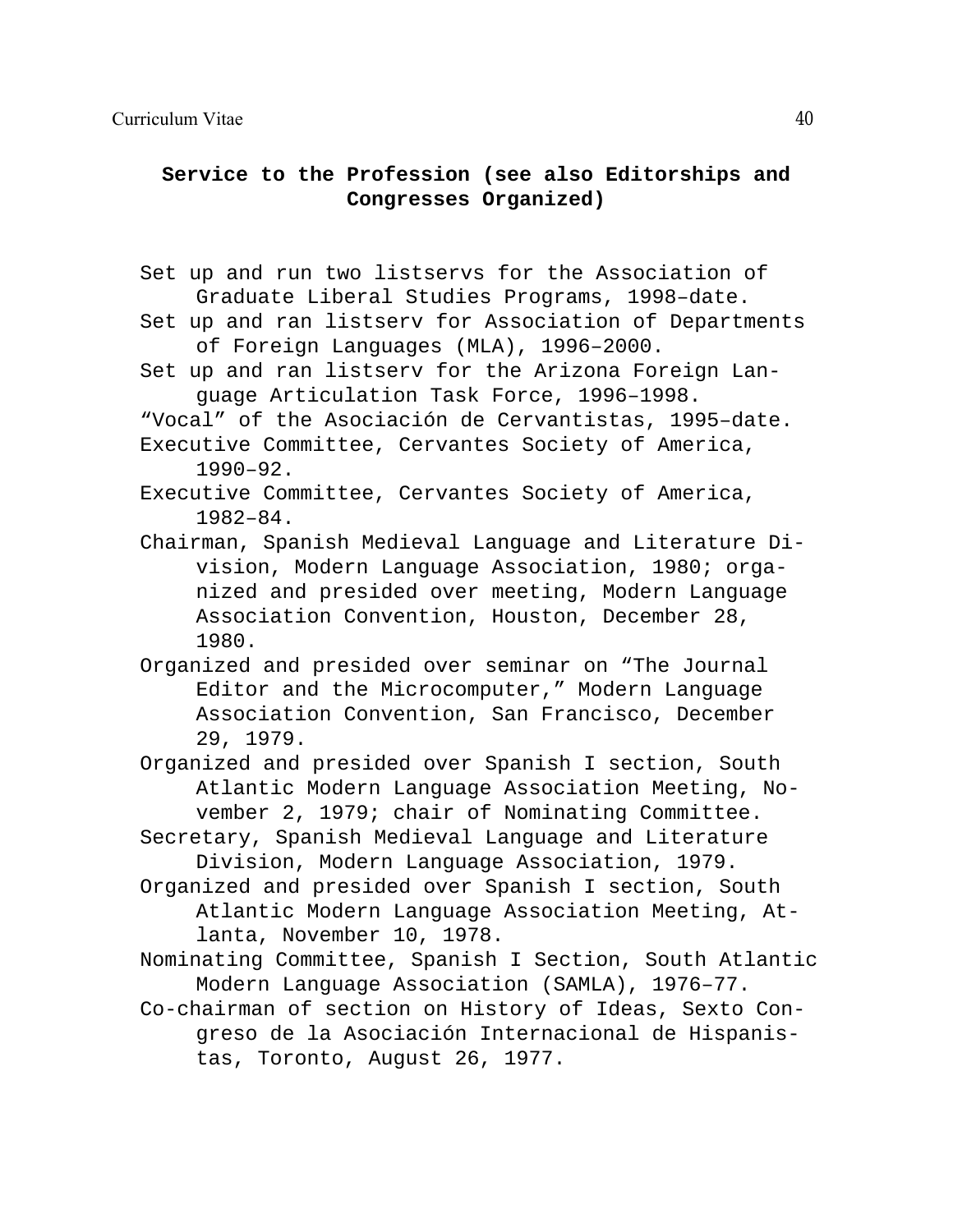Chairman, Spanish I Section, South Atlantic Modern Language Association (SAMLA), 1976–77.

Organized and presided over Spanish section, Second Annual Meeting of the Southeastern Medieval Association, Tallahassee, March 6, 1976.

Executive Committee, Spanish Medieval Language and Literature Division, Modern Language Association, 1976–81.

- Secretary, Spanish I Section, South Atlantic Modern Language Association (SAMLA), 1976–77.
- Organized and chaired section on Spanish Romances of Chivalry, Modern Language Association Convention, December 28, 1974.
- Organized and chaired section on Spanish Romances of Chivalry, MLA Convention, December 28, 1973.

# **Editorships**

- Editor, *Cervantes*, journal of the Cervantes Society of America, 2000–2006.
- Founder and co-Editor, *H-Cervantes* (Moderated listserv or electronic journal/ discussion group), 1996– date.
- Co-Editor, *H-musTXT* (moderated listserv or electronic journal/discussion group), 1995–2002.
- Senior member of Editorial Board, *Anuario bibliográfico cervantino*, 1995–date.
- Member, Editorial Board, *Encyclopedia of Homosexuality,* 2nd edition, 1994–95.

Associate Editor, *Cervantes,* 1993–2000.

Editorial Board, *Pro-Lope*, 1992–date.

- Contributing Editor, *Encyclopedia of Homosexuality* (New York: Garland Press, 1990).
- Member, Executive Committee, *Edición crítica de las Obras completas de Cervantes*, 1990–94.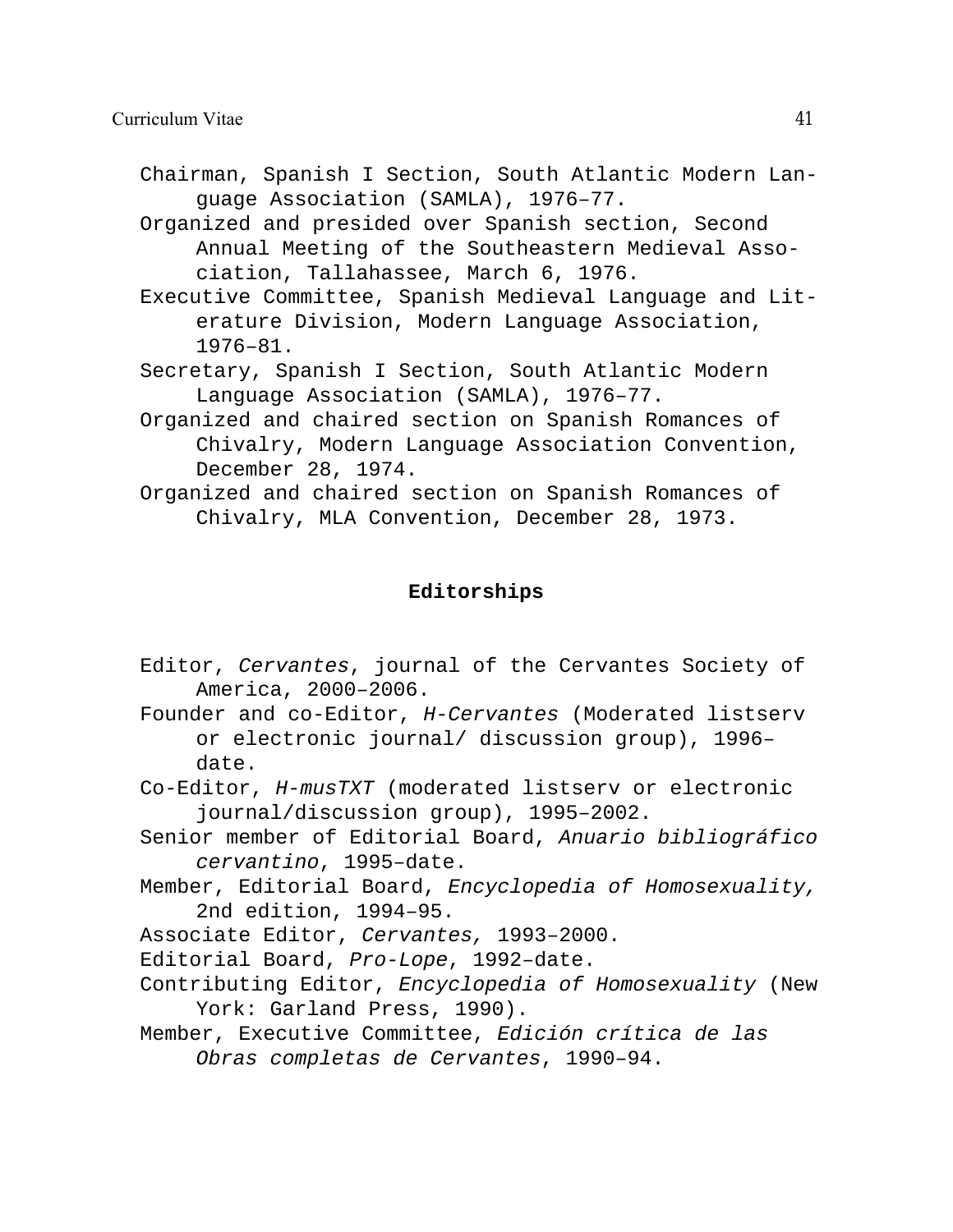- Editorial Board, Juan de la Cuesta Hispanic Monographs, 1980–date.
- Founder and Editor, *Journal of Hispanic Philology*, 1976–92 (48 issues).
- Associate Editor, *United Action* (United Faculty of Florida, statewide), 1977–78.
- Editor, *United Faculty* (United Faculty of Florida, Florida State University), 1976–78.
- Editor, *FSU Polyglot* (Florida State University Department of Modern Languages and Linguistics), 1975– 78.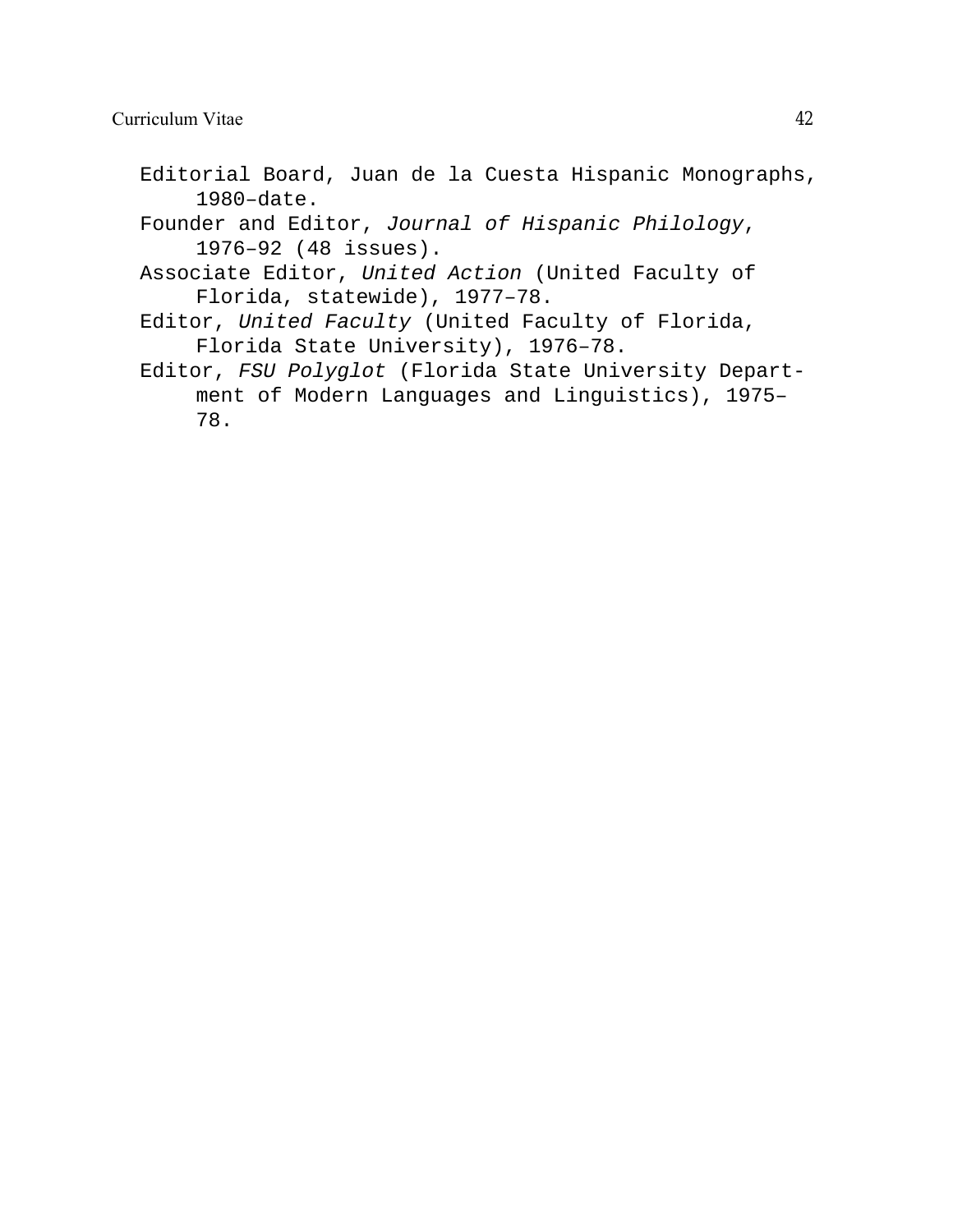# **Book Manuscripts Reviewed**

University Press of Kentucky University of Illinois Press University of Toronto Press Cornell University Press University Presses of Florida

Houghton-Mifflin Juan de la Cuesta Hispanic Monographs University College, Dublin Asociación de Cervantistas University of Exeter Press

# **Applications Reviewed**

National Endowment for the Humanities Canada Council MacArthur Foundation

# **Congresses Organized**

- "El erotismo y la brujería en la obra cervantina," Montilla (Córdoba), Spain, November, 1991 (with José Antonio Cerezo). [Translation: Eroticism and Witchcraft in the Works of Cervantes.] Proceedings published in *Cervantes* 12.2 (1992). http://www. h-net.org/~cervantes/csa/bcsaf92.htm
- Primer Coloquio de Erótica Hispana, Montilla (Córdoba), Spain, June, 1993 (with José Antonio Cerezo). [Translation: First Colloquium on Hispanic Eroticism.]
- Coloquio "La creación del personaje en las obras de Cervantes," Castro del Río (Córdoba), Spain,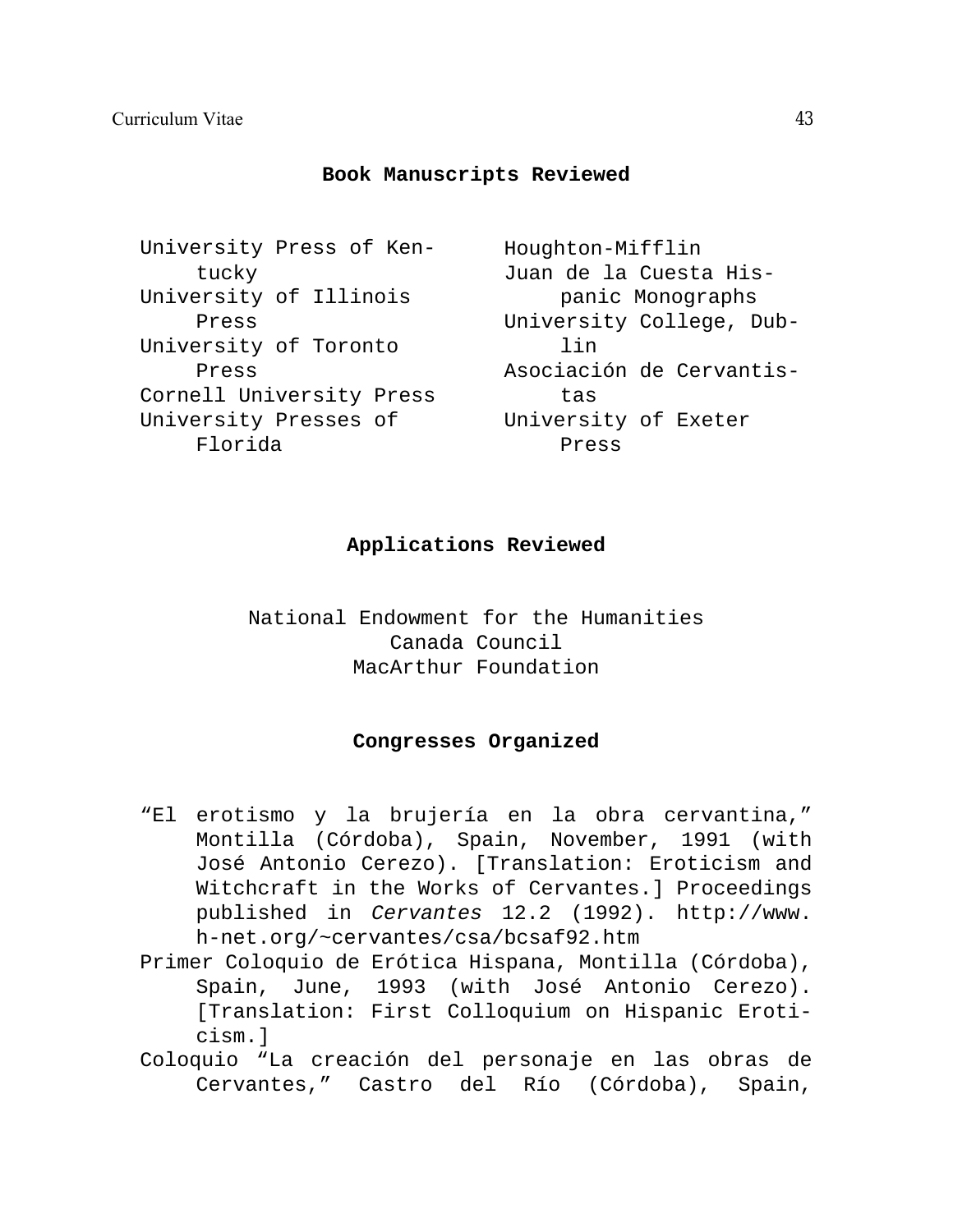November, 1993 (with José Antonio Cerezo and Carlos Castilla del Pino). [Translation: Character Creation in the Works of Cervantes.] Proceedings published in *Cervantes* 15.1 (1995). http://www. h-net.org/~cervantes/csa/bcsas95.htm

- Segundo Coloquio de Erótica Hispana, Lucena (Córdoba), Spain, November, 1994 (with Antonio Cruz Casado and José Antonio Cerezo). [Translation: Second Colloquium on Hispanic Eroticism.]
- Coloquio "Perspectivas en los estudios cervantinos/ Homenaje a José María Casasayas," Argamasilla de Alba (Ciudad Real), Spain, November, 1995 (with Pedro Padilla). [Translation: Perspectives in Cervantine Studies/ Homage to José María Casasayas.]
- Coloquio Internacional "Cervantes en Andalucía," Estepa (Sevilla), Spain, December, 1998 (with Pedro Ruiz Pérez).
- Coloquio internacional "Cervantes y el conflicto de religiones en España y Norte de África en el siglo XVI," Melilla, Spain, September 2002 (with José Antonio Cerezo). (Cancelled because of political situation.)

# **Honors at Florida State University**

Named Distinguished Research Professor, 1992. Honorary Member, Sigma Delta Pi, November, 1974.

# **Honors in Spain**

Corresponding member of the *Real Academia de Buenas Letras.*

Ambassador of Wine of the City of Montilla (Córdoba).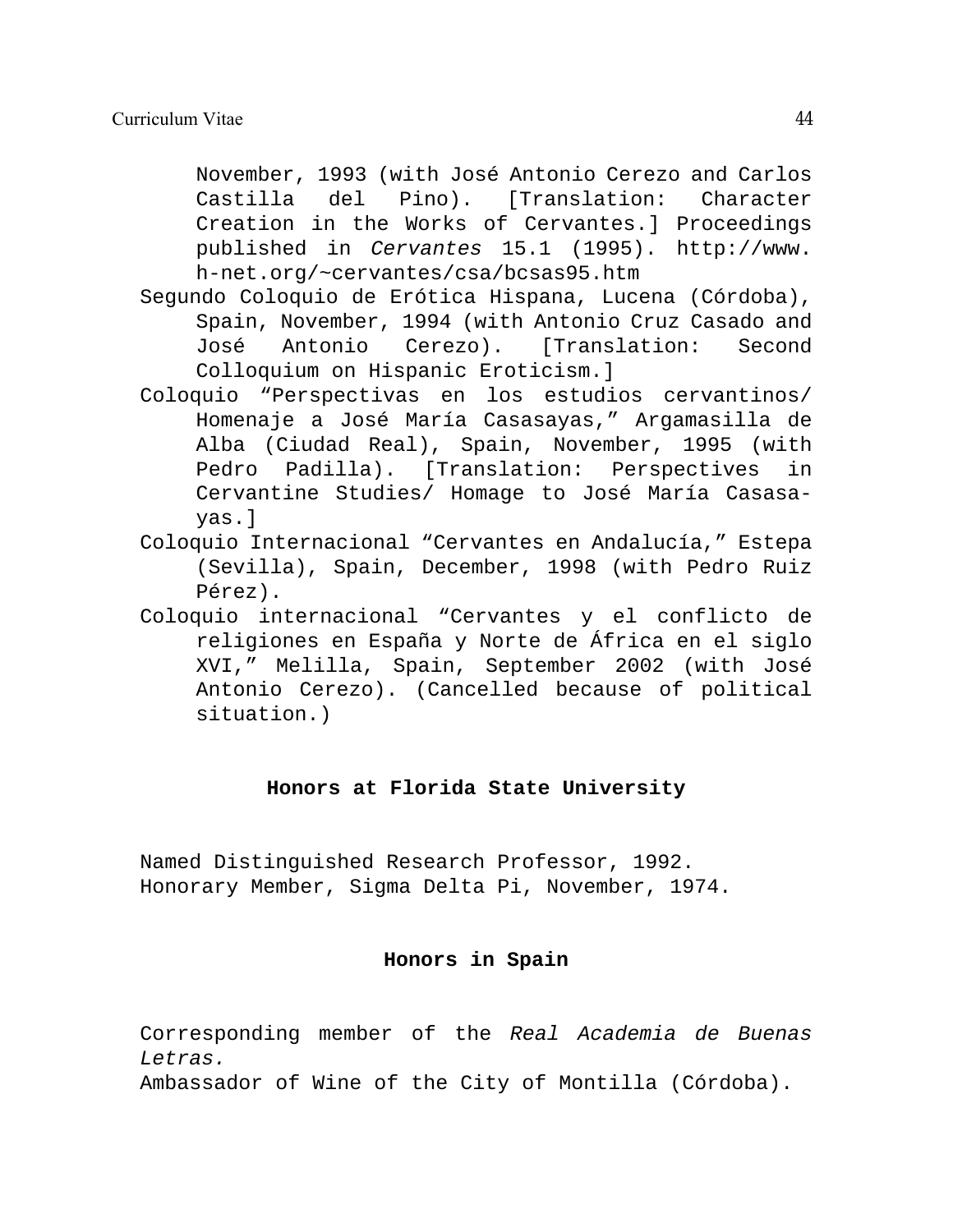Académico de la Argamasilla, Argamasilla de Alba (Ciudad Real).

Sole member from outside of Spain on Executive Committee charged by the Asociación de Cervantistas with preparing a new Critical Edition of the Complete Works of Cervantes, 1990–94.

# **Grant Applications (successful unless otherwise indicated)**

Smith Fund, University of North Carolina, 1970 Smith Fund, University of North Carolina, 1971 Smith Fund, University of North Carolina, 1972 National Endowment for the Humanities, 1972 American Philosophical Society, 1975 Florida State University Foundation, 1978 National Endowment for the Humanities, 1978 (not funded) Bibliographical Society of America, 1983 National Endowment for the Humanities, 1984, with Thomas Lathrop (not funded) Guggenheim Foundation, 1985 (not funded) Asociación de Cervantistas, Spain, 1989 Asociación de Cervantistas, Spain, 1990 Committee on Faculty Research Support award, Florida State University, 1990 Asociación de Cervantistas, Spain, 1991 City of Montilla, Spain, 1991 City of Montilla, Spain, 1993 City of Castro del Río, Spain, 1993 Ministerio de Asuntos Exteriores, Spain, 1994 City of Argamasilla de Alba, Spain, 1995 City of Estepa, Spain, 1998 Cities of Estepa and Villanueva de los Infantes, Spain, 1999